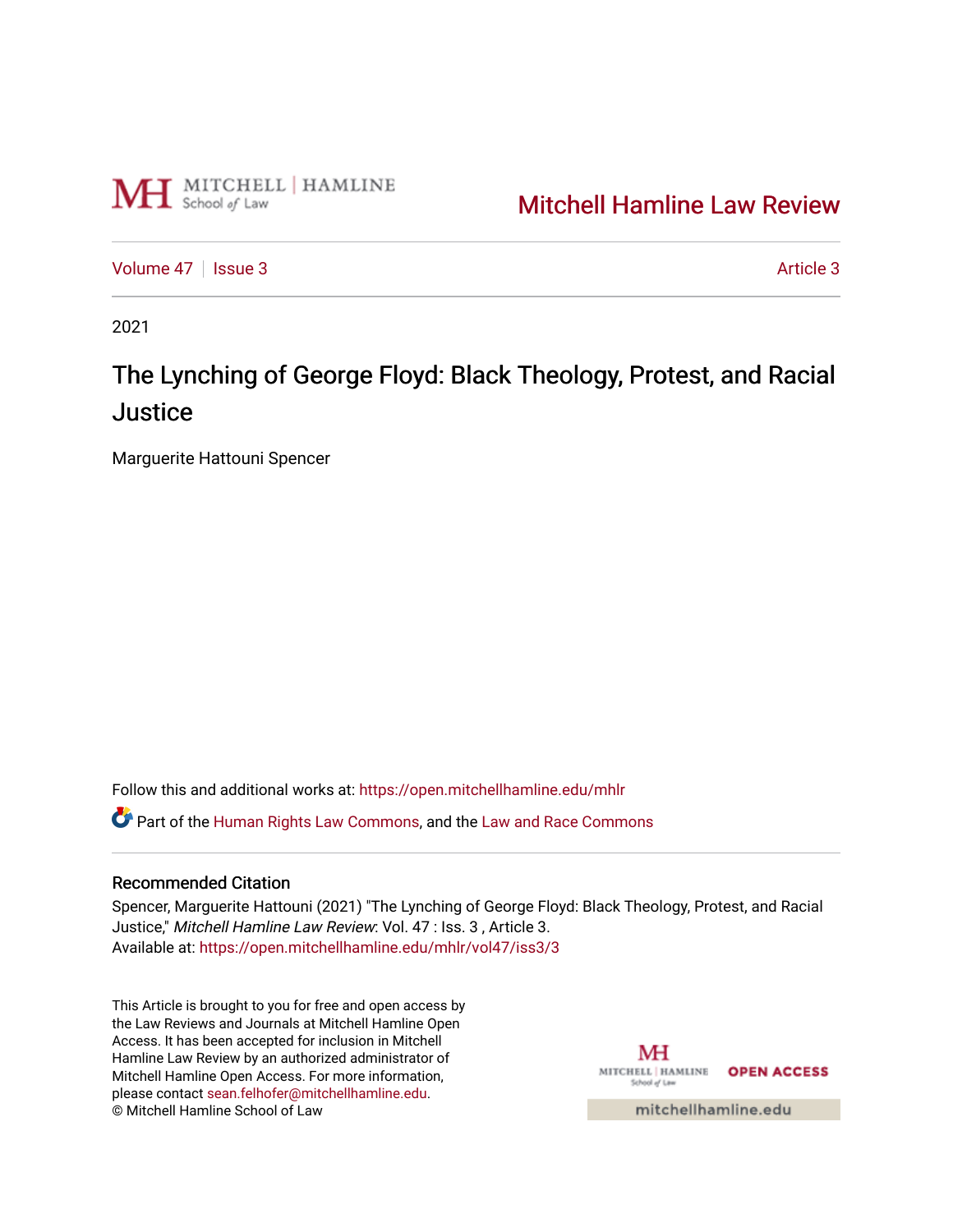## THE LYNCHING OF GEORGE FLOYD: BLACK THEOLOGY, PROTEST, AND RACIAL JUSTICE

Marguerite Hattouni Spencer†

| L.                      | MARTIN, MALCOM, AND CONE'S BLACK THEOLOGY 932                                                                          |  |
|-------------------------|------------------------------------------------------------------------------------------------------------------------|--|
| $\boldsymbol{A}$ .      |                                                                                                                        |  |
| $\boldsymbol{B}$ .      |                                                                                                                        |  |
| $\mathcal{C}$           |                                                                                                                        |  |
| II.                     | THE CROSS AND THE LYNCHING OF GEORGE FLOYD942                                                                          |  |
| $\boldsymbol{A}$ .      |                                                                                                                        |  |
| $\boldsymbol{B}$ .      |                                                                                                                        |  |
| $\mathcal{C}$ .         | The Lynchings of Emmett Till and George Floyd946                                                                       |  |
| HL.                     | RESPONSES TO LYNCHING: CONE ESCORTS US FROM RAGE TO                                                                    |  |
|                         |                                                                                                                        |  |
| $\boldsymbol{A}$ .      | Cone on Rage, Rebellion, Revolution, and Violence949                                                                   |  |
| $\boldsymbol{B}$        | The George Floyd Demonstrations: Vengeance or Self-                                                                    |  |
|                         |                                                                                                                        |  |
| C.                      | Cone's Hope for Reconciliation and Resurrection 956                                                                    |  |
| $D_{\cdot}$             |                                                                                                                        |  |
|                         |                                                                                                                        |  |
| $E_{\rm c}$             |                                                                                                                        |  |
| 1.                      | Moving Forward - Rage or Reconciliation and Resurrection?.959<br>Responses to Violence and Rhetoric Within the African |  |
|                         |                                                                                                                        |  |
|                         | Law Enforcement and More Radical Reforms962<br>$\mathcal{Q}$                                                           |  |
| $\mathbf{I} \mathbf{V}$ | RESURRECTING THE RULE OF LAW- INTERNATIONAL HUMAN                                                                      |  |
|                         |                                                                                                                        |  |
| $\boldsymbol{A}$ .      |                                                                                                                        |  |
| $I_{\cdot}$             |                                                                                                                        |  |
| 2.                      |                                                                                                                        |  |

[Lynching] is not the creature of an hour, the sudden outburst of uncontrolled fury, or the unspeakable brutality of an insane mob. It represents the cool, calculating deliberation of intelligent people who openly avow that there is an "unwritten law" that justifies them in putting human beings to death without complaint under oath, without trial by jury, without opportunity to make defense, and without right of appeal.<sup>[1](#page-1-0)</sup>

<span id="page-1-0"></span> $\overline{a}$ † Marguerite Hattouni Spencer is a Senior Adjunct Faculty member of the Theology Department at the University of St. Thomas in St. Paul, Minnesota. Her courses lie at the intersection of law, religion, and civil rights. She holds an A.M.R.S from the University of Chicago Divinity School and a J.D. from the University of Minnesota Law School. She also served as a senior researcher at the Kirwin Institute for the Study of Race and Ethnicity. <sup>1</sup> Ida B. Wells, *Lynch Law in America, in* MILDRED I. THOMPSON, IDA B. WELLS-BARNETT: AN EXPLORATORY STUDY OF AN AMERICAN BLACK WOMAN 235 (1990).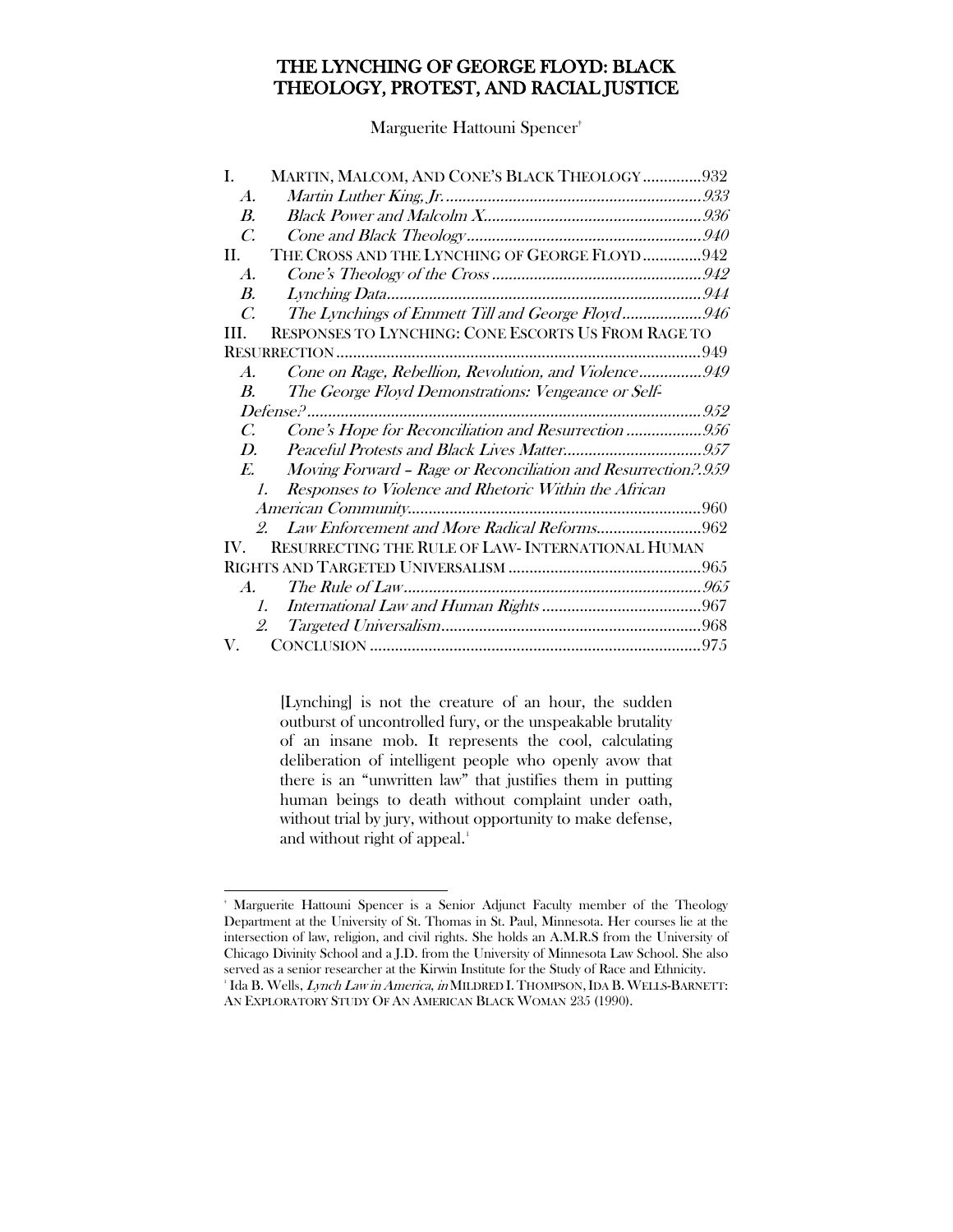#### <span id="page-2-0"></span>Ida B. Wells

The violence of lynching is a blot on our nation's history that continues to threaten the rule of law in analogous ways today. The May 25, 2020, death of George Floyd, a Black man, under the knee-hold of a Minneapolis police officer attests to this.<sup>[2](#page-2-1)</sup> As we interrogate this fiercely racist act of police brutality, and the many preceding it,<sup>3</sup> various lenses can be employed to derive new meanings. James H. Cone, one of the fathers of Black Theology, provides us with an interpretation that we might overlook: the Black Jesus who dies on the cross to overcome the violence experienced by Blacks. As he wrote in his last work, The Cross and the Lynching Tree, "to understand what the cross means in America, we need to take a look at the lynching tree in this nation's history."[4](#page-2-3)

While Black Lives Matter plays a vital role in battling police brutality, the larger movement has been marred by acts of violence, $\dot{i}$ sometimes by protestors who are rightfully angry over entrenched racism and classism, sometimes by law enforcement agencies, and sometimes by anarchists. Cone can provide guidance to this ongoing struggle by balancing the Rev. Dr. Martin Luther King, Jr. and his Beloved Community, with Malcolm X and Black Power. Cone stressed that Black and White people have experienced the most violent *and* loving encounters, yet still remain brothers and sisters. As such, "[a]ll the hatred we have expressed toward

<span id="page-2-1"></span> $\frac{1}{2}$ This Journal capitalizes "Blacks" and "Whites." However, capitalization is at issue in some print media. See, e.g., Nancy Coleman, Why We're Capitalizing Black, N.Y. TIMES (July 5, 2020), https://www.nytimes.com/2020/07/05/insider/capitalized-black.html [https://perma.cc/Y2YJ-7E7Q] (outlining why the New York Times chose to capitalize only "Black/Blacks" and not "white/whites").

<span id="page-2-2"></span><sup>3</sup> Eric Garner, July 17, 2014, New York City, N.Y.; Michael Brown, Aug. 9, 2014, Ferguson, MO; Tamir Rice, Nov. 22, 2014, Cleveland, OH; Walter Scott, Apr. 04, 2015, Charleston, N.C.; Alton Sterling, July 05, 2016, Baton Rouge, LA; Philando Castile, July 06, 2016, St. Paul, MN; Stephen Clark, Mar. 18, 2018, Sacramento, CA; Breonna Taylor, Mar. 13, 2020, Louisville, KY; Adam Toledo, Mar. 29, 2021, Chicago, IL; and Daunte Wright, Apr. 11, 2021, Brooklyn Center, MN. For details of the killings, see George Floyd: Timeline of Black Deaths and Protests, BBC NEWS (Apr. 22, 2021), https://www.bbc.com/news/world-uscanada-52905408 [https://perma.cc/XH9W-59TF]; Kiara Alfonseca, What We Know About the Fatal Police Shooting of 13-Year-Old Adam Toleda, ABC NEWS (Apr. 16, 2021), https://abcnews.go.com/US/fatal-police-shooting-13-year-adam-toledo/story?id=77115626 [https://perma.cc/98KS-XHBW].

<span id="page-2-3"></span><sup>4</sup> JAMES H.CONE,THE CROSS AND THE LYNCHING TREE 160 (2011) [hereinafter CROSS AND LYNCHING TREE].

<span id="page-2-4"></span>See, e.g., Catholic News Service, Christ Statue Vandalized at Florida Church Among Latest Attacks on Statues, NAT'L CATH. REP. (July 21, 2020), https://www.ncronline.org/news/parish/christ-statue-vandalized-florida-church-among-latestattacks-statues [https://perma.cc/9HFX-8VRF] (chronicling destruction of Catholic Church property during protests).

<span id="page-2-5"></span> $\textdegree$  Cross and the Lynching Tree, supra not[e 4](#page-2-0) at 165.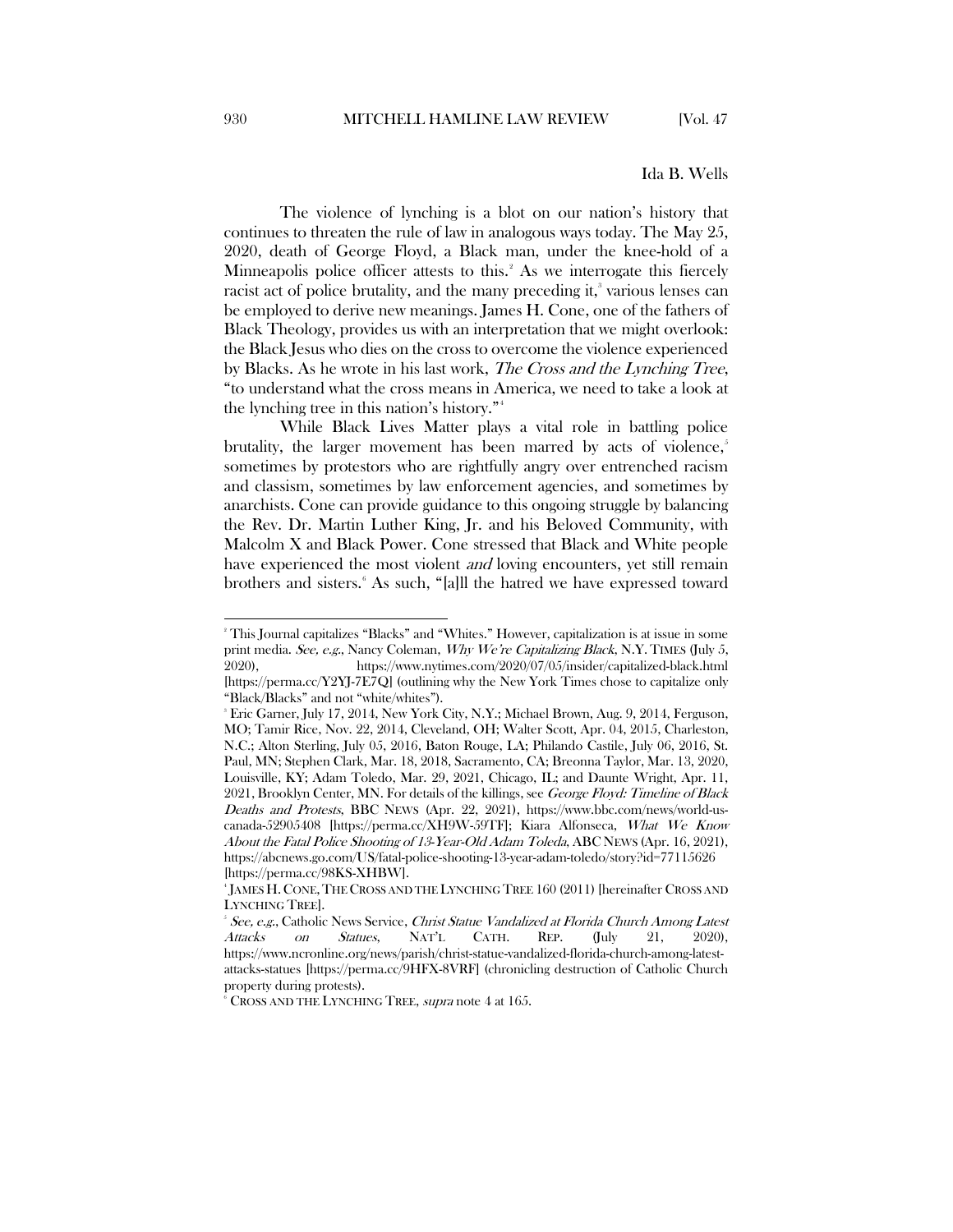one another cannot destroy the profound mutual love and solidarity that flow deeply between us."<sup>[7](#page-3-0)</sup>

While oppression has existed since before our founding, King and Malcolm X fought for racial and economic justice in the face of the Jim Crow laws of their time. American historian C. Vann Woodward's 1955 book, The Strange Career of Jim Crow, recollected and described such oppression, which King later drew upon. [8](#page-3-1) In the book, Woodward claimed that Jim Crow laws were not inevitable in light of "forgotten alternatives" that never materialized.<sup>[9](#page-3-2)</sup> King, in his March 25, 1965, speech following the Selma to Birmingham March, agreed with Woodward that during the Reconstruction era, "the southern aristocracy took the world and gave the poor white man Jim Crow . . . and when his wrinkled stomach cried out for the food that his empty pockets could not provide, (Yes, sir) he ate Jim Crow, a psychological bird that told him that no matter how bad off he was, at least he was a white man, better than the black man."[10](#page-3-3) Woodward later recollected that King dubbed his book the *historical* bible of the Civil Rights Movement, though the veracity of this label is at issue. Similarly, in her 2010 book, The New Jim Crow: Mass Incarceration In the Age of Colorblindness, Michelle Alexander argued that Black males have been segregated within a new racial caste system, built upon the old de jure one, and known as the school-to-prison pipeline.<sup>[11](#page-3-4)</sup> For her contribution, Cornel West called Alexander's book the *secular* bible for a new social movement.<sup>[12](#page-3-5)</sup> One could argue that Cone's life work, in turn, provided us with the *theological* bible for the same enduring cause.

In this Article, I invite you to join me in transposing Cone's Black theology into a register that engages the systemic and institutional racism behind George Floyd's lynching and its aftermath. In Part I, I explore the development of James Cone's Black theology as he brings King and

<span id="page-3-0"></span> $\frac{1}{7}$  $^7$  Id.

<span id="page-3-1"></span><sup>8</sup> COMER VANN WOODWARD, THE STRANGE CAREER OF JIM CROW (1955). After the Supreme Court's decision in *[Brown v. Board of Education](https://en.wikipedia.org/wiki/Brown_v._Board_of_Education)*, in spring 1954, Woodward gave the Richards Lectures at the University of Virginia that were collected in this book. With Woodward in the audience at Montgomery, Alabama, [King](https://en.wikipedia.org/wiki/Martin_Luther_King,_Jr.) named Woodward and drew upon The Strange Career of Jim Crow in his Address at the Conclusion of the Selma to Montgomery. A CALL TO CONSCIENCE THE LANDMARK SPEECHES OF DR. MARTIN LUTHER KING, JR. 122 (Clayborne Carson, ed., 2001). However, King did not dub this book "the bible." This event is only recollected by Woodward in his book, THINKING BACK: THE PERILS OF WRITING HISTORY (1986), 82–83. See also Sheldon Hackney, C. Vann Woodward, Dissenter, 10 JOHN HOPKINS U. PRESS, no. 1, 2009, at 31–34.

<sup>&</sup>lt;sup>9</sup> WOODWARD, *supra* note 8, at 13.

<span id="page-3-3"></span><span id="page-3-2"></span> $10<sup>10</sup>$  Martin Luther King, Jr., Address at the Conclusion of the Selma to Montgomery March (Mar. 25, 1965).

<span id="page-3-4"></span>MICHELLE ALEXANDER, THE NEW JIM CROW: MASS INCARCERATION IN THE AGE OF COLORBLINDNESS 12 (2010).

<span id="page-3-5"></span> $12$  Id. at ix.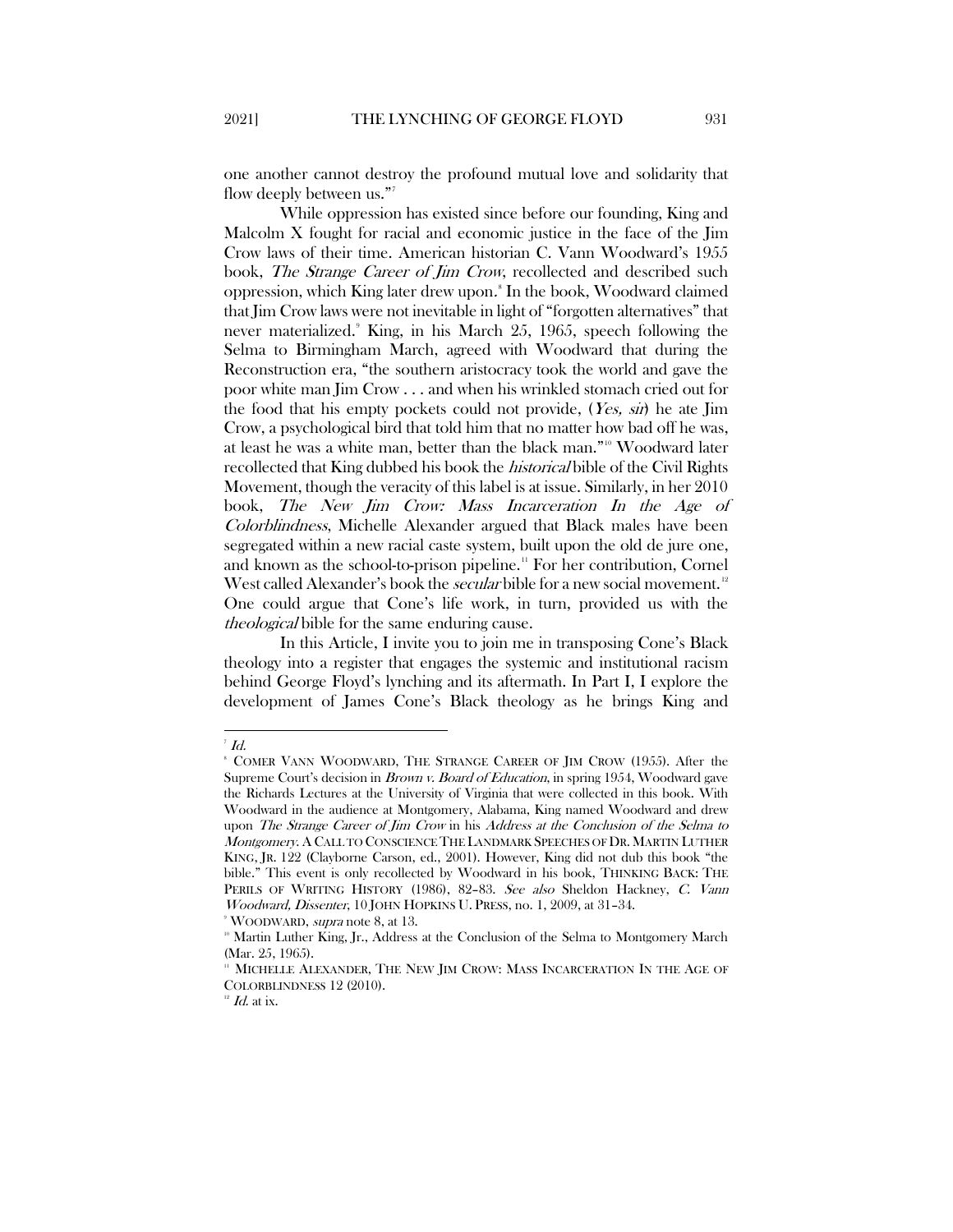Malcom X together to mediate his own anger over the racialized ordering of our society. In Part II, I link Cone's interpretation of the lynching of the Black Christ to police brutality and the death of George Floyd. In Part III, I relate Cone's development from rage to resurrection to the ongoing movement sustained by Black Lives Matter but defaced by violence. Finally, in Part IV, I interrogate the rule of law in our post-Floyd nation. Drawing upon the international law of human rights and a strategy called "targeted universalism,"[13](#page-4-1) I propose that we can move toward a reconciliatory eradication of systemic racism and a hope-filled "resurrection" of our democracy.

#### <span id="page-4-0"></span>I. MARTIN, MALCOM, AND CONE'S BLACK THEOLOGY

Then they came to Jerusalem. And [Jesus] entered the temple and began to drive out those who were selling and . . . buying . . . he overturned the tables of the money changers and the seats of those who sold doves . . . . And when the chief priests and the scribes heard it, they kept looking for a way to kill him; for they were afraid of him... . .[14](#page-4-2)

The price of freedom is death.<sup>[15](#page-4-3)</sup>

But the end is reconciliation; the end is redemption; the end is the creation of the beloved community.<sup>[16](#page-4-4)</sup>

According to Cone, one of the fathers of Black theology, the Christian task is to rebel against all masters, destroying their pretensions to authority and ridiculing their symbols of power. [17](#page-4-5) Like King, he is critical of the state, without taking up the sword. Like Malcolm, he issues a powerful call to resist the demonic and oppressive political structures that control our society.<sup>[18](#page-4-6)</sup> Both transformative, Cone stands alongside King and Malcolm,

<span id="page-4-1"></span><sup>&</sup>lt;sup>13</sup> See generally john a. powell, Stephen Menendian & Wendy Ake, *Targeted Universalism:*<br> *Policy* & *Practice*, OTHERING & BELONGING INST. (May 8, 2019),  $Policy & Practice, OTHENG & BELONGING$ https://belonging.berkeley.edu/targeteduniversalism [https://perma.cc/GMG6-TH4K]. Throughout this Article, john a. powell's name is not capitalized because he does not capitalize his name.

<span id="page-4-3"></span><span id="page-4-2"></span> $14$  Mark 11:15, 18 (New Revised Standard Version).

<sup>&</sup>lt;sup>15</sup> JAMES H. CONE, THE RISKS OF FAITH: THE EMERGENCE OF BLACK THEOLOGY 39 (1999) [hereinafter RISKS OF FAITH]. See also, Malcolm X, Remarks, The Price of Freedom is Death, available at: https://www.youtube.com/watch?v=AQjup0DGW\_Y [https://perma.cc/83BP-NX44].

<span id="page-4-4"></span>Martin Luther King, Jr., Non-violence and Racial Justice, in THE ESSENTIAL WRITINGS AND SPEECHES OF MARTIN LUTHER KING, JR. 8 (James Washington ed., 1991). <sup>17</sup> RISKS OF FAITH, *supra* note 15, at 39.

<span id="page-4-6"></span><span id="page-4-5"></span><sup>&</sup>lt;sup>18</sup> WALTER E. PILGRIM, UNEASY NEIGHBOR: CHURCH AND STATE IN THE NEW TESTAMENT, 168 (1999).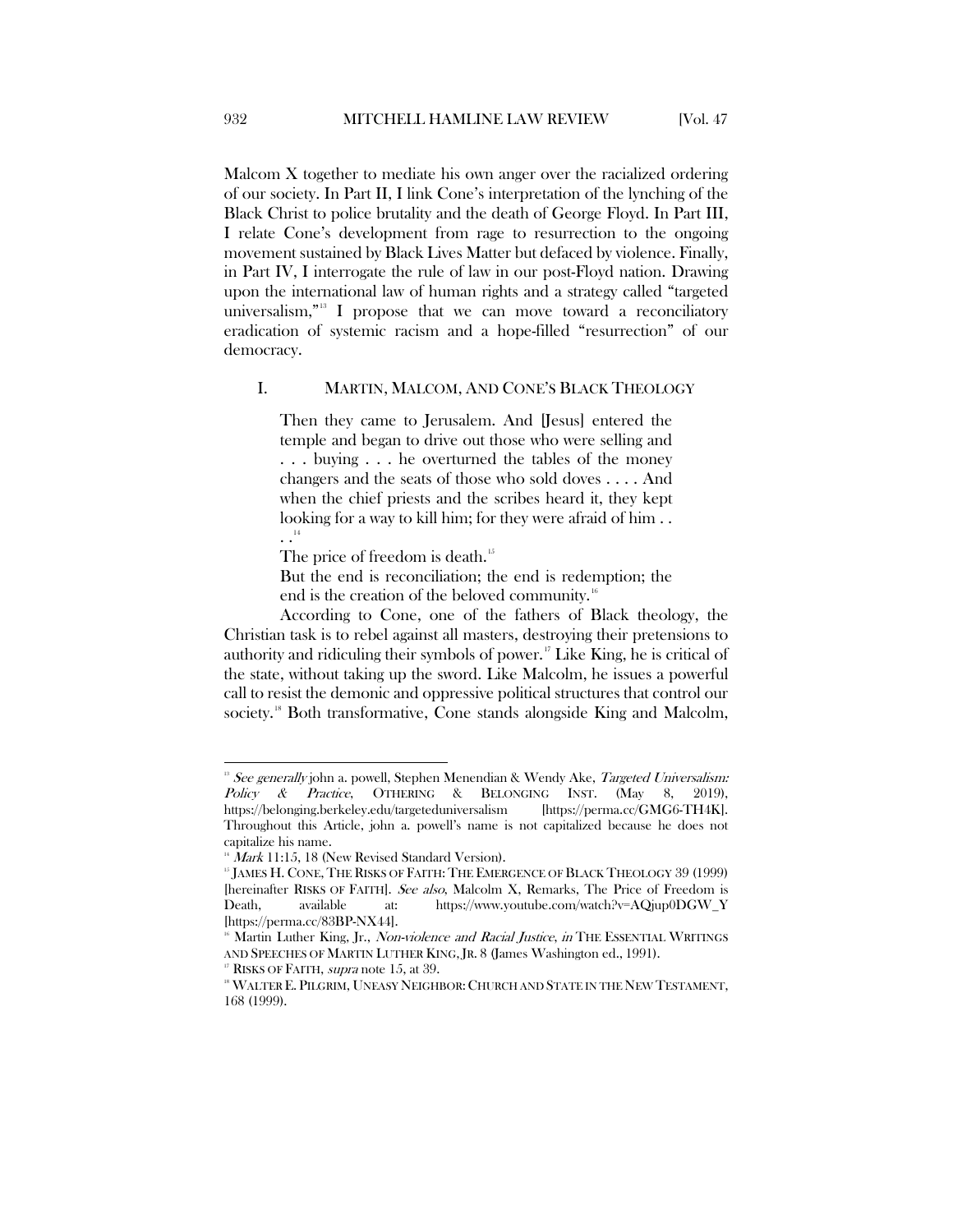fighting for an end to racial and economic injustice.<sup>[19](#page-5-1)</sup> Using Cone's Black Theology, we are better able to review, critique, and change the laws that resulted in the death of George Floyd.

#### <span id="page-5-0"></span>A. Martin Luther King, Jr.

Even though convicted, we will not retaliate with hate, but will still stand with love in our hearts, and stand resisting injustice, with the same determination with which we started out . . . . We ask people everywhere to pray that God will guide us, pray that justice will be done, and that righteousness will stand . . . . For as we said all along, this is a spiritual movement. $20$ 

Martin Luther King, Jr. was a product of the Black Church tradition and its Biblical theology of love, justice, liberation, hope, and redemptive suffering.<sup>[21](#page-5-3)</sup> King believed that the mutual liberation of Blacks and Whites would lead to the creation of a "Beloved Community," which would require "a qualitative change in our souls as well as a quantitative change in our lives."<sup>[22](#page-5-4)</sup> The Beloved Community would not tolerate racism, bigotry, discrimination, poverty, hunger, and homelessness.<sup>[23](#page-5-5)</sup> Instead, love and trust would triumph over fear and hatred.<sup>[24](#page-5-6)</sup> Brotherhood and sisterhood would triumph over division.<sup>[25](#page-5-7)</sup>

Cone believed that the Black Church must be prophetic in bringing about the Beloved Community, remaining in tension with, while acting as the conscience of, the state.<sup>[26](#page-5-8)</sup> Cone chastised the Black Church for upholding the status quo, $\alpha$  and the White Church for claiming that civil rights leaders were exploiting "the race problem" to "overthrow the American government."<sup>[28](#page-5-10)</sup> Indeed, some argued that much of the power of

 $\overline{a}$ 

<span id="page-5-7"></span><span id="page-5-6"></span> $^{\mathrm{25}}$   $\mathit{Id}.$ 

 $^{19}$  Id. at 192.

<span id="page-5-3"></span><span id="page-5-2"></span><span id="page-5-1"></span> $2^{\circ}$  King, Jr., *supra* note 16, at 84.

<sup>&</sup>lt;sup>21</sup> JAMES H. CONE, A BLACK THEOLOGY OF LIBERATION: 20TH ANNIVERSARY 192-94 (1993) [hereinafter BLACK THEOLOGY].

<span id="page-5-4"></span><sup>&</sup>lt;sup>22</sup> Martin Luther King, Jr., Address at the Invitational Conference on Social Change and the Role of Behavioral Science (May 4, 1966) (excerpts available at *Nonviolence: The Only* Road to Freedom, TEACHING AM. HIST, https://teachingamericanhistory.org/library/document/nonviolence-the-only-road-to-

<span id="page-5-5"></span>freedom/ [https://perma.cc/HC5H-XRN2]).<br><sup>23</sup> See The King Philosophy - Nonviolence365, THE KING CTR., https://thekingcenter.org/about-tkc/the-king-philosophy/ [https://perma.cc/JG4K-A5XU].  $^{24}$  Id.

<span id="page-5-8"></span> $26$  Lewis V. Baldwin, On the Relation of the Christian to the State: The Development of a Kingian Ethic, in THE LEGACY OF MARTIN LUTHER KING, IR.: THE BOUNDARIES OF LAW, POLITICS, AND RELIGION, 77, 102 (Lewis Baldwin et al. ed.2002).

 $\overline{27}$  Id. at 84-85.

<span id="page-5-10"></span><span id="page-5-9"></span> $^{\textrm{\tiny{\textup{28}}}}$   $\emph{Id.}$  at 92.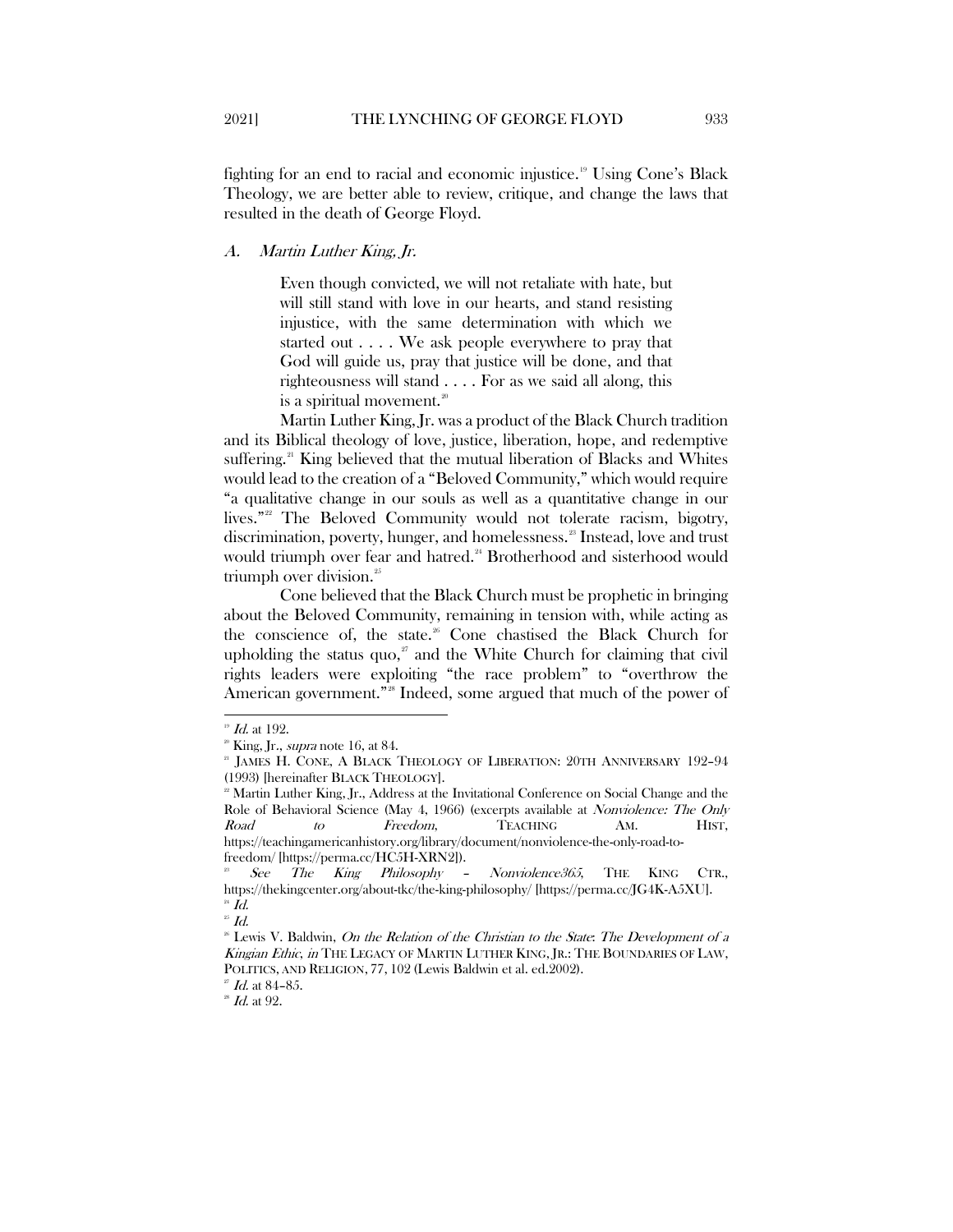King's legacy "rests in the fact that he successfully challenged a conservative religious establishment that had long failed to properly distinguish between obedience to God and loyalty to the state."[29](#page-6-0)

Seeking justice, King also challenged the political establishment of his day. He called for a "dialectical" attitude toward government that is critical whenever it exceeds its bounds.<sup>[30](#page-6-1)</sup> Although government is necessary, reverence for it should extend only as far as the purpose for which that unit was created. Because politics and the government sanction the oppression of Blacks, Christians are justified in resisting the state.<sup>[31](#page-6-2)</sup>

While King did not deny the obligation to obey the laws of the state, he did insist that this obligation is subordinate to the obligation to disobey the laws that conscience, provoked by serious circumstances, deem unjust.<sup>[32](#page-6-3)</sup> He did not intend to overthrow constituted authority.<sup>[33](#page-6-4)</sup> Rather, he intended to work within the democratic system to expose and eradicate racial injustice.<sup>34</sup> Drawing upon Judeo-Christian ethics, King wrote:

> I would agree with St. Augustine that "an unjust law is no law at all." . . . All segregation statutes are unjust because segregation distorts the soul and damages the personality. It gives the segregator a false sense of superiority, and the segregated a false sense of inferiority . . . . So segregation is not only politically, economically and sociologically unsound, but it is morally wrong and sinful.<sup>[35](#page-6-6)</sup>

King's goal was to show that Jim Crow laws were unconstitutional by breaking them, while appealing to superior federal law and Supreme Court decisions for change. In essence, he used civil disobedience to call for democratic self-examination.<sup>[36](#page-6-7)</sup>

In a 1963 interview with African American psychologist, educator, and social activist, Kenneth B. Clark, $\mathcal{I}$  King described nonviolent direct

 $^{29}$  *Id.* at 101.

<span id="page-6-1"></span><span id="page-6-0"></span> $\frac{30}{31}$  *Id.* at 79.

<span id="page-6-3"></span><span id="page-6-2"></span><sup>&</sup>lt;sup>32</sup> JAMES A. COLAIACO, MARTIN LUTHER KING, JR.: APOSTLE OF MILITANT NONVIOLENCE 85 (1993).

 $^{33}$  Id.

<span id="page-6-6"></span><span id="page-6-5"></span><span id="page-6-4"></span> $34$  Id. at 86.<br> $35$  Martin Luther King, Jr., *Letter from Birmingham City Jail, in* THE ESSENTIAL WRITINGS AND SPEECHES OF MARTIN LUTHER KING, JR. 297 (James Washington ed., 1991). <sup>36</sup> COLAIACO, *supra* note 32, at 85.

<span id="page-6-8"></span><span id="page-6-7"></span><sup>37</sup> Clark is famous for his "doll study" that was crucial to the desegregation of public schools. See Leila McNeill, How a Psychologist's Work on Race Identity Helped Overturn School Segregation in 1950s America, SMITHSONIAN MAG. (Oct. 26, 2017), https://www.smithsonianmag.com/science-nature/psychologist-work-racial-identity-helpedoverturn-school-segregation-180966934/ [https://perma.cc/H2G6-6AJH].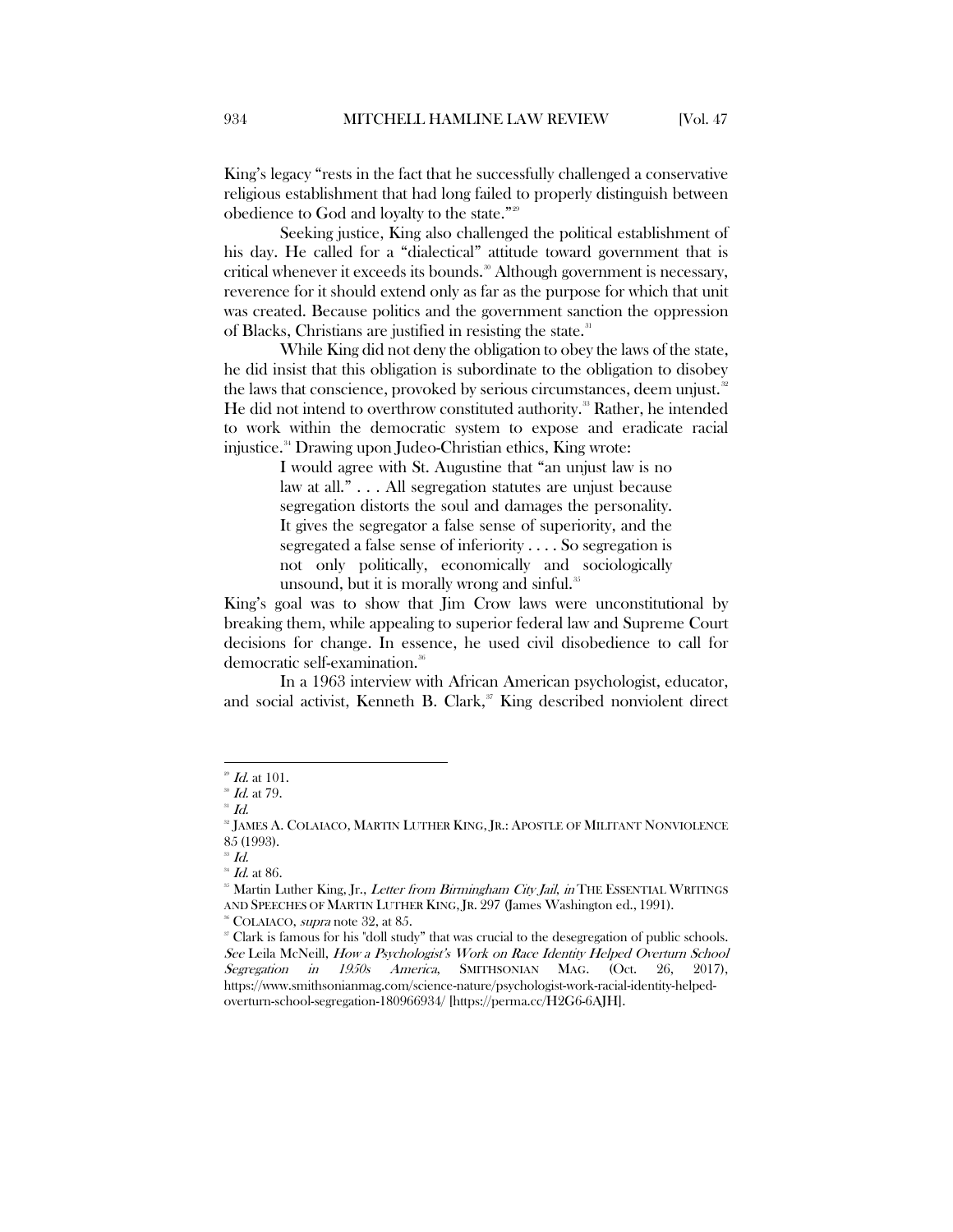action as a method of rectifying an unjust social situation.<sup>[38](#page-7-0)</sup> It involves practical teaching that nullifies the use of violence or calls for non-violence at every point.<sup>[39](#page-7-1)</sup> He considered it "the most potent weapon available to oppressed people in their struggle for freedom and human dignity."[40](#page-7-2) It disarms the opponent and exposes his moral defenses, weakening his morale and working on his conscience.<sup>[41](#page-7-3)</sup> Direct action brings oppression into the open, so it can be dealt with. King argued:

> Like a boil that can never be cured as long as it is covered up but must be opened with all its pus-flowing ugliness to the natural medicines of air and light, injustice must likewise be exposed, with all of the tension its exposing creates, to the light of human conscience and the air of national opinion before it can be cured.<sup>[42](#page-7-4)</sup>

Critics of King asserted that the mission of the Christian Church did not involve challenging government and transforming the laws and moral codes of the society.<sup>[43](#page-7-5)</sup> King responded that civil disobedience is not new to God's Kingdom. Jesus was an extremist in love and the world's most dedicated nonconformist.[44](#page-7-6) The early Christians were also prepared and willing to face hungry lions and the excruciating pain of chopping blocks, before submitting to certain unjust laws of the Roman Empire.<sup>[45](#page-7-7)</sup> As King wrote from his Birmingham cell:

> Let us be as maladjusted as Abraham Lincoln who had the vision to see that this nation could not exist half slave and half free. Let us be as maladjusted as Jesus of Nazareth, who could look into the eyes of the men and women of his generation and cry out, "love your enemies.  $\dots$ ."<sup>[46](#page-7-8)</sup>

King and other protestors never aimed to defeat the White man. Rather, they sought to win his friendship and understanding. "We must come to see that the end we seek is a society at peace with itself, a society that can live with its conscience," wrote King. $47$  "[T]hat will be a day not of the White

<span id="page-7-4"></span> $41$  Id.

<span id="page-7-6"></span> $H$  Id. at 86.

<span id="page-7-0"></span> <sup>38</sup> KENNETH B.CLARK,THE NEGRO PROTEST:JAMES BALDWIN, MALCOLM X, AND MARTIN LUTHER KING TALK WITH KENNETH B. CLARK 39 (1963).

 $39$  Id.

<span id="page-7-3"></span><span id="page-7-2"></span><span id="page-7-1"></span> $^\circledR$  Id.

 $\rm{4}^{\circ}$  King, Jr., *supra* note 35, at 295.

<span id="page-7-5"></span><sup>&</sup>lt;sup>43</sup> Lewis V. Baldwin, On the Relation of the Christian to the State: The Development of a Kingian Ethic, in THE LEGACY OF MARTIN LUTHER KING, JR.: THE BOUNDARIES OF LAW, POLITICS, AND RELIGION 91 (Lewis V. Baldwin ed., 2002).

 $\mathrm{^{45}}$  King, Jr., *supra* note 35, at 294.

<span id="page-7-8"></span><span id="page-7-7"></span> $^{46}$  Martin Luther King, Jr., *The American Dream*, *in* THE ESSENTIAL WRITINGS AND SPEECHES OF MARTIN LUTHER KING, JR. 216 (James Washington ed., 1991).

<span id="page-7-9"></span> $\mathbb{Z}^n$  Martin Luther King, Jr., Our God Is Marching On, in THE ESSENTIAL WRITINGS AND SPEECHES OF MARTIN LUTHER KING, JR. 230 (James Washington ed., 1991).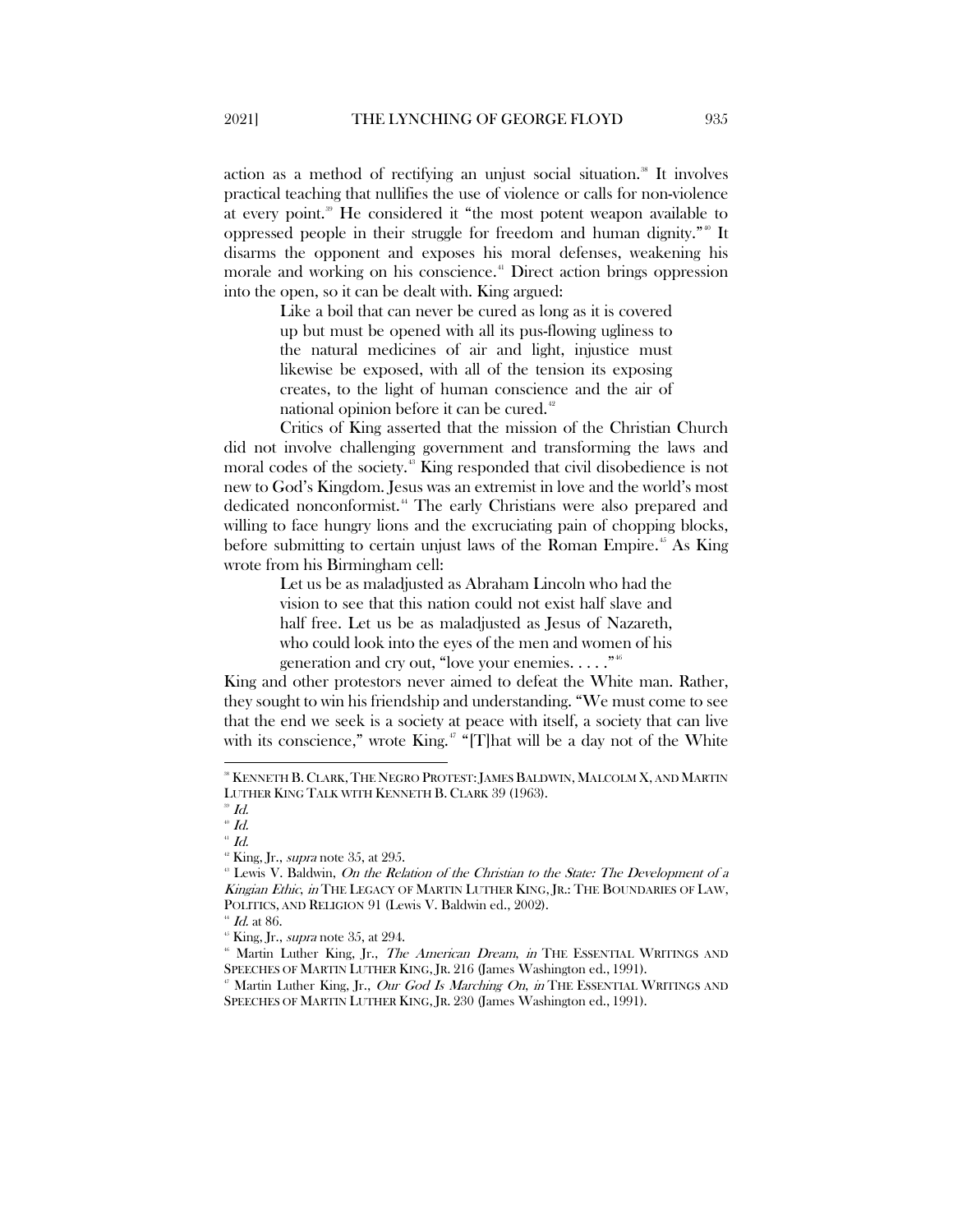man, not of the Black man. That will be the day of man as man."<sup>[48](#page-8-1)</sup>

Emphasizing the foundational documents of the nation, King challenged the status quo and summoned men to rise above the narrow confines of race and class.[49](#page-8-2) He was a "public theologian" who called Whites to be true to what they said in their political and religious documents of freedom and democracy.<sup>[50](#page-8-3)</sup> It is impossible to ignore King and the claims he made about religion and justice.<sup>[51](#page-8-4)</sup> King believed that God was going to call America to account for its violence and its ghettoes.<sup>[52](#page-8-5)</sup> By combining the biblical tradition of liberation and justice in the Exodus story and in the words of the prophets with Jesus' cross, King was able to embody in 1968 the ideas of love, justice, and hope. [53](#page-8-6) As a Baptist preacher, he led a radical nonviolent civil rights movement that "broke the backbone of legal segregation in the South and challenged all Americans "to create the beloved community in which all persons are equal."

While Cone embraced King's resolve, he also found King strangely silent about the meaning of Blackness in a world of White supremacy, designing his public thinking largely to persuade Whites, usually White Christians, to take seriously the "humanity of Negroes."[54](#page-8-7) To understand Blackness in America, Cone turned to Black Power and America's most trenchant race critic, Malcolm  $X$ <sup>[55](#page-8-8)</sup> While King accepted White logic, Malcolm flatly rejected it.<sup>[56](#page-8-9)</sup>

#### <span id="page-8-0"></span>B. Black Power and Malcolm X

I don't profess to have a political, economic, or social solution to a problem as complicated as the one which our people face in the States, but I am one of those who is willing to try *any means necessary* to bring an end to the injustices our people suffer.<sup>[57](#page-8-10)</sup>

While King and most participating Black Churches promoted integration with Whites, Black Nationalists, led by Malcolm X, repudiated

<span id="page-8-1"></span> $\overline{a}$  $48$  Id.

<span id="page-8-2"></span> $\degree$  Frederick Downing, Martin Luther King, Jr. as Public Theologian, 44 THEOLOGY TODAY 15, 17, 24 (1987).

<span id="page-8-3"></span><sup>50</sup> JAMES H. CONE, MARTIN, MALCOLM AND BLACK THEOLOGY, *in* ETHICAL ISSUES IN THE STRUGGLES FOR JUSTICE (1998).

<sup>&</sup>lt;sup>51</sup> THE RISKS OF FAITH, *supra* note 15, at xvi, xix.

<span id="page-8-5"></span><span id="page-8-4"></span><sup>&</sup>lt;sup>32</sup> James H. Cone, Calling the Oppressors to Account for Four Centuries of Terror, 31 CURRENTS IN THEOLOGY & MISSION 182 (2004).

Id. at 181.

<sup>&</sup>lt;sup>54</sup> RISKS OF FAITH, *supra* note 15, at xix.

<span id="page-8-9"></span><span id="page-8-8"></span><span id="page-8-7"></span><span id="page-8-6"></span> $^{55}$  *Id.* at xiii–xx.

<sup>56</sup> Id.

<span id="page-8-10"></span><sup>&</sup>lt;sup>57</sup> Robert M. Kahn, *The Political Ideology of Malcolm X*, J. RELIGIOUS THOUGHT 38, 31-33 (1981–82).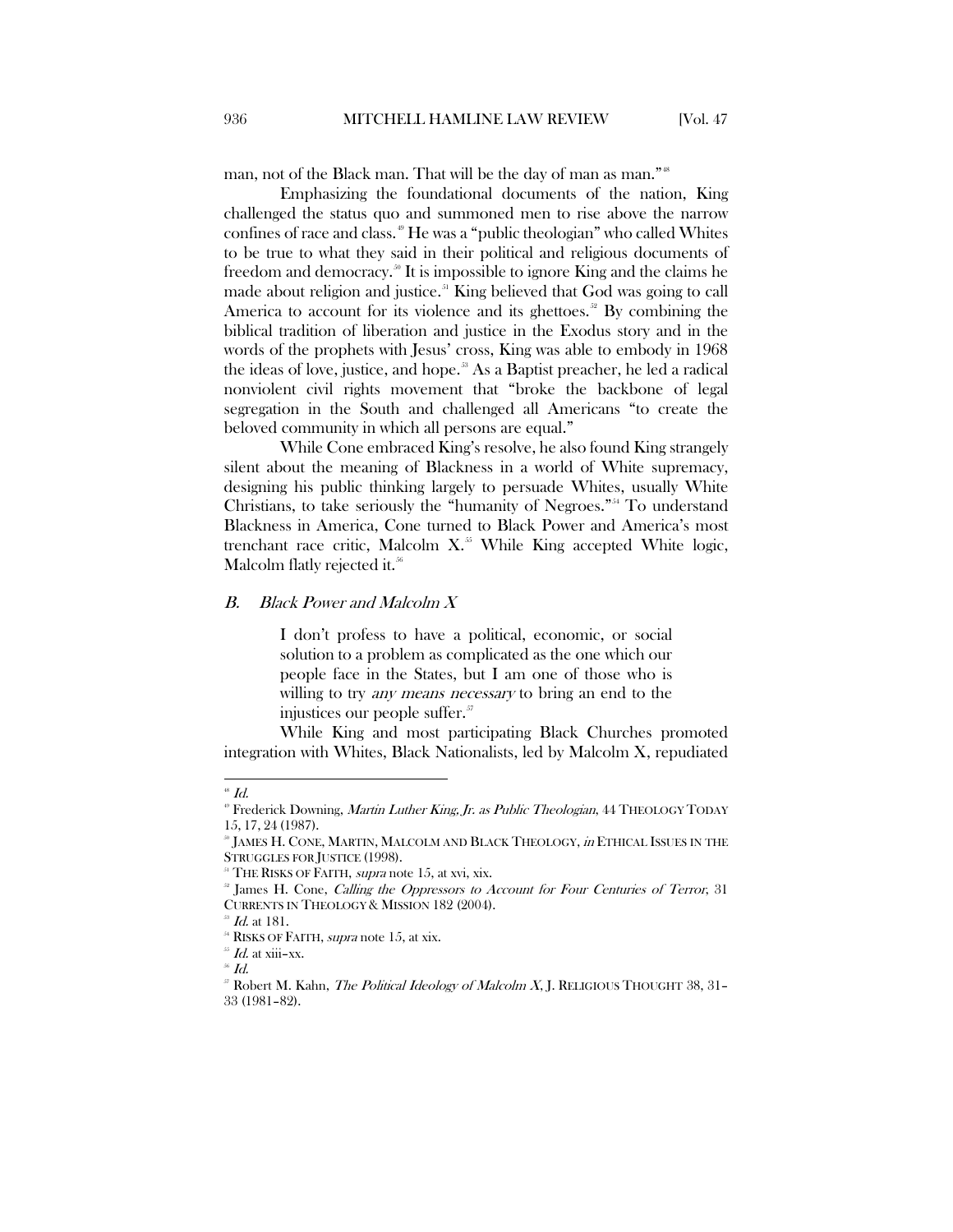White culture and religion, often calling for a return to Africa or a separate state within the Western Hemisphere.<sup>38</sup> Malcolm X provided a challenging critique of King's philosophy. In place of integration, nonviolence, and turning the other cheek, Malcolm advocated for Black unity, self-defense, and self-love. Although the Black Church was behind King's interpretation of justice through the first half of the 1960s, after the Watts Riot in August 1965, some Black clergy, particularly in the North, moved slowly toward Malcolm and Black Power.<sup>[59](#page-9-1)</sup>

Black Power was first used in the spring of 1966 by activist Stokely Carmichael as the integration theme began to lose ground to the Black nationalist philosophy of Malcolm  $X^{\infty}$ . This philosophy called for complete emancipation of Blacks from White oppression in ways Black people deem necessary—up to and including rebellion against the "top to bottom" racism of our nation.[61](#page-9-3) Black Power also challenged the Black community to define itself according to the politics, economic, and social interests of Black people.[62](#page-9-4) Cone wrote that Blacks are forever reminded of their powerlessness "when White policemen . . . kill defenseless Blacks and government officials praise them for their bravery and courage."[63](#page-9-5) Cone reassured us that Black Power is neither hate nor Black racism.<sup>[64](#page-9-6)</sup> Instead, it transcends hate and racism by affirming what is common among *all* humans. Black Power is the "power of being" and the "courage to be" in the midst of "nonbeing" and the "Whiteness of nothingness."[65](#page-9-7)

In his autobiography, Malcolm described a conversion experience when he became a member of the U.S. based Nation of Islam. [66](#page-9-8) "I had sunk to the very bottom of the American White man's society when—soon now,

<span id="page-9-0"></span> $^{38}$  *Id.* at 24.

<span id="page-9-1"></span><sup>59</sup> BLACK THEOLOGY, supra note 21, at 197–99. Sometimes called the Watts Rebellion, the cause can be traced back to the migration of around 500,000 Blacks to California to escape racial discrimination who found themselves in a similar situation of segregated communities of concentrated poverty. See Casey Nichols, Watts Riot (August 1965), BLACK PAST (Oct. 23, 2007), https://www.blackpast.org/african-american-history/watts-rebellion-august-1965/ [https://perma.cc/Q39N-FLHZ]. The riot lasted from August 11 to August 15, 1965, resulting in 34 deaths, over 1,000 injuries, and 4,000 arrests. Id. There was \$40 million in property damage. Id. It was the largest riot during the 1960s. Id.

<span id="page-9-2"></span><sup>60</sup> JAMES H. CONE, FOR MY PEOPLE: BLACK THEOLOGY AND THE BLACK CHURCH, WHERE HAVE WE BEEN AND WHERE ARE WE GOING? 10 (1984) [hereinafter FOR MY PEOPLE].

<span id="page-9-3"></span> $61$  BLACK THEOLOGY, supra note 21, at 5-6.

<span id="page-9-4"></span><sup>&</sup>lt;sup>®</sup> Marguerite Spencer, *Environmental Racism and Black Theology: James H. Cone Instructs* Us on Whiteness, 5 U. ST. THOMAS L. J. 288, 301 (2008).

<span id="page-9-5"></span>James H. Cone, Black Power, Black Theology and the Study of Theological Ethics, THEOLOGICAL EDUC. 211 (Spring 1970) [hereinafter Theological Ethics].

 $^{64}$  *Id.* at 210.

<span id="page-9-8"></span><span id="page-9-7"></span><span id="page-9-6"></span> $\hbox{ }^{\hbox{\tiny{65}}}$   $Id.$ 

 $^{\circ\circ}$  MALCOLM X, THE AUTOBIOGRAPHY OF MALCOLM X: AS TOLD TO ALEX HALEY  $14$ (1965).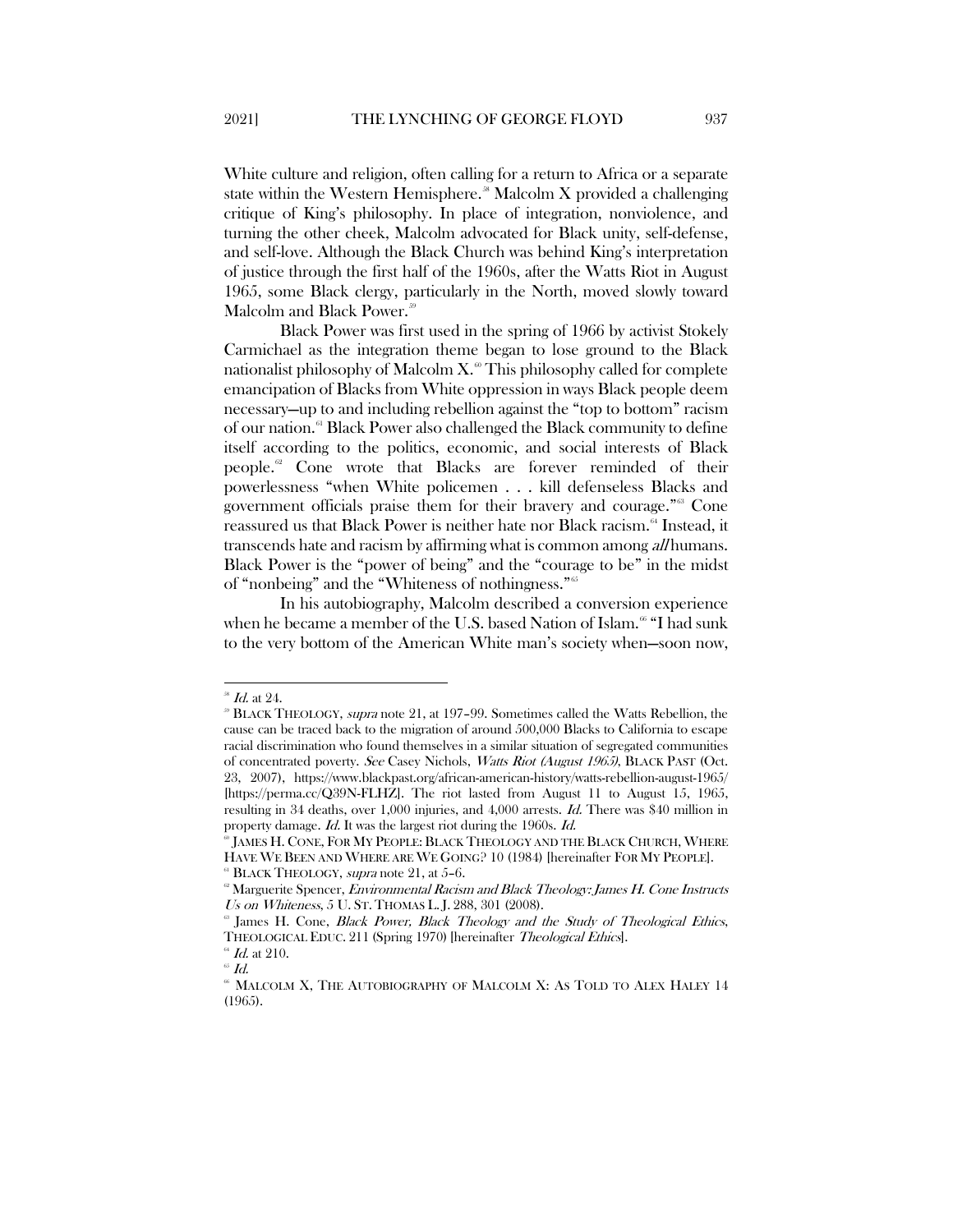in prison—I found Allah and the religion of Islam."[67](#page-10-0) At that moment, he solemnly decided to "tell[] the White man about himself-or die."<sup>[68](#page-10-1)</sup> To Malcolm, world history is the history of what he terms the White devil's work. As Malcolm sees it, "[w]hen you call him devil you're calling him by his name, and he's got another name—Satan . . . another name—Pharaoh, another name—Caesar; another name— . . . America."<sup>[69](#page-10-2)</sup> Malcolm opposed the Civil Rights Movement along with integration and nonviolence.<sup>[70](#page-10-3)</sup> Instead, he argued that Blacks could not appeal to the moral conscience of America because "Uncle Sam has no conscience . . . . If he had a conscience, he'd straighten this thing out."<sup>[71](#page-10-4)</sup>

Malcolm also equated the White race with Christianity early on as an accomplice to the enslavement and oppression of Blacks which leads to self-degradation.<sup>[72](#page-10-5)</sup> Malcolm prophesied the end of the wicked world of colonialism and Christianity through Allah.<sup>[73](#page-10-6)</sup> He also preached a separatist political ideology in which Blacks—God's creatures touched with divinity would go back to Africa or settle in a separate Black territory with reparations from the White community. $74$ 

In repudiating nonviolence as a strategy for solving racism, Malcolm did not embrace indiscriminate or offensive violence. Rather, he advocated defensive violence as found in both the Qur'an and the Bible, as well as in nature's self-preservation.<sup>[75](#page-10-8)</sup> In the months prior to his suspension from the Nation of Islam, Malcolm even suggested that the Black community might consider employing a systematic program of violence as a revolutionary tool to achieve its goals.<sup>[76](#page-10-9)</sup>

Malcolm criticized civil rights leaders like King, for loving, emulating, and showing loyalty toward the White man.<sup>[77](#page-10-10)</sup> He asserted that in those areas where the government is either unable or unwilling to protect the lives and property of our people, "our people are within our rights to protect themselves by whatever means necessary."<sup>[78](#page-10-11)</sup>

After his complete break with the Nation of Islam, Malcolm spoke

<span id="page-10-3"></span> $\overline{d}$  Id.

<span id="page-10-0"></span> $\mathscr{I}$  Id. at 243.

<span id="page-10-2"></span><span id="page-10-1"></span> $\mathscr{L}$  Id. at 280.

 $\textdegree$  Kahn, *supra* note 57, at 26.

<span id="page-10-4"></span> $\overline{d}$ .

<span id="page-10-6"></span><span id="page-10-5"></span> $\frac{72}{^{73}}$  *Id.* at 20.<br> $\frac{73}{^{73}}$  *Id.* at 18, 21-22.

 $^{74}$  *Id.* at 21, 24.

 $^{75}$  *Id.* at 27.

<span id="page-10-10"></span><span id="page-10-9"></span><span id="page-10-8"></span><span id="page-10-7"></span> $^{76}$  Malcolm X, *Message to the Grassroots, in* MALCOLM X SPEAKS: SELECTED SPEECHES AND STATEMENTS 21–22 (George Breitman ed., 1989).

Kahn, *supra* note 57, at 27-30.

<span id="page-10-11"></span><sup>&</sup>lt;sup>88</sup> Malcolm X, *The Founding Rally of the OAAU*, *in* BY ANY MEANS NECESSARY 41 (George Breitman ed., 1970) (emphasis added).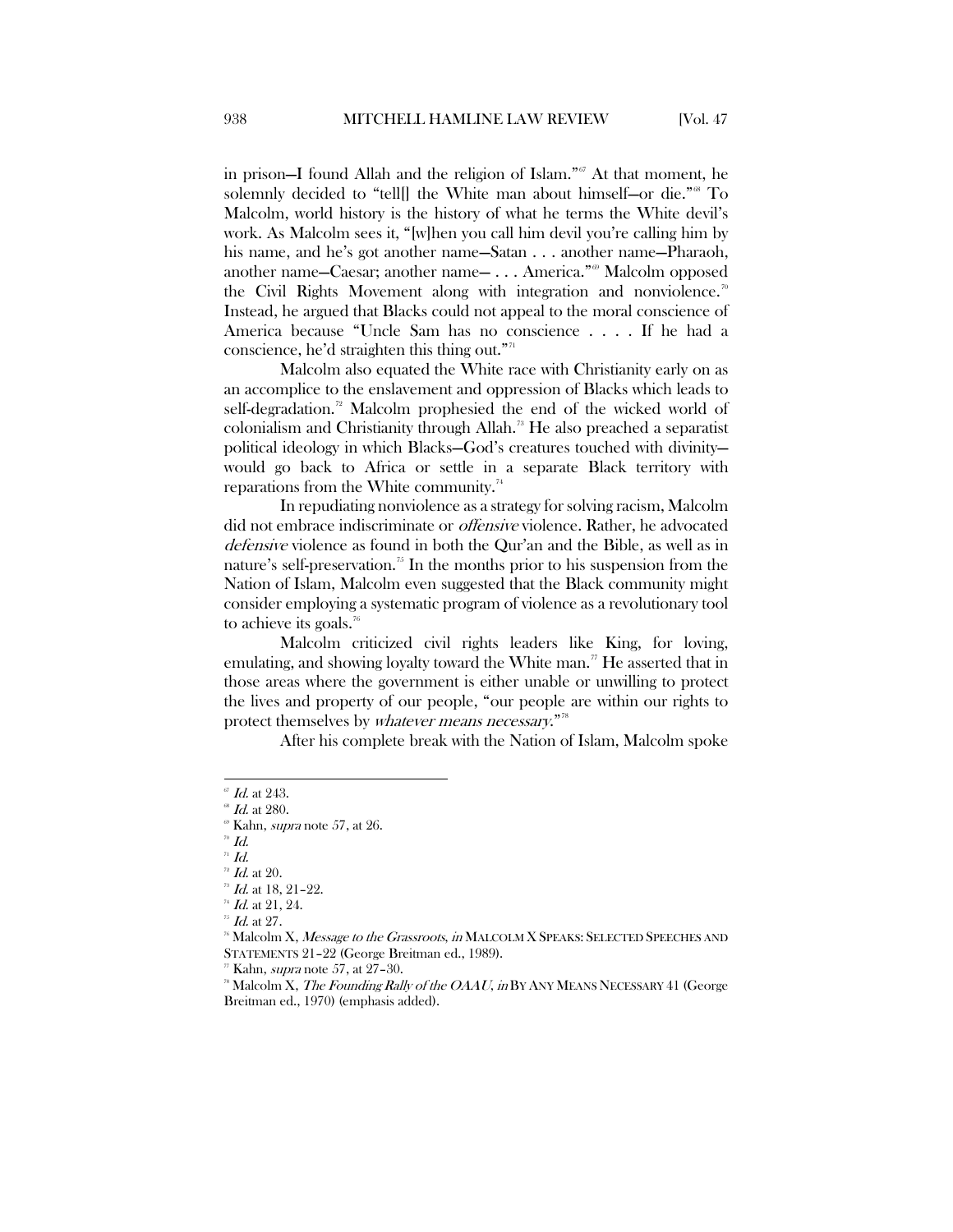less of religion, and more about social doctrine, current events, and politics.[79](#page-11-0) He wanted to build an organization that could help to cure the Black man from the mental, spiritual, economic, and political sickness which had kept him "under the White man's heel."<sup>[80](#page-11-1)</sup> Once educated in politics, the masses would know what politicians were supposed to do for them; and once involved in politics, they could work to end their exploitation.<sup>[81](#page-11-2)</sup>

Malcolm's conversion to orthodox Islam in 1964 drastically transformed his political ideology into one of universal brotherhood.<sup>[82](#page-11-3)</sup> During his pilgrimage to Mecca, he saw brotherhood in every person regardless of their identity.<sup>88</sup> As a result of these revelations, he stopped preaching that White men were devils. In his autobiography, Malcolm wrote, "[P]erhaps if White Americans could accept the Oneness of God, they perhaps, too could accept in reality the Oneness of Man."<sup>[84](#page-11-5)</sup> Because no government laws ever can force brotherhood, he claimed, "[t]he only true world solution today is governments guided by true religion—of the spirit."<sup>[85](#page-11-6)</sup>

Malcolm believed that God was giving the world's "so-called Christian" White society its last opportunity to repent and atone for the crimes of exploiting and enslaving the world's non-White people.<sup>[86](#page-11-7)</sup> It was just as when God gave Pharaoh a chance to repent and brought justice to the oppressed. $87$  A desegregated cup of coffee and drinking fountain does not amount to atonement. It is the American political, economic, and social atmosphere that nourishes racism of which both races are obligated to correct.[88](#page-11-9) He concluded that, "[i]n our mutual sincerity we might be able to show a road to the salvation of America's very soul. It can only be salvaged if human rights and dignity, in full, are extended to Black men."[89](#page-11-10) He grew to accept the White man, while still remaining critical of his political and economic powers. Malcolm also acknowledged that America is in a position to bring about a bloodless revolution. If the state were to give Black

<span id="page-11-0"></span><sup>&</sup>lt;sup>39</sup> MALCOLM X, *supra* note 66, at 403; see also WILLIAM W. SALES, JR., FROM CIVIL RIGHTS TO BLACK LIBERATION: MALCOLM X AND THE ORGANIZATION OF AFRO-AMERICAN UNITY 61 (1994).

 $80$  MALCOLM X, *supra* note 66, at 455.

<span id="page-11-2"></span><span id="page-11-1"></span><sup>&</sup>lt;sup>81</sup> Malcolm X, *Harlem and the Political Machines, in* BY ANY MEANS NECESSARY 70 (George Breitman ed., 1992).

 $82$  Kahn, *supra* note 57, at 31.

 $88$  MALCOLM X, supra note 66, at 437.

<span id="page-11-6"></span><span id="page-11-5"></span><span id="page-11-4"></span><span id="page-11-3"></span> $^{84}$  *Id.* at 349.

 $^{85}$  *Id.* at 486.

 $^{86}$  *Id.* at 487.

<span id="page-11-8"></span><span id="page-11-7"></span> $\mathscr{L}$  Id.

 $^{88}$  Id. at 489.

<span id="page-11-10"></span><span id="page-11-9"></span> $^{\circ\circ}$  Id. at 496.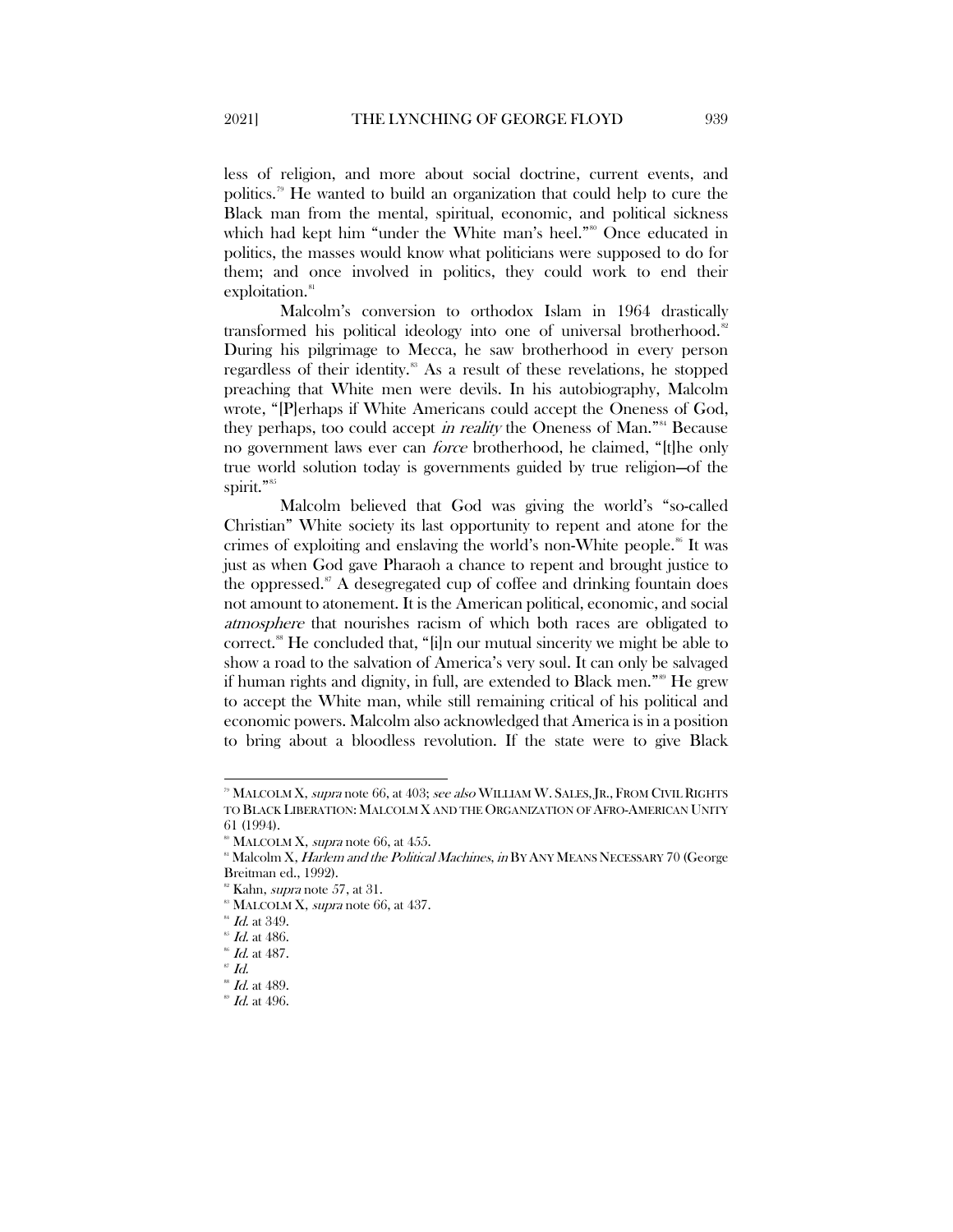Americans what the Constitution says they are supposed to have particularly the ballot—it would change the entire political structure of the country.<sup>90</sup>Although Malcolm, known as "the angriest man alive," criticized the Civil Rights Movement for its lack of anger, the more King witnessed the contradictions of poverty in America's cities and the war in Vietnam, the angrier he became as well.<sup>[91](#page-12-2)</sup> As Malcolm distanced himself from Black Power, King inched closer, though never abandoning a commitment to nonviolence. King acknowledged that if nonviolent protest failed, people were going to engage in more violent activity, but he would never stop teaching and preaching nonviolent protest.

In developing his Black theology, Cone hovered between Black Power and nonviolence. Like many Blacks during the height of Black Power, Cone drew heavily upon Malcolm, who taught him not to play by the oppressors' game.<sup>[92](#page-12-3)</sup> He rejected the common portrayal of a violent Malcolm, claiming that he merely liberated the minds of many Blacks, destroying their self-hate, empowering them to love their Blackness and stand up to claim their dignity.<sup>33</sup> But Cone also grew to appreciate and draw upon King. He argued that we need to emphasize both nonviolence and self-defense toward the state, the former in public demonstrations and the latter as a human right. $94$  Cone insisted on the importance of bringing Christianity and Blackness together. In fusing the cultural and political insights of both King and Malcolm, he discovered a way of articulating his position on theology and race.<sup>[95](#page-12-6)</sup>

#### <span id="page-12-0"></span>C. Cone and Black Theology

Contemporary Black theology emerged in response to the rise of Black Power, defining the religious meaning of the commitment to Black liberation. The publication of Albert Cleage's *The Black Messiah*,<sup>36</sup> Cone's Black Theology and Black Power,<sup>[97](#page-12-8)</sup> and James Forman's revolutionary

<span id="page-12-1"></span>Malcolm X, The Black Revolution, in MALCOLM X SPEAKS: SELECTED SPEECHES AND STATEMENTS 71 (George Breitman ed., 1989).

<span id="page-12-3"></span><span id="page-12-2"></span><sup>&</sup>lt;sup>91</sup> MALCOLM X, *supra* note 66, at 306–07.

<sup>92</sup> JAMES H. CONE, MARTIN & MALCOLM & AMERICA: A DREAM OR A NIGHTMARE 268 (1991) [hereinafter MARTIN & MALCOM & AMERICA].

<span id="page-12-4"></span>JAMES H. CONE, SPEAKING THE TRUTH: ECUMENISM, LIBERATION, AND BLACK THEOLOGY 70-71 (1986) [hereinafter SPEAKING THE TRUTH].<br><sup>94</sup> MARTIN & MALCOM & AMERICA, *supra* note 92, at 303.

<span id="page-12-6"></span><span id="page-12-5"></span><sup>&</sup>lt;sup>95</sup> RISKS OF FAITH, *supra* note 15, at xxi.

<sup>&</sup>lt;sup>5</sup> ALBERT B. CLEAGE, JR., THE BLACK MESSIAH (1968).

<span id="page-12-8"></span><span id="page-12-7"></span><sup>97</sup> JAMES H. CONE, BLACK THEOLOGY AND BLACK POWER (1969) [hereinafter BLACK POWER].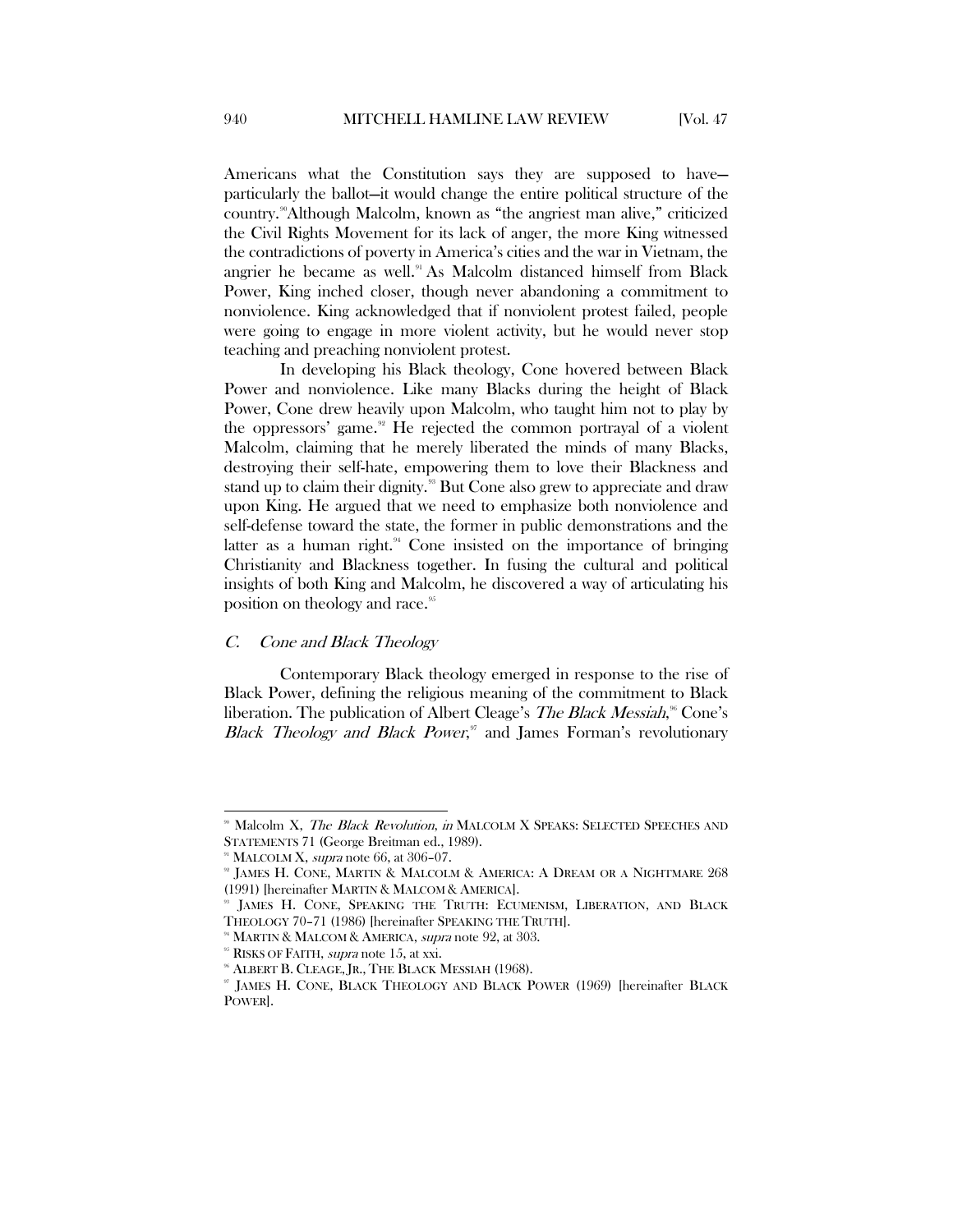"Black Manifesto"[98](#page-13-0) in the late 1960s formally introduced Black theology and signaled mounting Black anger toward White religion.<sup>[99](#page-13-1)</sup> But Cone insisted that Black theology also emerged out of the Civil Rights Movement from which it derived its thirst for justice and liberation, drawing strength from the life and thought of King.<sup>[100](#page-13-2)</sup>

Black theology applies the freeing power of the Christian gospel once emancipated from its "Whiteness"—to Black people oppressed by Whites. *Liberation* is the heart of the gospel, and *Blackness* is the primary mode of God's presence.<sup>[101](#page-13-3)</sup> Cone argued that if White theology and churches were true to the story of Christ, powerful White groups would not monopolize positions of power in the most opportunity-rich faith and civil institutions.[102](#page-13-4) Black Power is not the antithesis of Christianity, but it is Christ's central message in twentieth-century America.[103](#page-13-5) It seeks conflict, not understanding, and calls on Blacks to take the dominant role in determining the Black-White relationship in society.<sup>[104](#page-13-6)</sup>

According to Cone, if Christ is not Black, then he is of little significance. Christ is not part Black and part White—he took sides in complete opposition to the values of White culture. While literal color is irrelevant, there is still concreteness to the continued presence of the Black Christ, who proclaimed release to the captives.<sup>[105](#page-13-7)</sup> Christ is not above race as Whites would like to believe. Rather, he is Black "with all of the features which are so detestable to White society."<sup>[106](#page-13-8)</sup> If the Church is a continuation of the Incarnation (God becoming man), Cone claimed, then the emancipation of Blacks can only be realized by Christ and his Church becoming Black.<sup>[107](#page-13-9)</sup> To remain faithful to his Word in Christ, "his present manifestation must be the very essence of Blackness."<sup>[108](#page-13-10)</sup>

The form of oppression that Cone attacks is White racism in America. He described it as "a part of the spirit of the age, the ethos of the culture, so embedded in the religious, social, economic, and political

<span id="page-13-0"></span> <sup>98</sup> James Forman, Black Manifesto Delivered to the White Christian Churches and the Jewish Synagogues in the United States of America and All Other Racist Institutions (Apr. 26, 1969), reprinted in BORIS I. BITTKER, THE CASE FOR BLACK REPARATIONS 159–75 (1973).

<sup>&</sup>lt;sup>99</sup> MARTIN & MALCOM & AMERICA, *supra* note 92, at 38.

<span id="page-13-3"></span><span id="page-13-2"></span><span id="page-13-1"></span> $100$  RISKS OF FAITH, *supra* note 15, at 89.

 $101$  BLACK THEOLOGY, supra note 21, at 31-32.

<span id="page-13-4"></span><sup>&</sup>lt;sup>102</sup> DWIGHT N. HOPKINS, HEART AND HEAD: BLACK THEOLOGY-PAST, PRESENT AND FUTURE 156 (2002).

<sup>103</sup> BLACK THEOLOGY, *supra* note 21, at 1.

<span id="page-13-5"></span> $104$  *Id.* at 6.

<span id="page-13-7"></span><span id="page-13-6"></span><sup>&</sup>lt;sup>105</sup> See id. at 120–23; see also JAMES H. CONE, GOD OF THE OPPRESSED 126 (Orbis Books ed., 1997) (1975) [hereinafter GOD OF THE OPPRESSED].

<span id="page-13-8"></span> $\rm{106}$  BLACK POWER, *supra* note 97, at 68; *see also* CLEAGE, JR., *supra* note 96 (adopting a highly literal view of Jesus' Blackness).

<span id="page-13-10"></span><span id="page-13-9"></span> $107$  BLACK POWER, *supra* note 97, at 69.

 $^{108}$   $\emph{Id.}$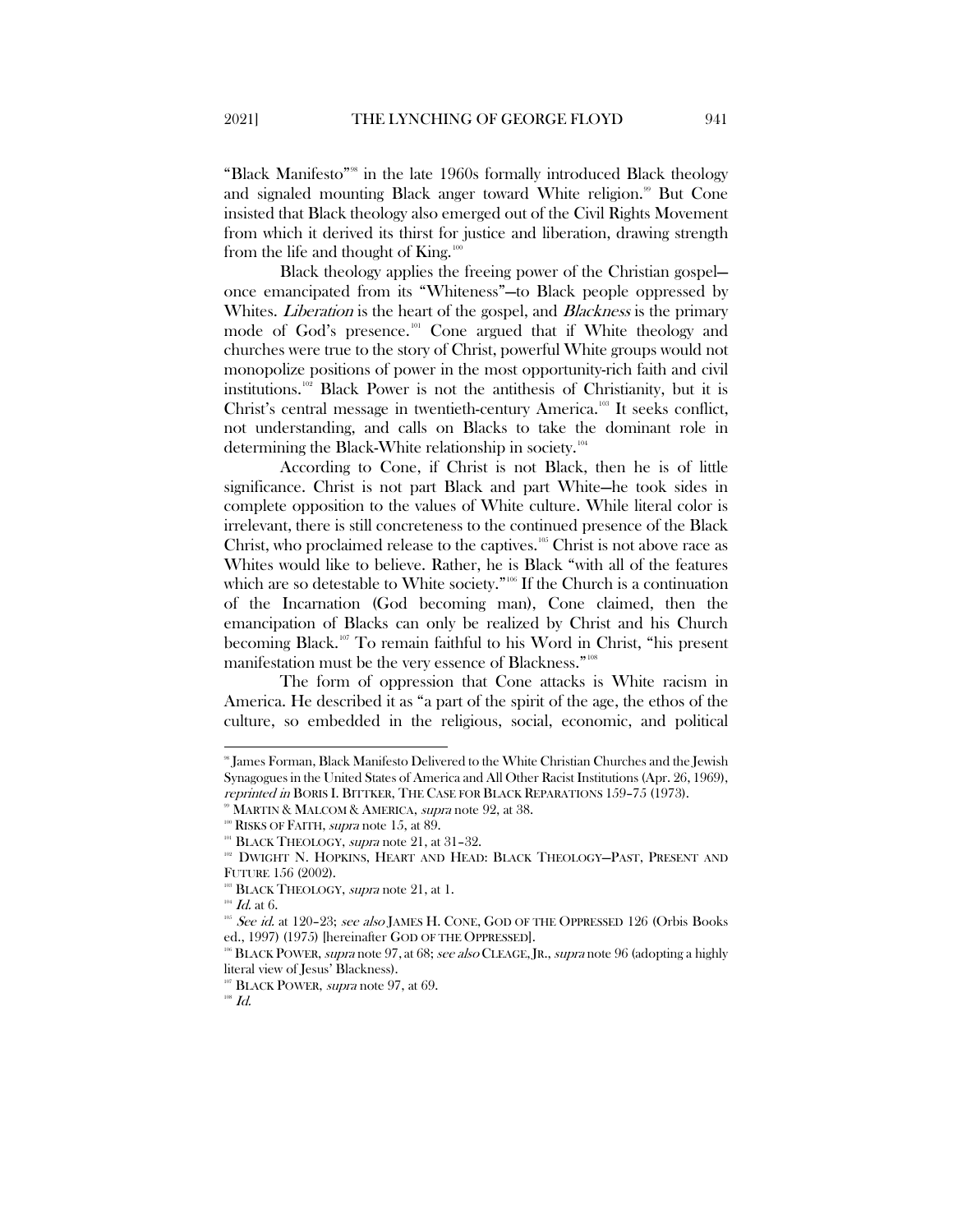structure that White society is incapable of knowing its destructive nature."<sup>[109](#page-14-2)</sup> Cone did not believe, however, that Whites are more sinful by nature than other people, but that they do hold power, and powerful groups have very little capacity to restrain themselves from evil acts against the powerless.[110](#page-14-3)

We cannot get rid of White racism by forgetting the past and simply urging Blacks and Whites to develop good will toward each other. Cone was adamant that "[a]ny theology that does not fight White supremacy with all its intellectual strength cancels its Christian identity" and blemishes its conscience.<sup>111</sup>

Cone asked how long must Black people wait for God to call our oppressors to account and "get justice in America?"[112](#page-14-5) Not until we end all forms of human oppression, strive for a comprehensive national economic policy that places the interests of people above profits, commit to a society that allows for the health and positive development of our children, strive for justice in the legal system, end police brutality and state terrorism in our communities, strive for a clean and healthy environment for our people, enforce civil rights and affirmative action, compensate for centuries of institutional racism, and work toward full employment.<sup>[113](#page-14-6)</sup> And not until lynching stops.

## <span id="page-14-0"></span>II. THE CROSS AND THE LYNCHING OF GEORGE FLOYD

#### <span id="page-14-1"></span>A. Cone's Theology of the Cross

Cone's work climaxed in the theology of the cross, which begins with the suffering and death of Jesus. The religious authorities of Jesus' time were threatened by the reign of God's justice ushered in by Christ. Concurrently, the state authorities were threatened by the unruly crowds that flocked to him. Together they executed Jesus.[114](#page-14-7) Cone claimed that Black Christians in America have found Jesus' suffering and death like their own, driven by supremacist authorities who enslaved, segregated, and killed them. They saw that God was with them, hanging on the crossed branches

<span id="page-14-2"></span> $109$  RISKS OF FAITH, supra note 15, at 41.

 $110$  Id. at xxvi.

<span id="page-14-4"></span><span id="page-14-3"></span><sup>&</sup>lt;sup>111</sup> James H. Cone, *Black Liberation Theology and Black Catholics: A Critical Conversation*, 61 THEOLOGICAL STUDIES 731, 737 (2000).

<span id="page-14-5"></span>James H. Cone, Calling the Oppressors to Account for Four Centuries of Terror, 31 CURRENTS IN THEOLOGY & MISSION 179, 185 (2004).

<span id="page-14-6"></span><sup>&</sup>lt;sup>13</sup> Manning Marable, *Black Leadership, Faith, and the Struggle for Freedom, in* BLACK FAITH AND PUBLIC TALK: CRITICAL ESSAYS ON JAMES H. CONE'S BLACK THEOLOGY AND BLACK POWER 85–87 (Dwight N. Hopkins ed., 1999).

<span id="page-14-7"></span> $114$  CROSS AND LYNCHING TREE, supra note 4, at 156.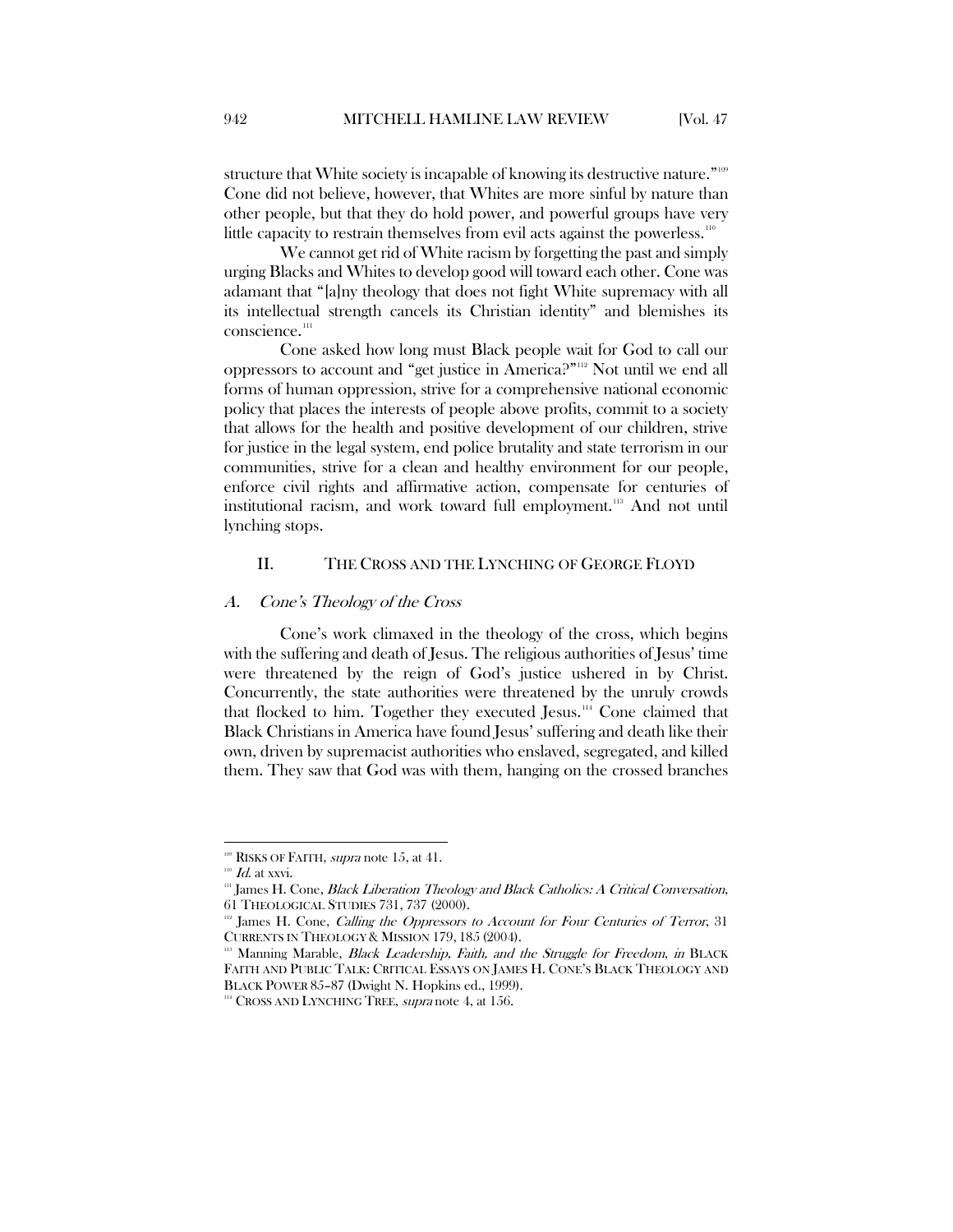of the lynching tree.[115](#page-15-0) According to Black historian Lerone Bennett, Black people knew that their fight for freedom was worth being crucified for. [116](#page-15-1)

Because Jesus was a member of the oppressed class and crucified among the least of his time, Black Christians identify with him in a concrete way.<sup>[117](#page-15-2)</sup> They can see the Black Jesus dying in "a land lighted by the burning crosses of the Ku Klux Klan," challenging the imagination.[118](#page-15-3) Alongside Cone, Womanist (Black women) theologian Jacquelyn Grant believes that the experiences of Black women as the "oppressed of the oppressed" means that Jesus was not only Black but a Black Woman.<sup>[119](#page-15-4)</sup>

In fact, Black women were and still are lynched. We are reminded of the violent death of Breonna Taylor as we read Cone's summary of lynched women:

> Although women constitute only 2 percent of Blacks actually killed by lynching, it would be a mistake to assume that violence against women was not widespread and brutal . . . . They were tortured, beaten and scarred, mutilated and hanged, burned and shot, tarred and feathered, scabbed and dragged, whipped and raped by angry White mobs.<sup>[120](#page-15-5)</sup>

Cone argued that amidst this violence, Blacks also saw a tyrannical White Christ incarnated in White Christian lynchers who justified slavery and segregation using the Bible.<sup>[121](#page-15-6)</sup> This was manifested in the way Jesus was depicted in art, with no likeness to Blacks at all. Cone himself argued that "[t]he White Christ gave Blacks slavery, segregation, and lynching."[122](#page-15-7) There is actually some indication that White Christians encouraged lynching.<sup>128</sup> Ida B. Wells called White Christians hypocritical for proclaiming that lynching was God's will and, or at a minimum, remaining silent about it.<sup>[124](#page-15-9)</sup> With the theology of the cross in hand, it is important at this point that we learn more about lynching.

<span id="page-15-9"></span> $124$  *Id.* at 131.

 $^{\rm 115}$   $\emph{Id.}$  at 22.

<span id="page-15-2"></span><span id="page-15-1"></span><span id="page-15-0"></span> $^{116}$   $\emph{Id.}$ 

 $117$  *Id.* at 23.

 $^{118}$  *Id.* at 108.

<span id="page-15-4"></span><span id="page-15-3"></span><sup>&</sup>lt;sup>119</sup> Id. at 121. See also, JACQUELIN GRANT, WHITE WOMEN'S CHRIST AND BLACK WOMEN'S JESUS (1989).

<span id="page-15-5"></span><sup>&</sup>lt;sup>220</sup> CROSS AND LYNCHING TREE, *supra* note 4, at 122. "In the physical and spiritual struggle for survival and dignity . . . many women, like Addie Hunton of the National Association of Colored Women (NACW), placed rape in that category—especially sexual violation in one's home by White Christian men who regarded Black women as whores incapable of being violated." Id. See also CRYSTAL N. FEIMSTER, SOUTHERN HORRORS: WOMEN AND THE POLITICS OF RAPE AND LYNCHING (2009).

 $121$  CROSS AND LYNCHING TREE, *supra* note 4, at 112.

<span id="page-15-6"></span> $122$  *Id.* at 119.

<span id="page-15-8"></span><span id="page-15-7"></span> $123$  See id. at 112 (citing WALTER WHITE, ROPE AND FAGGOT: A BIOGRAPHY OF JUDGE LYNCH 40 (U. of Notre Dame Press ed., 2002) (1929)).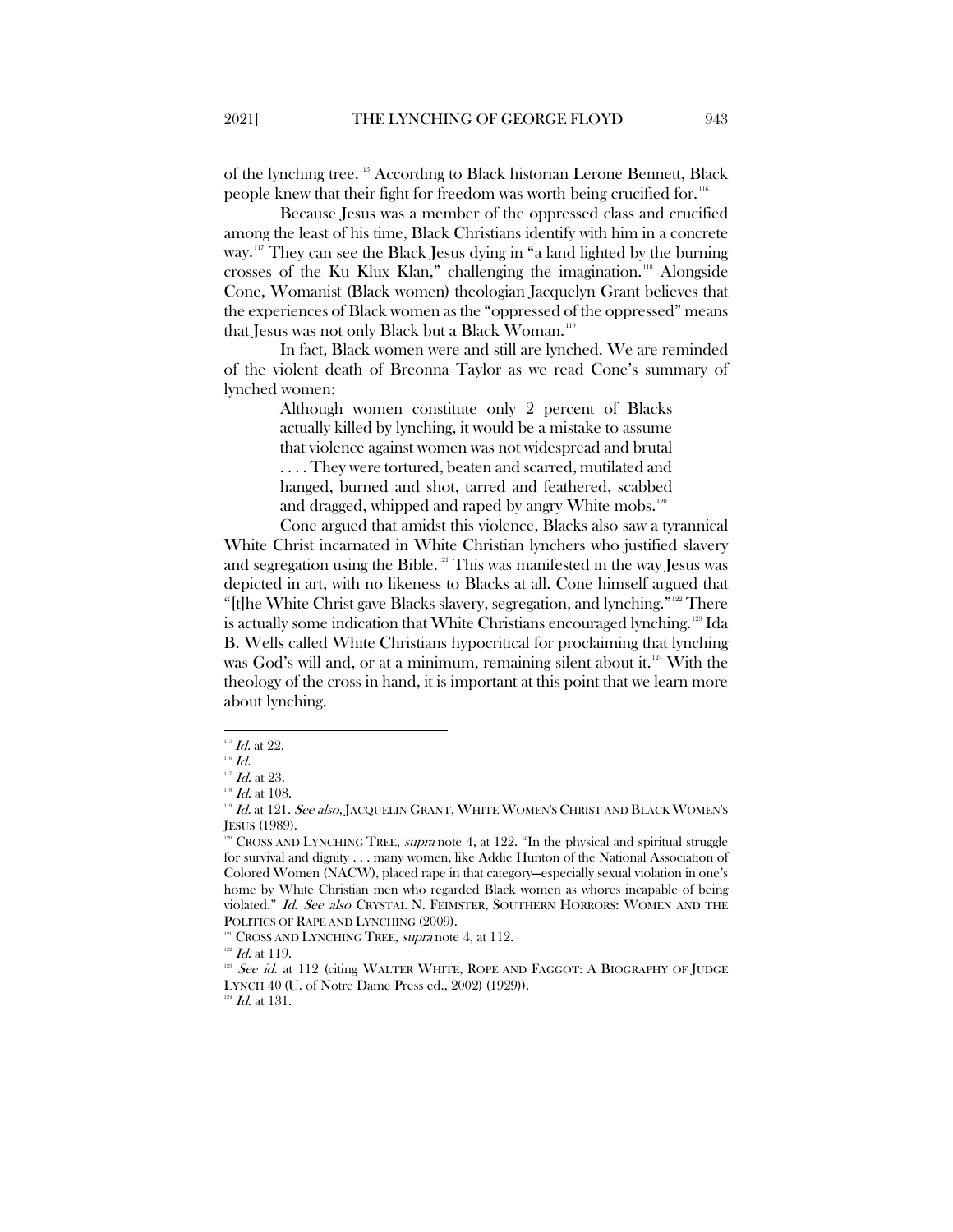#### <span id="page-16-0"></span>B. Lynching Data

Defining and quantifying data on lynching varies across studies. The third edition of the Equal Justice Initiative (EJI) on lynching in America described it as a violent and public act of torture tolerated by local, state, and federal officials that traumatized Black people throughout the country.[125](#page-16-1) The EJI focuses on "terrorist" lynchings, which preclude those acts that followed a criminal trial or were subsequently prosecuted as hate crimes. The EJI defined terrorist lynchings as having one or more of these components:

(1) resulted from a wildly distorted fear of interracial sex;

(2) were a response to casual social transgressions;

(3) were based on allegations of serious violent crime;

(4) were public spectacle lynchings;

(5) escalated into large-scale violence targeting the entire African American community; and

(6) included sharecroppers, ministers, and community leaders who resisted mistreatment, which were most common between  $1915$  and  $1940.^{126}$  $1940.^{126}$  $1940.^{126}$ 

The EJI found that in twelve Southern states at the end of the Reconstruction era (1877-1959), there were 4,084 racial terror lynchings. <sup>[127](#page-16-3)</sup> During this same period, there were more than 300 racial terror lynchings in other states: Illinois, Indiana, Kansas, Maryland, Missouri, Ohio, Oklahoma, and West Virginia.<sup>[128](#page-16-4)</sup>

A 2019 study that cross-checked data with three major sources and moved beyond the southeastern states found 4,467 total victims of lynching from 1883 to 1941.<sup>[129](#page-16-5)</sup> Of these victims, 4,027 were men, 99 were women, and 341 were of unknown gender (although likely male); 3,265 were Black.[130](#page-16-6) Although practiced across the United States, it was varied by

<span id="page-16-1"></span><sup>&</sup>lt;sup>125</sup> EQUAL JUSTICE INITIATIVE, LYNCHING IN AMERICA: CONFRONTING THE LEGACY OF RACIAL TERROR 3 (3d ed. 2017).

 $126$  *Id.* at 5.

<span id="page-16-3"></span><span id="page-16-2"></span> $127$  *Id.* at 4.

<span id="page-16-4"></span> $128$  Id. The EJI located the most lynchings in the following counties: Jefferson County, Alabama; Orange, Columbia, and Polk counties in Florida; Fulton, Early, and Brooks counties in Georgia; Caddo, Ouachita, Bossier, Iberia, and Tangipahoa parishes in Louisiana; Hinds County, Mississippi; Shelby County, Tennessee; and Anderson County, Texas. Id.

<span id="page-16-5"></span><sup>&</sup>lt;sup>129</sup> Charles Seguin & David Rigby, National Crimes: A New National Data Set of Lynchings in the United States, 1883 to 1941, 5 SOCIUS 1, 2 (2019). The three major sources were the 1995 Tolnay and Beck study, which focused only on the Southeast, the Tuskegee Institute study, and the *Chicago Tribune* study. *Id.* 

<span id="page-16-6"></span> $1d.$  at 2. In addition, there were  $1,082$  White, 71 Mexican or of Mexican descent, 38 American Indian, 10 Chinese, and 1 Japanese victim. Id. The "White" category is likely an overestimate and includes European immigrants. Id. at 2, n.6. Although immigrants, like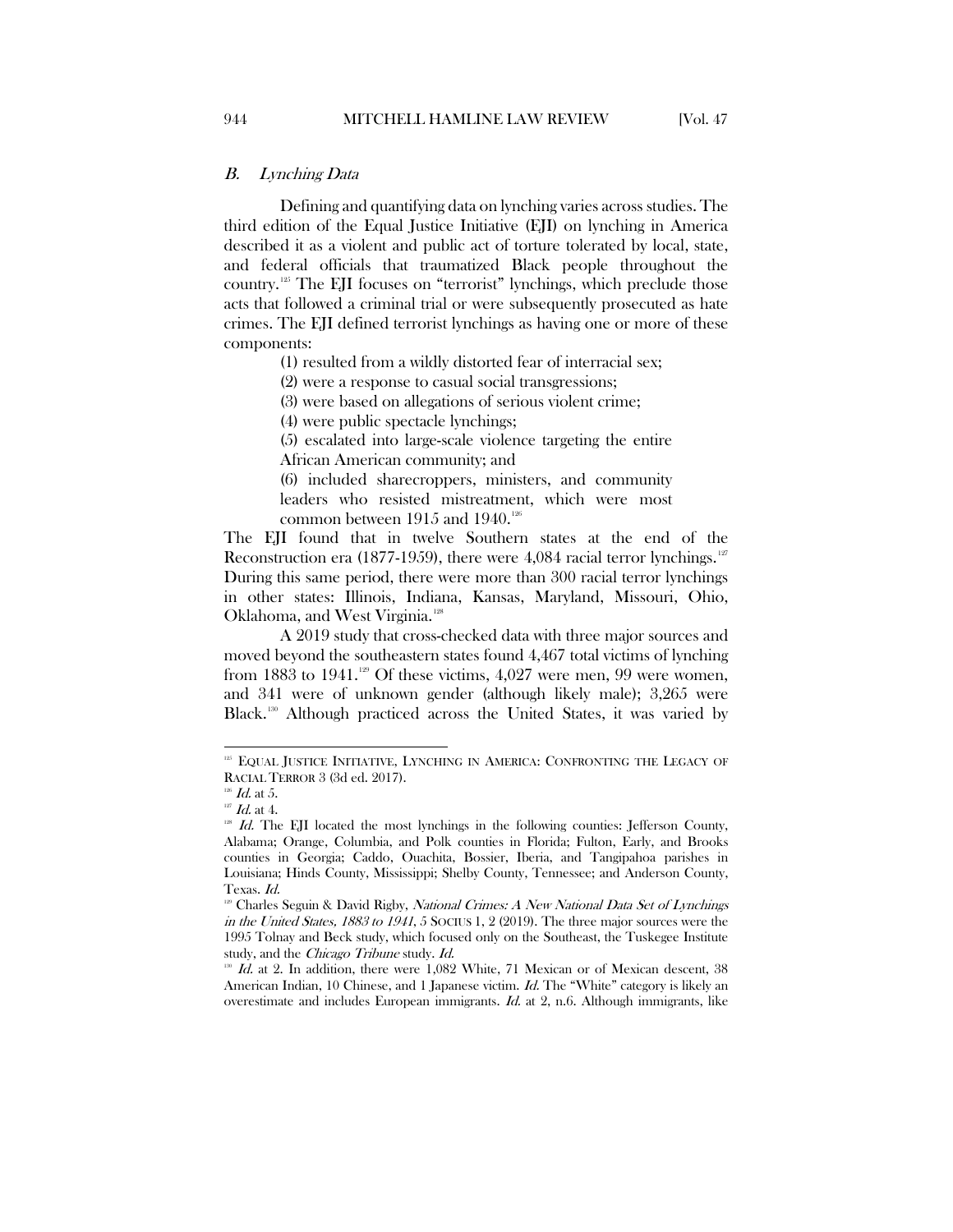region.[131](#page-17-0) Variability also existed at the county level; for example, less than 18% of counties (553) accounted for 80% of lynching victims; 41% percent of counties (648) in slave states recorded no lynching, while multiple Black victims were lynched in midwestern cities like Duluth and Chicago. [132](#page-17-1) Also interesting in today's context, lynching was less common in counties where local law enforcement was more proactive in suppressing lynch mobs.<sup>[133](#page-17-2)</sup>

Data, however, does not capture the cold and prideful display of White supremacy that drove this violence. One account of a 1915 lynching in Summerville, Tennessee, described how hundreds of Whites flocked to it with their cameras clicking, including women and children. Professional photographers sold postcards of the lynched "negro" with their portable printing press, and a number of schools delayed their work until the students could return.[134](#page-17-3) Nor can data capture the horrific effect lynchings had on all of the victims:

> It was a shameful and painful way to die. The fear of lynching was so deep and widespread that most Blacks were too scared even to talk publicly about it. When they heard of a person being lynched in their vicinity, they often ran home, pulled down the shades, and turned out lights hoping the terror moment would pass without taking the lives of their relatives and friends.<sup>[135](#page-17-4)</sup>

Italians, are best considered White, they were accorded a different status than native-born. Id. This count also includes victims where the race was not recorded or mentioned in news accounts. Id. These victims were likely White, as the papers tended to mention race when they did not mention a name (e.g., "unknown negro"), and they would sometimes omit the race for Whites. Id.

<span id="page-17-0"></span><sup>&</sup>lt;sup>131</sup> See id. at 5. Three different regimes existed: "A Wild West regime, characterized mostly by the lynching of Whites in areas with weak state penetration; a slavery regime, found in former slave states, characterized mostly by the lynching of Blacks; and a third minor regime, characterized by the lynching of Mexican nationals mostly along the Texas-Mexico border."  $Id$  at 1.

<span id="page-17-1"></span> $\mathbb{1}^{12}$  Id. at 7. Also, among slave-state counties, the total number of victims ranges from 0 to 37 (in Bossier Parish, Louisiana). *Id.* Overall, less than  $18\%$  of counties (553) accounted for 80% of lynching victims, and less than 7% of counties accounted for half of all lynching victims. Id. The study found several variables. See id. Lynching was more common in counties that planted and increased their when cotton prices fell. Id. <sup>3</sup> See id.

<span id="page-17-3"></span><span id="page-17-2"></span><sup>&</sup>lt;sup>134</sup> See Paul Mullins, Visualizing Racism: The Trauma of Lynching Photography, ARCHAEOLOGY & MATERIAL CULTURE (Apr. 14, 2018), https://paulmullins.wordpress.com/2018/04/14/visualizing-racism-the-trauma-of-lynchingphotography/ [https://perma.cc/Q63A-3CF4]. The victim was Thomas Brooks, who had been accused of murdering a wealthy White planter and his plantation manager. Id. Before he could stand trial, a mob seized him from police and hung him from a nearby railroad bridge. Id.

<span id="page-17-4"></span><sup>&</sup>lt;sup>135</sup> CROSS AND THE LYNCHING TREE, *supra* note 4, at 15.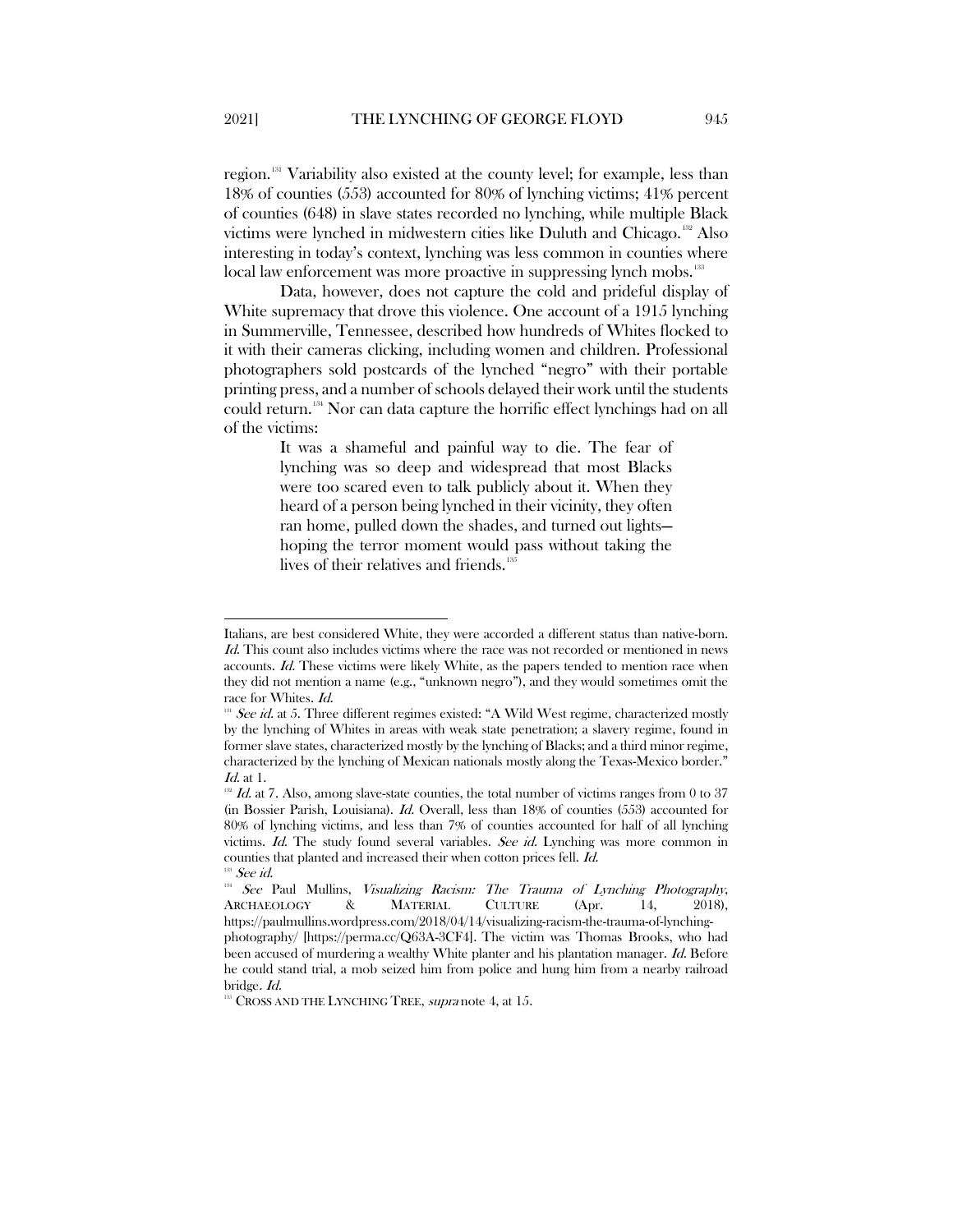Cone insisted that lynching, as a dual reality of White supremacy and pain, continues to plague Black communities to this day. It is no surprise that it was not until 2005 that the U.S. Senate formally apologized for its failure to pass an anti-lynching bill. $136$  Cone surmised that if racial healing is ever to come to our society, "it will mean remembering and retelling our story of racial injustice and honoring the voices and the actions of those who stood against it."[137](#page-18-2) This is what we do next.

#### <span id="page-18-0"></span>C. The Lynchings of Emmett Till and George Floyd

Unfortunately, the pain of past lynchings is still felt today.[138](#page-18-3) On August 24, 1955, fourteen-year-old Emmett Till was lynched. His murder demanded attention and sparked a movement. Till purportedly whistled at a White woman and said "bye baby" to her on his way out of a store.<sup>[139](#page-18-4)</sup> Till was "picked up four days later around 2:00 a.m., beaten beyond recognition, shot in the head, and thrown in the Tallahatchie River weighed down with a heavy gin fan." [140](#page-18-5) Cone described that lynching as "a shocking reminder of the enduring power of White supremacy,"[141](#page-18-6) and "a horror sketched in Black memory forever."<sup>[142](#page-18-7)</sup>

In his memoir, John Lewis, former Georgia congressman and veteran civil rights activist, recalled how Till's lynching shook him to his core; he was fifteen at the time. Lewis wrote, "He could have been me. That could have been me, beaten, tortured, dead at the bottom of a river."<sup>[143](#page-18-8)</sup> Lewis recalled further that the atrocity galvanized the country and led to Freedom Riders sitting in, not just for themselves, but for Till.<sup>[144](#page-18-9)</sup> King also described how after the lynching, the "negro" masses were moved to "rock the nation" and demand their "freedom now."[145](#page-18-10)

But perhaps the most plaintive response came from Till's mother, Mamie Till Bradley, who refused to let her son's lynching be forgotten. Insisting on an open casket exposing his battered and bloated corpse, she

 $^{136}$   $Id.$  at 164.

<span id="page-18-2"></span><span id="page-18-1"></span><sup>&</sup>lt;sup>137</sup> Id. (citing GARY S. SELBY, MARTIN LUTHER KING AND THE RHETORIC OF FREEDOM: THE EXODUS NARRATIVE IN AMERICA'S STRUGGLE FOR CIVIL RIGHTS xi (2008)).

 $138$  *See supra* discussion at note 3.

<span id="page-18-4"></span><span id="page-18-3"></span><sup>&</sup>lt;sup>139</sup> CROSS AND THE LYNCHING TREE, *supra* note 4, at 65.

<span id="page-18-5"></span> $140$  *Id.* at 65-66.

<span id="page-18-6"></span> $^{\mbox{\tiny{141}}}$   $\emph{Id.}$  at 65.

 $^{142}$  *Id.* at 67.

<span id="page-18-8"></span><span id="page-18-7"></span> $^{143}$   $\emph{Id.}$ 

<span id="page-18-10"></span><span id="page-18-9"></span> $\,^{\rm 14}I\!d\!$  at 66.

 $^{145}$  Id. (citing 5 MARTIN LUTHER KING, JR. & PHILIP A. RANDOLPH, THE PAPERS OF MARTIN LUTHER KING, IR., VOLUME V: THRESHOLD OF A NEW DECADE, IANUARY 1959-DECEMBER 1960 (Clayborne Carson et al. eds., 2005)); Amzie Moore (citing HOWELL RAINES, MY SOUL IS RESTED: THE STORY OF THE CIVIL RIGHTS MOVEMENT IN THE DEEP SOUTH 235 (Penguin Books ed., 1983)).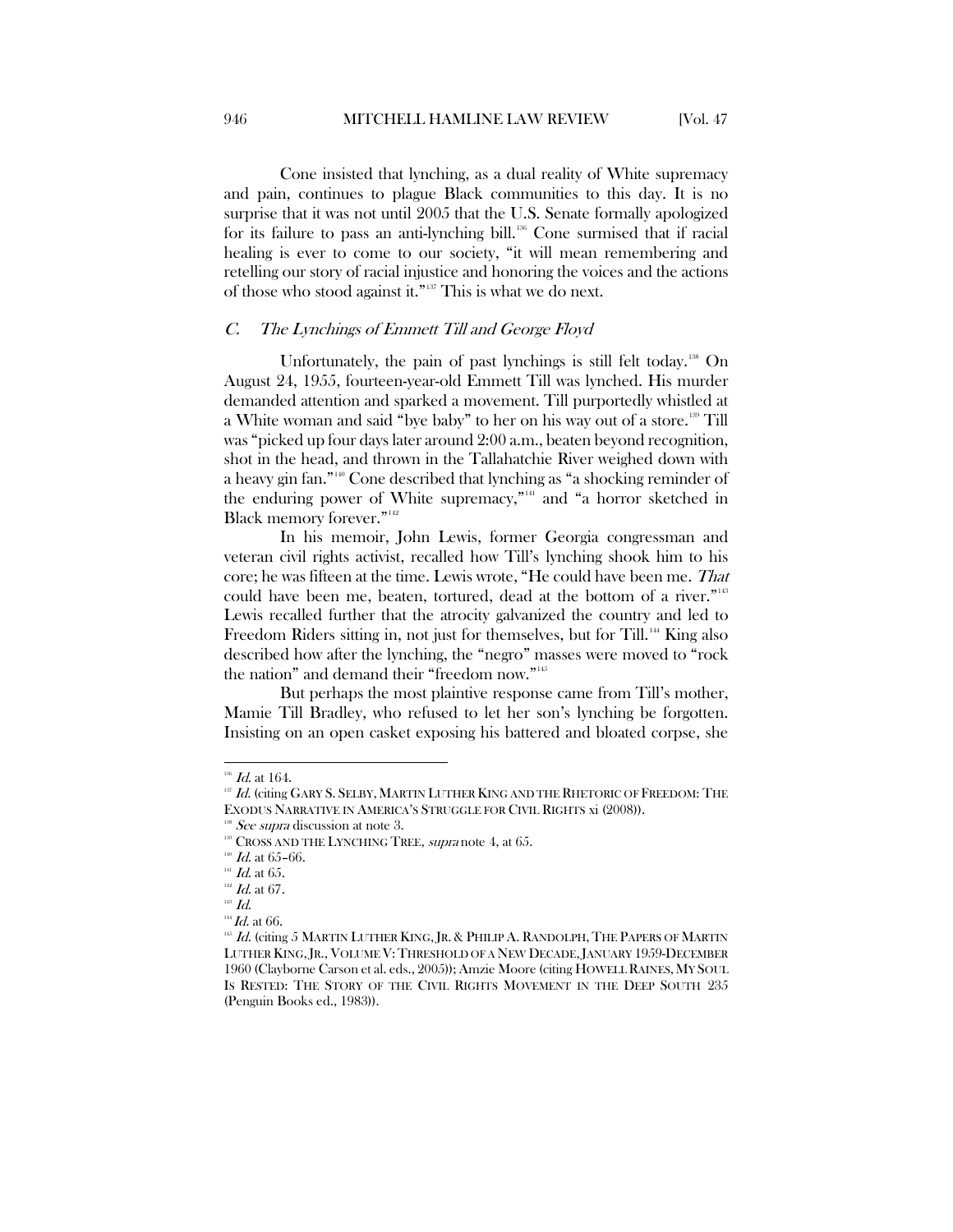spoke publicly to her son, "Darling, you have not died in vain."<sup>[146](#page-19-0)</sup> Over a three-day period, 500,000 people viewed his body.<sup>[147](#page-19-1)</sup> In a *Jet* magazine interview, Bradley stated that her son could "make it safe for other boys. Unless an example is made of the lynchers of Emmett, it won't be safe for a Negro to walk the streets anywhere in America."[148](#page-19-2)

Yet, sixty-five years later, George Floyd, a forty-six-year-old Black man, was lynched. The Minneapolis Police Department received a 911 call on May 25, 2020, from a small grocery store in South Minneapolis reporting that a customer had tried to pass a counterfeit twenty-dollar bill, a minor crime.[149](#page-19-3) In response, police officers took several actions that were later shown to have violated Department policies.<sup>[150](#page-19-4)</sup> More precisely, Floyd died nine minutes and twenty-nine seconds after an officer pinned him down with his knee in a positional asphyxiation stance.<sup>[151](#page-19-5)</sup> During which Floyd cried out, "I can't breathe," at least seventeen times.<sup>152</sup> The officer was later

<sup>&</sup>lt;sup>146</sup> CROSS AND THE LYNCHING TREE, *supra* note 4, at 67.

<span id="page-19-1"></span><span id="page-19-0"></span><sup>&</sup>lt;sup>147</sup> DeNeen L. Brown, *Emmett Till's Mother Opened His Casket and Started the Civil Rights*  $Movement,$  WASH. POST  $(July 12, 2018),$ https://www.washingtonpost.com/news/retropolis/wp/2018/07/12/emmett-tills-mother-

<span id="page-19-2"></span>opened-his-casket-and-sparked-the-civil-rights-movement/ [https://perma.cc/7S2N-SFLR].  $148$  CROSS AND THE LYNCHING TREE, supra note 4, at 66-67.

<span id="page-19-3"></span><sup>&</sup>lt;sup>199</sup> Faith Karimi, Minneapolis Police Release 911 Call that Led to Encounter with George Floyd, CNN (May 29, 2020), https://www.cnn.com/2020/05/28/us/minneapolis-georgefloyd-911-calls/index.html [https://perma.cc/8D4K-M9XF].

<span id="page-19-4"></span>Brad Parks, George Floyd's Death as 'Murder' and the Accused Officer 'Knew What He Was Doing,' Minneapolis Police Chief Says, CNN (June 24, 2020), https://www.cnn.com/2020/06/24/us/minneapolis-police-chief-comment-george-floydtrnd/index.html [https://perma.cc/C58K-ERBG].

<span id="page-19-5"></span> $151$  Eric Levenson, Former Officer Knelt on George Floyd for 9 Minutes and 29 Seconds – Not the Infamous 8:46, CNN (Mar. 30, 2021), https://www.cnn.com/2021/03/29/us/georgefloyd-timing-929-846/index.html [https://perma.cc/2X7S-4ZGC]; see also Hollie Silverman, Floyd Was "Non-Responsive" for Nearly 3 Minutes Before Officer Took Knee Off His Neck, Complaint Says, CNN (May 29, 2020), https://edition.cnn.com/us/live-news/georgefloyd-protest-updates-05-28-20/h\_d6de512e51a8858a57f93ffa732c2695 [https://perma.cc/3HAD-K76J].

<span id="page-19-6"></span><sup>&</sup>lt;sup>132</sup> Omar Jimenez, New Police Body Camera Footage Reveals George Floyd's Last Words Were T Can't Breathe', CNN (July 15, 2020), https://www.cnn.com/2020/07/15/us/georgefloyd-body-cam-footage/index.html [https://perma.cc/YAC9-US6W]. "I can't breathe" became a rallying cry for protesters, especially as it was not the first time police have choked a Black person to death. 3 Officers Fired, 1 Resigns After Texts Show Them Joking About Elijah McClain's Death, L.A. TIMES (July 3, 2020), https://www.latimes.com/worldnation/story/2020-07-03/elijah-mcclain-chokehold-aurora-police-death-fired-resign

<sup>[</sup>https://perma.cc/8QKA-W9GT] (describing a case in which police stopped Elijah McClain on August 28, 2019 as he walked down the street in a ski mask for "being suspicious" in August 28, 2019); Katie Wedell, Cara Kelly, Camille McManus & Christine Fernando, George Floyd Is Not Alone. 'I Can't Breathe' Uttered by Dozens In Fatal Police Holds Across U.S., USA TODAY (June 25, 2020), https://www.usatoday.com/indepth/news/investigations/2020/06/13/george-floyd-not-alone-dozens-said-cant-breathepolice-holds/3137373001/ [https://perma.cc/4T9Q-BMA9].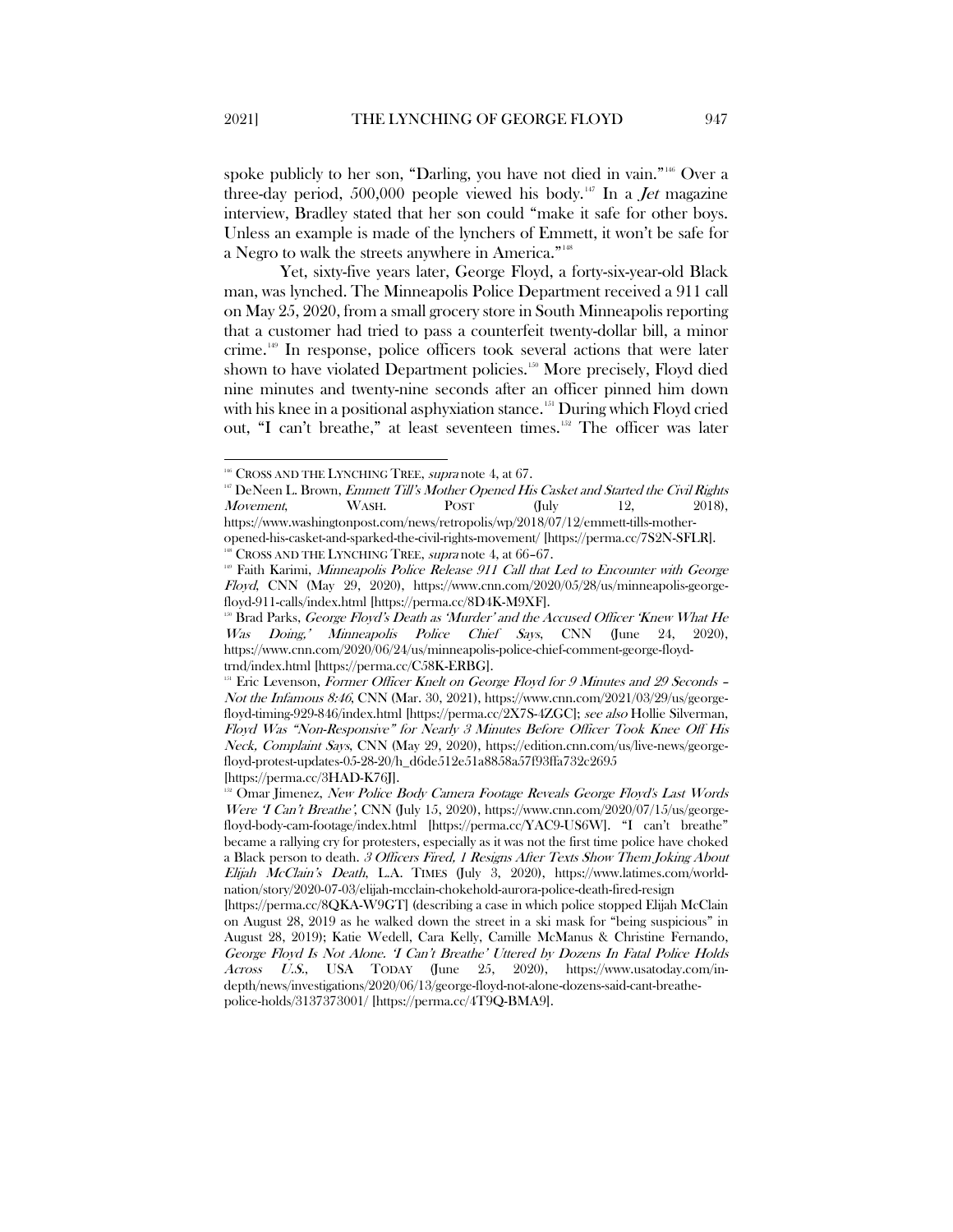charged with second-degree murder, third-degree murder, and seconddegree manslaughter, and his three fellow officers with aiding and abetting second-degree murder.<sup>[153](#page-20-0)</sup> The EJI would likely classify Floyd's murder as a terrorist lynching, meeting two of its five criteria: it was a response to an alleged casual social transgression, and it escalated into large-scale violence targeting the entire African American community.<sup>154</sup>

According to a statement made by Minneapolis Police Chief Medaria Arrandondo, as required by a 2013 police misconduct settlement, all officers are currently trained in preventing positional asphyxiation in suspects being restrained in the prone, or face down, position.<sup>[155](#page-20-2)</sup> In the case behind the settlement, twenty-eight-year-old David Cornelius Smith was murdered in the same way as Floyd after police received a call that he was throwing a ball around aggressively at a YMCA, of which he was a member.[156](#page-20-3) Arrandondo also stated that the Department went beyond the settlement requirements by changing its policies.<sup>[157](#page-20-4)</sup> Since 2014, officers are explicitly required to move an arrestee from a prone position to a recovery position when the maximal restraint technique is used, as well as to continuously monitor the arrestee's physical condition.<sup>[158](#page-20-5)</sup> Both of these requirements were ignored by the arresting officers in this case.

The aftermath of Floyd's killing is complex and ongoing. In addition to the minor nature of Floyd's alleged criminal behavior, the public responses also fit within the EJI's definition of a terrorist lynching in terms of the large-scale, relentless escalation of events that followed it, albeit not exclusively targeting the Black community.<sup>[159](#page-20-6)</sup> More broadly, but not comprehensively, the aftermath included: constructive protests, largely

<span id="page-20-0"></span> <sup>153</sup> Evan Hill, Ainara [Tiefenthäler,](https://www.nytimes.com/by/ainara-tiefenthaler) [Christiaan](http://nytimes.com/by/christiaan-triebert) Triebert, Drew [Jordan,](https://www.nytimes.com/by/drew-jordan) Haley [Willis](https://www.nytimes.com/by/haley-willis) & Robin Stein, How George Floyd Was Killed in Police Custody, N.Y. TIMES (May 31, 2020), https://www.nytimes.com/2020/05/31/us/george-floyd-investigation.html [https://perma.cc/LX5C-C9CL]. Those charged with aiding and abetting were Thomas Lane, J. Alexander Kueng, and Tou Thao. The officer charged with second degree murder, thirddegree murder, and second-degree manslaughter was Derek Chauvin. Id. See also Tim Arango & Nicholas Bogel-Burroughs, What is Derek Chauvin Charged With, N.Y. TIMES (Mar. 10, 2021), https://www.nytimes.com/2021/03/08/us/derek-chauvin-charges.html [https://perma.cc/X9PZ-TC9F]. Derek Chauvin was later convicted of all three charges on April 20, 2021.

<span id="page-20-1"></span> $154$  See EQUAL JUSTICE INITIATIVE, supra note 125, at 3 (listing the five factors).

<span id="page-20-2"></span><sup>&</sup>lt;sup>155</sup> See Randy Furst, May 25: Minneapolis Pays \$3 Million In Police Misconduct Case, STAR TRIB. (June 1, 2013), https://www.startribune.com/may-25-minneapolis-pays-3-million-inpolice-misconduct-case/208912661/ [https://perma.cc/5CCP-PRNH].

See id.

<span id="page-20-4"></span><span id="page-20-3"></span> $157$  See Minneapolis Police Chief Says Floyd's Death was 'Murder', SC TIMES (June 23, 2020), https://www.sctimes.com/story/news/local/2020/06/23/minneapolis-police-chief-says-floydsdeath-murder/3246283001/ [https://perma.cc/EB6N-9TJ4].

<span id="page-20-5"></span> $158$  See Parks, supra note 150.

<span id="page-20-6"></span> $159$  See EQUAL JUSTICE INITIATIVE, supra note 125, at 5.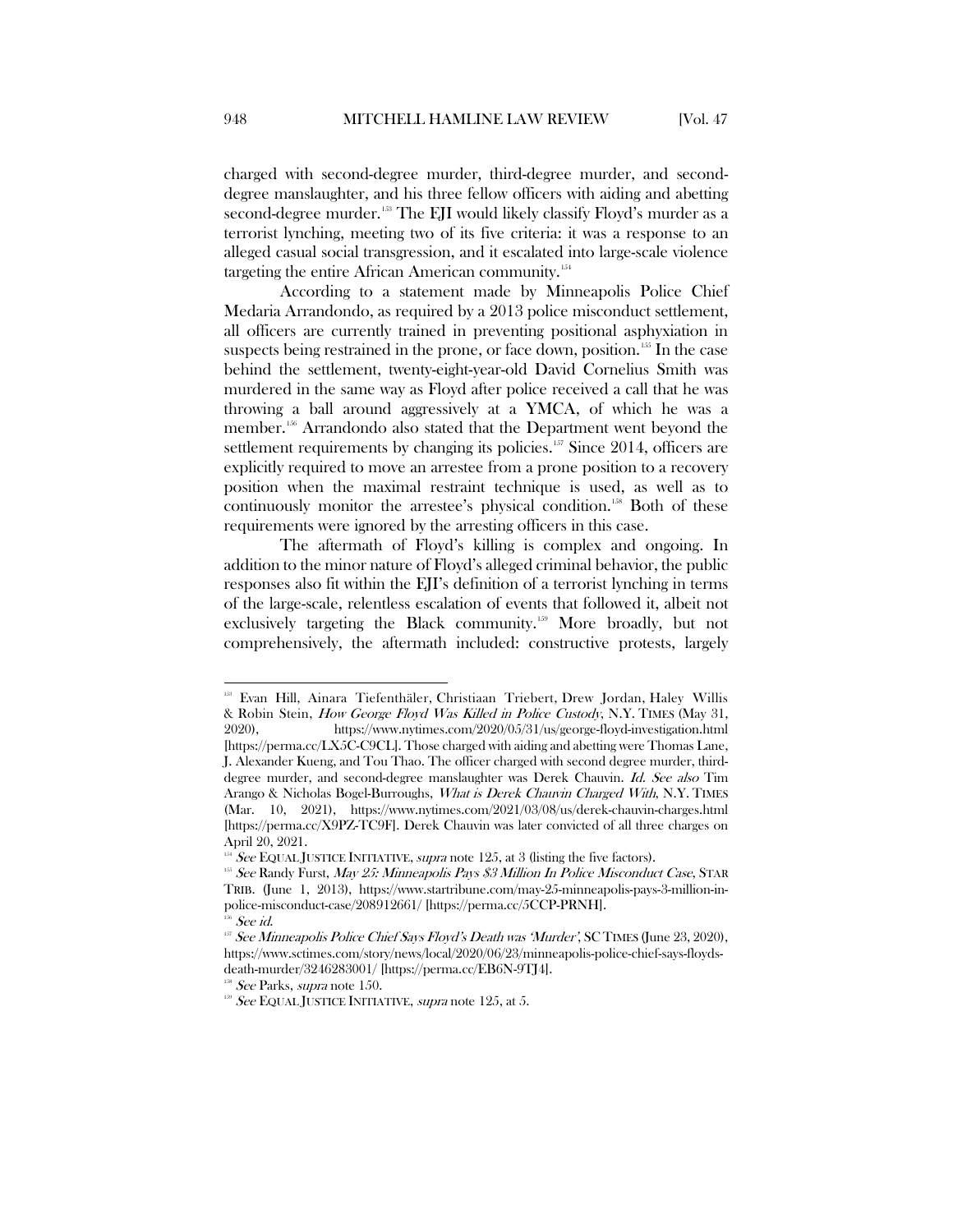spearheaded by Black Lives Matter; violence targeting protestors, mainly by law enforcement agencies; destructive acts of looting and arson, some by protestors and others by outside agitators; and harm to law enforcement agents and government property. What is featured below is an abbreviated account of the intersection of these elements as they relate to James Cone's Black theology of the cross and the lynching tree.

## <span id="page-21-0"></span>III. RESPONSES TO LYNCHING: CONE ESCORTS US FROM RAGE TO RESURRECTION

As Cone might, I will begin this Section with violent rage and end it with hope-filled resurrection. Please note that the actions and events I choose to raise are fragmented and likely to be stale when you read this. But the movement to date signals that ending police brutality and remedying systemic racism will remain multi-pronged and ongoing. Three elements that I choose to largely omit are the media wars, $160$  the politicization of the pre- and post-Floyd events, particularly as it butted up against the 2020 presidential election,<sup>[161](#page-21-3)</sup> and what some pejoratively call the "cancel culture."[162](#page-21-4) While these omissions may seem problematic, doing so allows us to focus on experiences, not on these broader contexts. In the end, although we move towards hope, we must acknowledge that there is never only one way to respond or one right solution to embrace.

#### <span id="page-21-1"></span>A. Cone on Rage, Rebellion, Revolution, and Violence

In Cone's first major work from 1989, *Black Theology and Black* Power, the rage of Malcolm X echoes throughout. Cone declared that Black

<span id="page-21-2"></span><sup>160</sup> One discouraging example of the "media" wars was the lack of coverage in the U.S. mainstream media of a shocking social media photo of an Ohio man with a knee hold on the neck of a two-year-old, with the caption, "Blm now mf (Black Lives Matter now, motherf\*\*\*er)" and subsequent criminal charges filed against him. It was reported on Fox News and on multiple medio outlets abroad, including The New Zealand Herald, the nation's leading newspaper. See Danielle Wallace, Ohio Man In Custody After Kneeling On Crying White Child's Neck, Praising Black Lives Matter, FOX NEWS (July 23, 2020), https://www.foxnews.com/us/viral-photo-kneeling-white-baby-neck-black-lives-matter-arrest [https://perma.cc/67JV-RH77]; Man Kneeling On Baby: Police Jail Suspect, NZ HERALD (July 22, 2020),

https://www.nzherald.co.nz/world/news/article.cfm?c\_id=2&objectid=12350383 [https://perma.cc/7V7U-3UG6].

<span id="page-21-3"></span><sup>&</sup>lt;sup>161</sup> See, e.g., John Wildermuth, How George Floyd's Death, Anti-Racism Protests Are Changing 2020 Politics, S.F. Chron. (June 8, 2020), https://www.sfchronicle.com/politics/article/How-George-Floyd-s-death-antiracism-protests-15325688.php [https://perma.cc/24HY-5PV2].

<span id="page-21-4"></span> $16^2$  See, e.g., Ross Douthat, 10 Theses About the Cancel Culture, N.Y. TIMES (July 14, 2020), https://www.nytimes.com/2020/07/14/opinion/cancel-culture-.html [https://perma.cc/Q2HJ-UCE9].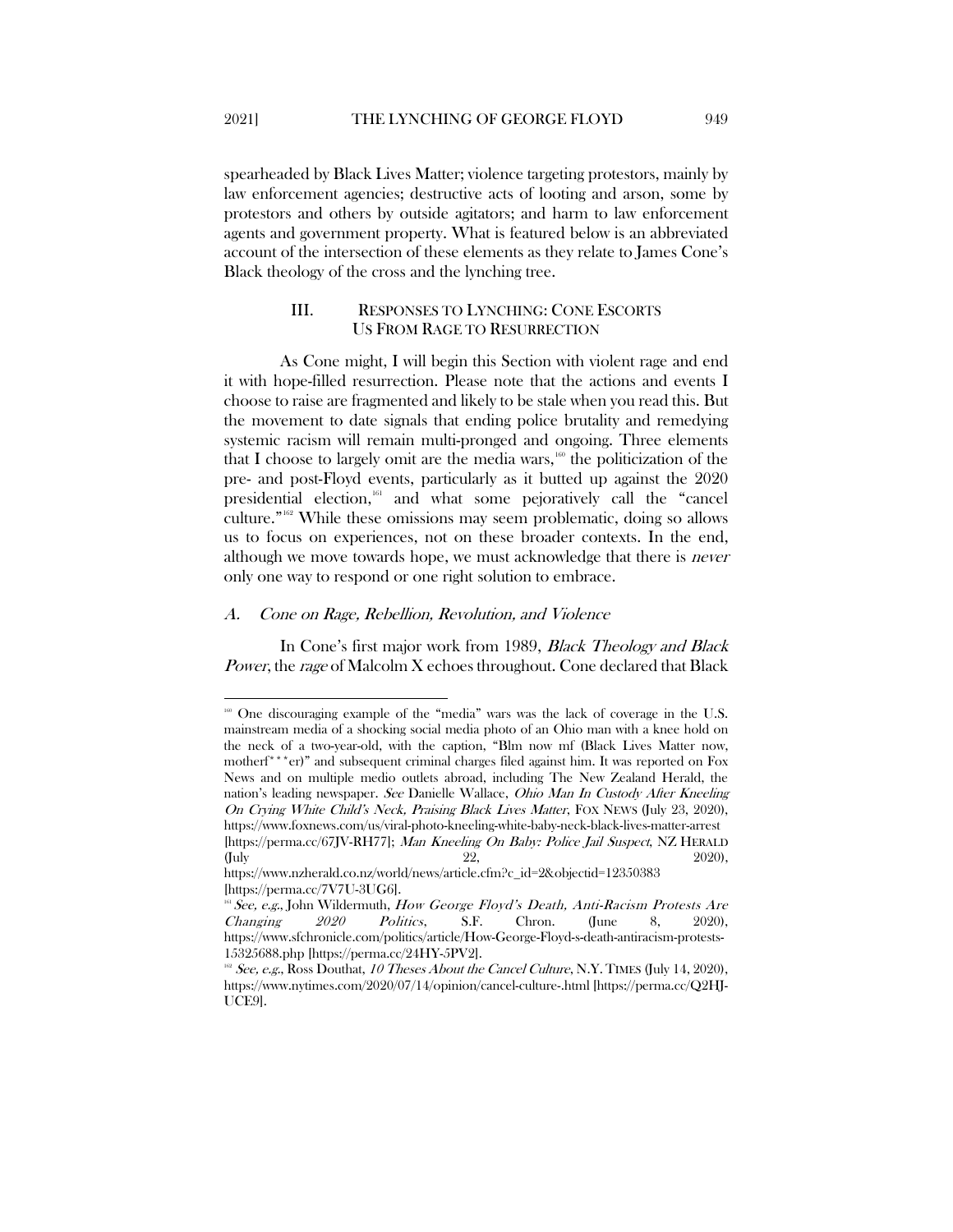Power seeks conflict, not understanding, and called on Blacks to take the dominant role in determining the Black-White relationship in society.[163](#page-22-0) Cone admits at the outset that he writes "with a definite attitude, the attitude of an angry Black man, disgusted with the oppression of Black people in America."<sup>[164](#page-22-1)</sup> "Too many people have died, and too many are on the edge of death."[165](#page-22-2) When rage is the appropriate response, failing to recognize it or avoiding it is to set boundaries upon truth itself. As a result, Whites may find their encounter with Black Power a terrible experience.<sup>[166](#page-22-3)</sup> Cone likened this rage to the righteous anger of the biblical prophets who called for a justice that defied the norm.<sup>[167](#page-22-4)</sup>

Anger and rage should lead to *rebellion*. Cone claimed that Blacks are no different than other people: they fight back and grab for the last thread of hope.<sup>[168](#page-22-5)</sup> The only response to White racism embedded in the social, economic, and political structures of White society is to conquer it.<sup>[169](#page-22-6)</sup> Black theology confronts White society as the racist antichrist and communicates to the oppressor that nothing will be spared in the march to freedom. In a striking analogy, Cone likened Black Power to Albert Camus' understanding of the rebel who says "No" to intolerable conditions, and "Yes" to what is worthwhile in him.<sup>[170](#page-22-7)</sup> When Blacks rebel at the risk of death, they force White society to look at them and take their being into account. $171$ 

Cone claimed further that Black theology is also a theology of revolution.<sup>[172](#page-22-9)</sup> It attempts to infuse theology with Black consciousness and bring it into a radical encounter with the problems of the oppressed Blacks in America and throughout the world.<sup>[173](#page-22-10)</sup> Revolution is not a change of heart. It is a radical Black assault on the structure of White racism with the full intention of destroying its power. Although Christ may have called for turning the other cheek, we cannot solve questions of the twenty-first century by looking at what Jesus did in the first century.

Cone noted that Whites consistently tell Blacks how to respond "as Christians"—insisting on nonviolence. They appreciate Martin Luther King, Jr. because his approach was the least threatening to their racist power structure.[174](#page-22-11) Whites quickly condemn Black Power and the Black violence

<span id="page-22-4"></span> $168$  *Id.* at 28.

<span id="page-22-0"></span> $168$  FOR MY PEOPLE, *supra* note 60, at 6.

<span id="page-22-1"></span> $^{164}$   $\emph{Id.}$  at 2.

<span id="page-22-2"></span> $^{\scriptscriptstyle 165}$   $Id.$ 

<span id="page-22-3"></span> $166$  *Id.* at 61.  $167$   $Id.$ 

 $\mathscr{D}$  Id. at 41.

<span id="page-22-7"></span><span id="page-22-6"></span><span id="page-22-5"></span> $170$  *Id.* at 6.

<span id="page-22-8"></span>

 $171$  *Id.* at 8.

 $^{172}$  See id. at 37.

<span id="page-22-11"></span><span id="page-22-10"></span><span id="page-22-9"></span> $173$  See id.

 $^{174}$  *Id.* at 56.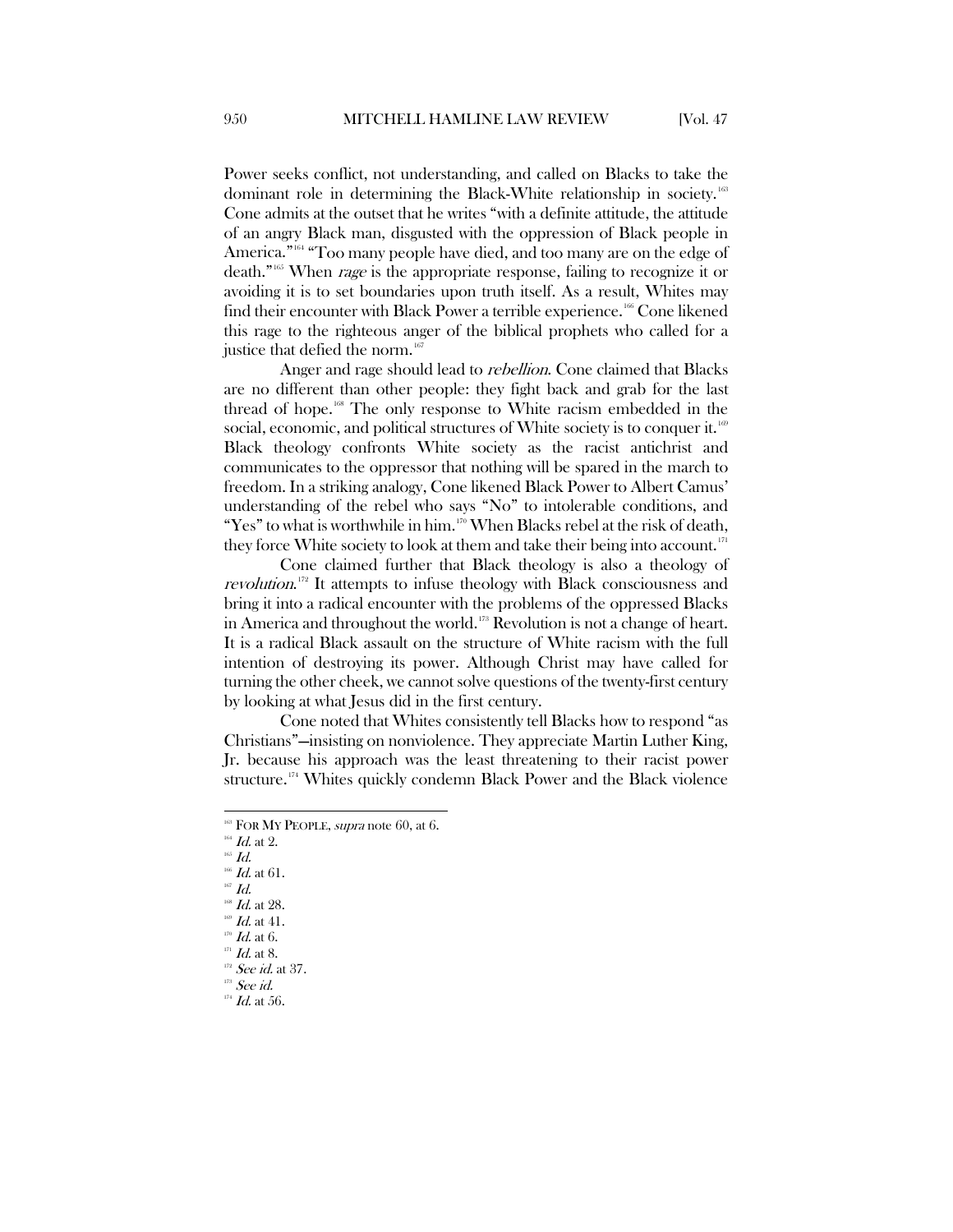found in the ghetto "without saying a word about White power and its 350 years of constant violence against Blacks."[175](#page-23-0) They simply overlook that violence already exists. As a result, one does not need to decide between violence and nonviolence but between the lesser and greater evil.<sup>[176](#page-23-1)</sup>

Few Black Power advocates would suggest love as the appropriate response to White oppression. Most might feel like Malcolm in that they cannot love those whose chief purpose is to humiliate.<sup>[177](#page-23-2)</sup> As he stated, "[t]he new Black man refuses to speak of love without justice and power."[178](#page-23-3) But Cone insists that love is active, not passive. It is *revolutionary* because it seeks to meet the needs of the neighbor and to maintain his dignity as a person. Love, he argued, may even mean joining a violent rebellion.<sup>[179](#page-23-4)</sup> It is better, argued Cone, for Blacks to "treasure their hostility," bringing it fully into consciousness as an irreducible quality of their identity.[180](#page-23-5) Blacks must use Blackness as the sole criteria of dialogue.<sup>[181](#page-23-6)</sup> This, argued Cone, involves a total break with the White past, "the overturning of relationships, the transformation of life and then a reconstruction."[182](#page-23-7) It is incumbent on Blacks to become "revolutionaries for Blackness."<sup>[183](#page-23-8)</sup>

As we saw with Malcolm X, rage, rebellion, and revolution may imply violence, which raises the question of whether it is justified. Cone replied that this is a White question. He asked, "Whose violence? Richard Nixon's or his victims? The Mississippi State Police or the students at Jackson State? What of the violence perpetrated against Black people who were enslaved, lynched, and ghettoized in the name of freedom and democracy?"[184](#page-23-9) What about Breonna Taylor? What about George Floyd? "The problem of violence is not the problem of a few Black revolutionaries," but a social structure riddled with racism and hatred.<sup>[185](#page-23-10)</sup> As such, the distinction between violence and nonviolence is an illusory problem[.186](#page-23-11) It is really a question of justified and unjustified use of force, which only the oppressed can judge. $187$ 

 $187$  Id.

 $^{175}$  *Id.* at 75.

<span id="page-23-0"></span> $176$  *Id.* at 143.

<span id="page-23-2"></span><span id="page-23-1"></span> $177$  *Id.* at 41.

<span id="page-23-4"></span><span id="page-23-3"></span> $^{178}$  Id. at 35.

 $^{179}$  *Id.* at 113.

<span id="page-23-5"></span> $180$  *Id.* at 144.

 $181$  Id. at 148.

<span id="page-23-7"></span><span id="page-23-6"></span> $182$  GOD OF THE OPPRESSED, supra note 105, at 179.

<sup>&</sup>lt;sup>183</sup> THE RISKS OF FAITH, *supra* note 15, at 29.

<span id="page-23-9"></span><span id="page-23-8"></span><sup>&</sup>lt;sup>184</sup> JAMES H. CONE, BLACK THEOLOGY ON REVOLUTION, VIOLENCE, AND RECONCILIATION, reprinted in NATIVE AMERICAN RELIGION AND BLACK PROTESTANTISM 131 (Martin Marty ed., 1999).

 $185$  GOD OF THE OPPRESSED, supra note  $105$ , at  $200$ .

<span id="page-23-12"></span><span id="page-23-11"></span><span id="page-23-10"></span> $^{186}$   $\emph{Id.}$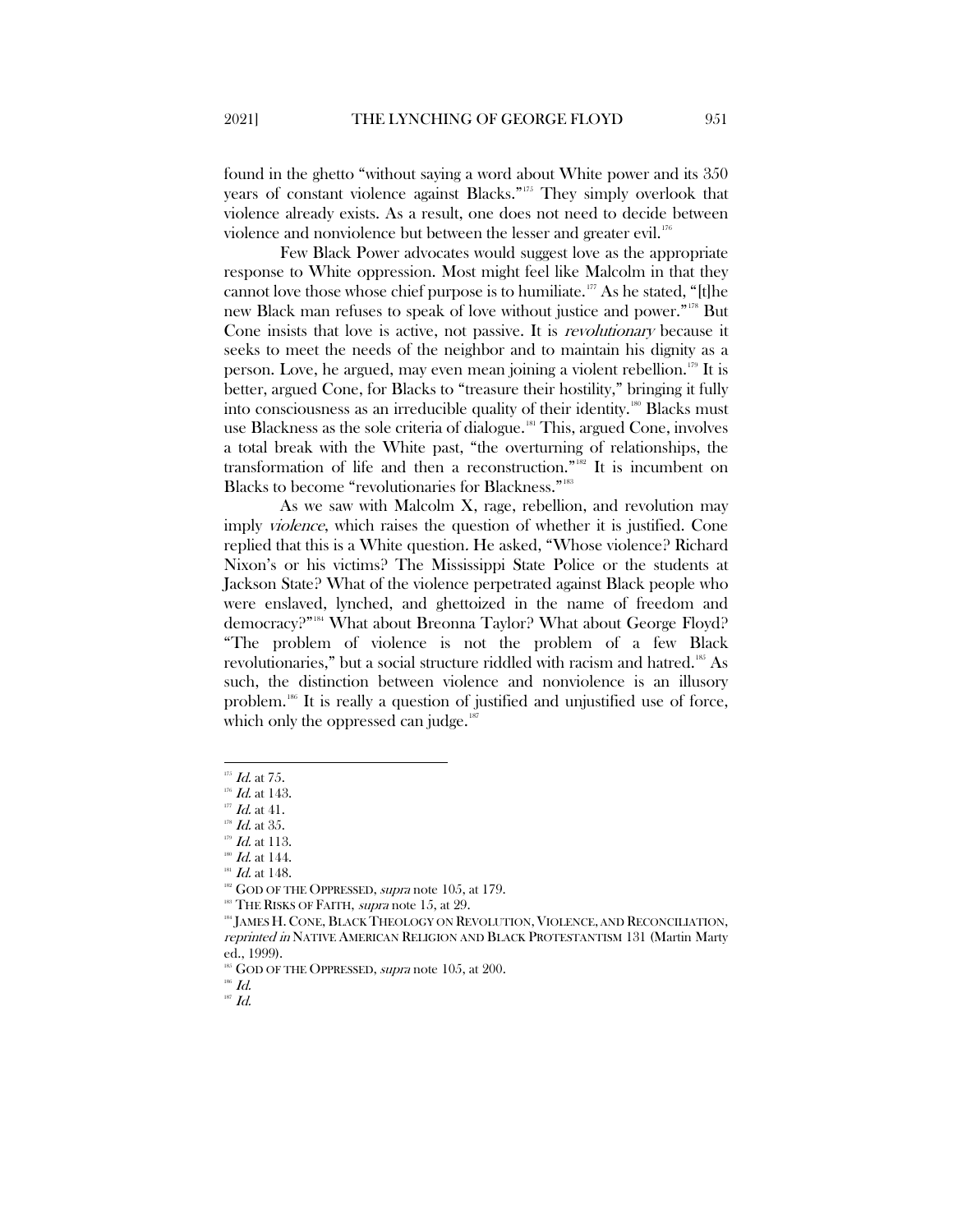Cone did not ask Blacks to listen to Whites who urge their victims to be nonviolent, nor did he counsel Blacks to be violent toward Whites, returning violence for violence. However, Cone made a distinction between vengeance and self-defense.<sup>[188](#page-24-1)</sup> Vengeance entails inflicting punishment for the purpose of revenge, whereas self-defense is a response to being physically attacked—to having one's right to exist with dignity assaulted. To those who incorrectly labeled Malcolm as a promoter of violence, Cone would reply that he is merely advocating intelligence—just as an intelligent president might decide to go to war to protect our liberties.<sup>[189](#page-24-2)</sup> In the end, Cone argued that both self-defense and nonviolence need to be emphasized—the former in public demonstrations and the latter as a human right. $190$ 

#### <span id="page-24-0"></span>B. The George Floyd Demonstrations: Vengeance or Self-Defense?

We can first draw upon Cone to determine whether the lawlessness that has ensued after the lynching of Floyd is vengeance or self-defense.

#### 1. Riots, Looting, Arson, and Gun Violence

For our purposes here, rioting will be classified as "an occasion when a large number of people behave in a noisy, violent, and uncontrolled way in public, often as a protest."<sup>[191](#page-24-4)</sup> Thomas J. Sugrue, a historian at New York University, identifies three waves of rioting in the United States: The Red Summer of 1919, World War II, and the 1960s—today would likely be the fourth wave.<sup>[192](#page-24-5)</sup>

At the time of the Red Summer riots, our nation experienced dozens of violent racial clashes in at least twenty-five locations, including small towns like Elaine, Arkansas, and large cities like Chicago, which was also strained by the Great Migration of African Americans from the South.<sup>[193](#page-24-6)</sup> It is reported that the police "turned a blind eye" and were sometimes complicit in White mob riots that led to around 300 deaths.<sup>[194](#page-24-7)</sup> African Americans responded by "building up" the National Association for the Advancement of Colored People (NAACP) and, in the North, by voting.<sup>[195](#page-24-8)</sup>

<span id="page-24-5"></span><span id="page-24-4"></span><span id="page-24-3"></span><span id="page-24-2"></span><span id="page-24-1"></span><sup>190</sup> MARTIN & MALCOM & AMERICA, *supra* note 92, at 303. **191 Riot**, **CAMBRIDGE DICTIONARY**, https://dictionary.cambridge.org/us/dictionary/english/riot [https://perma.cc/J9NS-P7G5].  $192$  Thomas J. Sugrue, 2020 Is Not 1968: To Understand Protests, You Must Look Further Back, NAT'L GEOGRAPHIC (June 11, 2020), https://www.nationalgeographic.com/history/2020/06/2020-not-1968/#close

<sup>&</sup>lt;sup>188</sup> SPEAKING THE TRUTH, *supra* note 93, at 70.

 $^{189}$  *Id.* at 70-71.

<sup>[</sup>https://perma.cc/JPE8-T8HX].

<span id="page-24-6"></span> $\mathcal{I}$  Id.

<span id="page-24-7"></span> $194$   $Id.$ 

<span id="page-24-8"></span> $^{195}$   $Id.$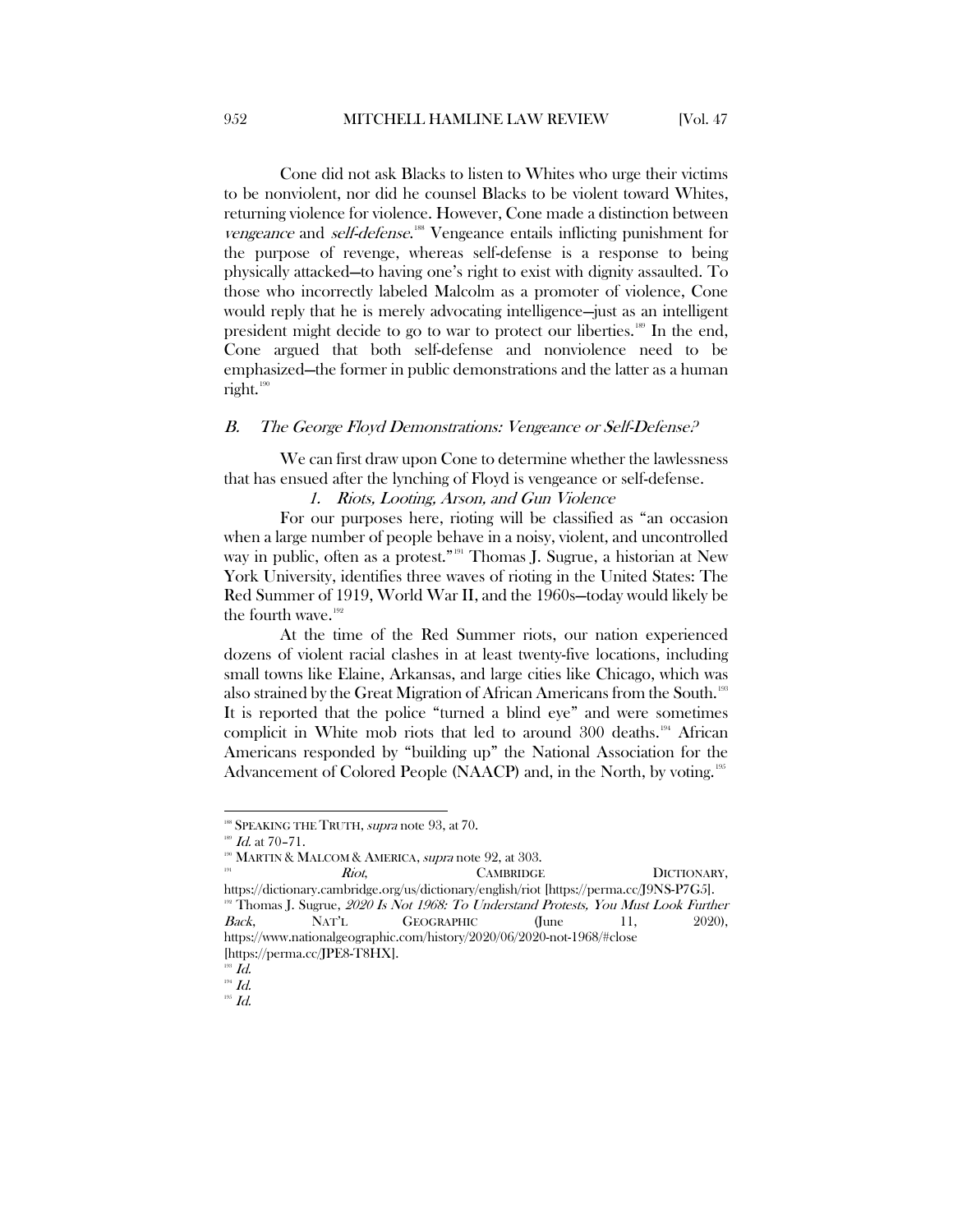The second wave of protests and violence occurred from the Depression through World War II.<sup>[196](#page-25-0)</sup> With the Great Migration again surging and African Americans securing employment, Whites, fearful of Black militancy, attacked Black workers in cities such as Detroit, around which time over 240 race riots ensued.<sup>[197](#page-25-1)</sup> African Americans protested both peacefully and violently. [198](#page-25-2)

Peaceful sit-ins were also staged in what became a precursor to the Civil Rights Movement as the third wave of rioting occurred.[199](#page-25-3) Knowing as much as we do about that movement in the 1960s, we can focus instead on the riots and violence of the fourth and current wave.

The riots that followed Floyd's lynching were similarly extensive. As a reference point, The New York Times provided a summary of events through June 6, 2020, that we can use as representative.<sup>[200](#page-25-4)</sup> In just a few weeks, tens of thousands of people of all races, in at least 140 cities across the United States, marched and stood ground, both outraged and sorrowful.<sup>[201](#page-25-5)</sup> Unfortunately, nights of violent shootings, arson, looting, and vandalism would follow. [202](#page-25-6) Both civilians and law enforcement agents, from police, to the National Guard, to sworn civilian federal law enforcement officers (there were no active-duty military personnel involved), had experienced injuries and fatalities.<sup>[203](#page-25-7)</sup>

The day after Floyd's lynching, protests in Minneapolis began after the video of his death was shared on social media.<sup>[204](#page-25-8)</sup> Minneapolis Police Chief Arradondo immediately fired all four officers and called for an F.B.I. investigation, particularly because the officers' account of the incident did not match the video.<sup>[205](#page-25-9)</sup> By night, hundreds of protestors and agitators were marching, vandalizing, targeting police vehicles, and burning the Third Precinct, which was abandoned by the Department.<sup>[206](#page-25-10)</sup> Numerous businesses

<span id="page-25-10"></span> $^{206}$   $Id.$ 

 $^{196}$   $\emph{Id.}$ 

<span id="page-25-1"></span><span id="page-25-0"></span> $^{197}$   $\emph{Id.}$  $^{198}$   $\emph{Id.}$ 

<span id="page-25-2"></span> $^{199}$   $\emph{Id.}$ 

<span id="page-25-4"></span><span id="page-25-3"></span><sup>&</sup>lt;sup>200</sup> Derrick Bryson Taylor, *George Floyd Protests: A Timeline*, N.Y. TIMES (July 10, 2020), https://www.nytimes.com/article/george-floyd-protests-timeline.html [https://perma.cc/3FA7-2R4D].

 $201$   $Id.$ 

 $^{202}$   $Id.$ 

<span id="page-25-7"></span><span id="page-25-6"></span><span id="page-25-5"></span><sup>&</sup>lt;sup>203</sup> For example, as of June 6, a Louisville, Kentucky restaurant owner was killed after police officers and National Guard troops let off shots toward protesters; a Black protester in Austin, Texas was shot in the head by police officers and was in critical condition; and police officers were shot and wounded in St. Louis and Las Vegas, and struck by cars in New York City and Buffalo, New York. Id.

 $^{204}$   $\emph{Id.}$ 

<span id="page-25-9"></span><span id="page-25-8"></span> $^{205}$   $Id.$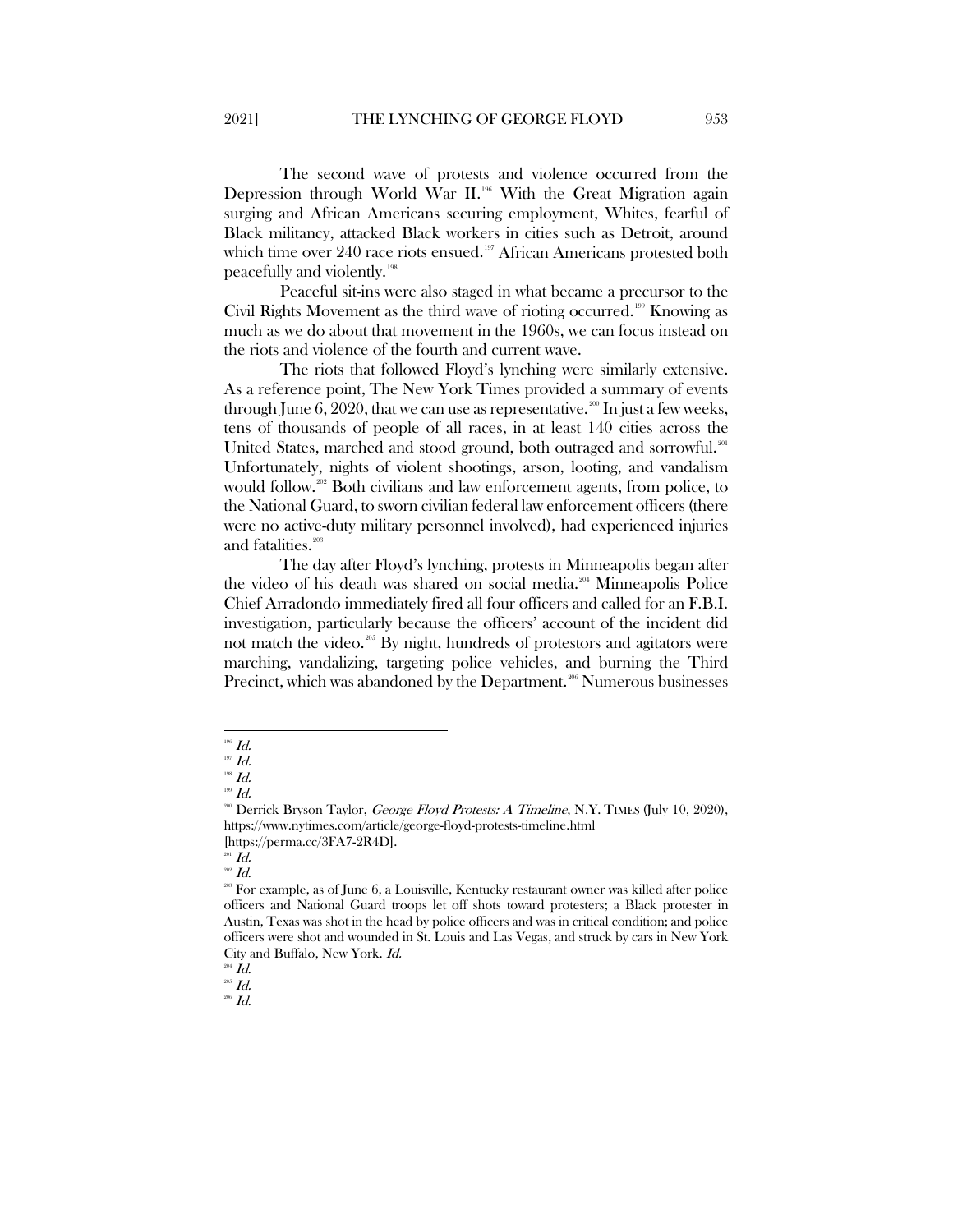were vandalized, burned, and looted.<sup>[207](#page-26-0)</sup> Businesses in neighboring St. Paul suffered the same fate.<sup>[208](#page-26-1)</sup> In less than two weeks, Minneapolis experienced at least \$55 million in property damage and looting.<sup>[209](#page-26-2)</sup> In all, at least 220 buildings were set ablaze, largely near the Third Precinct and in St. Paul's Midway neighborhood.<sup>[210](#page-26-3)</sup>

As the days progressed, police officers used tear gas and rubber bullets to calm the riots, after which Governor Walz called in the Minnesota National Guard.<sup>[211](#page-26-4)</sup> He was recorded as saying, "Let's be very clear. The situation in Minneapolis, is no longer, in any way, about the murder of George Floyd. It is about attacking civil society, instilling fear and disrupting our great cities."[212](#page-26-5) After four nights, Minneapolis Mayor Jacob set a curfew.[213](#page-26-6) During that time, the four officers were charged and later recharged.<sup>[214](#page-26-7)</sup>

On May 29, President Trump warned Minneapolis that "when the looting starts, the shooting starts," and blamed the city's leadership.<sup>[215](#page-26-8)</sup> As protesters gathered, the Secret Service temporarily locked down the White House, prompting the President to move to the underground bunker.<sup>[216](#page-26-9)</sup> Subsequently, he indicated that "[i]f a city or a state refuses to take the actions that are necessary to defend the life and property of their residents," then he would deploy federal officers to "quickly solve the problem for them."[217](#page-26-10) Many state and local governments, both in Minnesota and nationally, used force to quell protests resulting in some severe injuries.<sup>[218](#page-26-11)</sup> As a result, those protesting excessive force in the case of George Floyd, in turn, sued law enforcement for unreasonable and excessive use of force.<sup>219</sup>

 $^{207}$  Id.

<span id="page-26-1"></span><span id="page-26-0"></span><sup>&</sup>lt;sup>208</sup> See Dee DePass, After Riots, St. Paul's Midway Works to Turn Blight to Bright, STAR TRIB. (Jan. 16, 2021), https://www.startribune.com/pockets-of-university-avenue-in-st-paulturn-from-blight-to-bright/600011447/ [https://perma.cc/H9EE-4WBT].

<span id="page-26-2"></span><sup>&</sup>lt;sup>200</sup> Vincent Barone, Minneapolis Sees \$55M in Building Damage, Looting During George Floyd Protests, N.Y. POST (June 4, 2020), https://nypost.com/2020/06/04/minneapolis-sees-55m-in-building-damage-looting-during-protests/ [https://perma.cc/9UZT-538A].

 $^{210}$  Id.

<span id="page-26-4"></span><span id="page-26-3"></span><sup>&</sup>lt;sup>211</sup> Taylor, *supra* note 200.<br><sup>212</sup> Id.

<span id="page-26-6"></span><span id="page-26-5"></span> $^{213}$  Id.

<span id="page-26-7"></span> $^{214}$  Id.  $^{215}$   $Id.$ 

<span id="page-26-9"></span><span id="page-26-8"></span> $^{216}$   $Id.$ 

<sup>217</sup> Id.

<span id="page-26-11"></span><span id="page-26-10"></span>

 $^{218}$   $\emph{Id.}$ 

<span id="page-26-12"></span> $219$  42 U.S.C. § 1983 (2020). See, e.g., Meerah Powell, Protesters Sue Portland, Alleging Excessive Police Force, OR. PUBLIC RADIO (Oct. 8, 2019), https://www.opb.org/news/article/portland-protestors-police-force-lawsuit-patriot-prayerprotest/ [https://perma.cc/29DJ-4N77]; Andy Mannix, Minneapolis Police Shot Driver with Projectile, Knocked Her Out at Wheel, Lawsuit Says, STAR TRIB. (Mar. 17, 2021),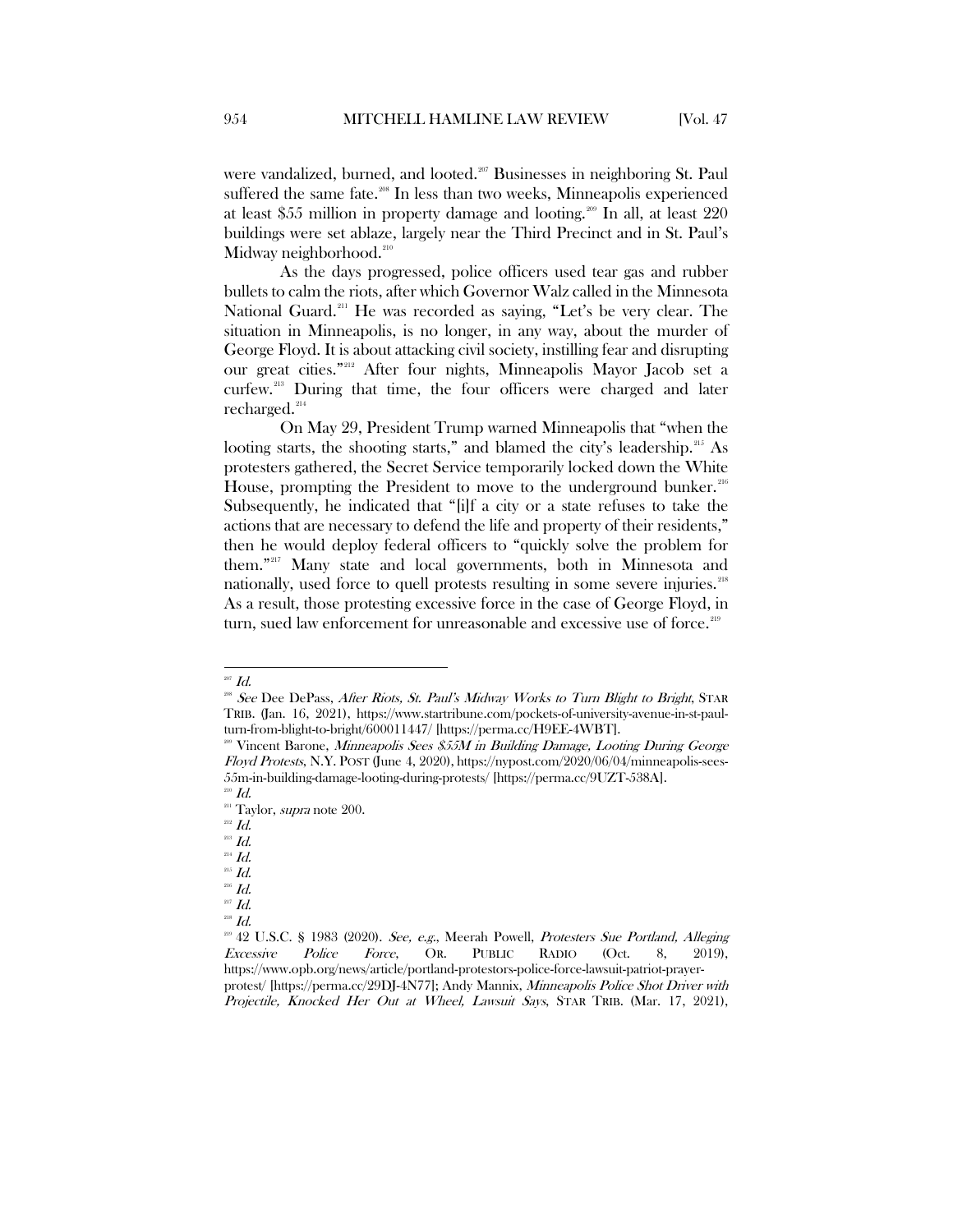Many question whether outside agitators contributed to or caused the violence and looting observed after the death of George Floyd rather than protesters. Some identifiable groups, both on the right and left, have been known to support and/or encourage violence and carrying weapons. For instance, the Alt Right<sup>[220](#page-27-0)</sup> and "boogaloo" group,<sup>21</sup> which are tied to White Supremacy, violence, and crime, were suspected. The New Black Panthers and Antifa, $222$  on the left, were also suspected as both groups have encouraged violence and armed protest in the past.<sup>[223](#page-27-3)</sup>

Unfortunately, rioting and looting were not the only forms of lawlessness. Gun violence, largely within communities of color, increased exponentially in major cities across the country. While not directly related to the protests, in Minneapolis alone, 113 people were shot between May 25 and June 26, 2020. [224](#page-27-4) Police Chiefs claimed that police response time was longer because resources had to be allocated to protests, and the political climate made officers reticent.<sup> $225$ </sup> This resulted in a disproportionate number of murder victims being part of minority communities[.226](#page-27-6)

https://www.startribune.com/minneapolis-police-shot-driver-with-projectile-knocked-herout-at-wheel-lawsuit-says/600035485/ [https://perma.cc/VK8K-K4ZY].

<span id="page-27-0"></span><sup>&</sup>lt;sup>220</sup> The "Alt Right" is the newest segment of the White supremacist movement. New Hate and Old: The Changing Face of American White Supremacy, ANTI-DEFAMATION LEAGUE, https://www.adl.org/new-hate-and-old [https://perma.cc/3Q8K-L8ZX]. The alt right is influenced by "neo-Nazism and fascism, identitarianism, renegade conservatives and rightwing conspiracy theorists." Id. The alt right first emerged in 2008, but was energized by President Trump's election, after which it increased its online presence and engaged in realworld activism. Id.

<span id="page-27-1"></span> $^{221}$  Some White supremacists have even embraced the "boogaloo" concept, a shorthand name for a variety of extremist fringe movements and subcultures that are organized for a future of mass violence and civil war but frame the movement as a race war or a White revolution, not a civil war. The Boogaloo Movement, ANTI-DEFAMATION LEAGUE, https://www.adl.org/boogaloo [https://perma.cc/6BJK-XNR9]. Those called accelerationist White supremacists use "boogaloo" to signal the violent collapse of modern society and the ushering in of a new, White-dominated world. Id.

<span id="page-27-2"></span>Antifa: Definition and Background, ANTI-DEFAMATION LEAGUE, https://www.adl.org/resources/backgrounders/who-are-Antifa [https://perma.cc/FJ2Q-YM8K].

 $^{223}$  Id.

<span id="page-27-4"></span><span id="page-27-3"></span><sup>&</sup>lt;sup>224</sup> Holly Bailey, *Violence Rises in Minneapolis, as Debate Over Role of Police Rages*, WASH. POST (June 26, 2020), https://www.washingtonpost.com/national/violence-rises-inminneapolis-as-debate-over-role-of-police-rages/2020/06/26/12fd6020-b7c6-11ea-aca5-

ebb63d27e1ff\_story.html [https://perma.cc/5EQQ-TU87]. It is noteworthy that before his death, George Floyd spoke out against gun violence in the African American community in a video on Twitter. Yaron Steinbuch, George Floyd Calls for an End to Gun Violence in Resurfaced Video, N. Y. POST (May 28, 2020), https://nypost.com/2020/05/28/george-floydcalled-on-younger-generation-to-end-gun-violence/ [https://perma.cc/P7YM-W68G].

<span id="page-27-5"></span> $^{25}$  Ashley Southall, *Shootings Have Soared: Is the N.Y.P.D Pulling Back?*, N.Y. TIMES (July 16, 2020), https://www.nytimes.com/2020/07/16/nyregion/nyc-shootings-nypd.html [https://perma.cc/82L7-TZ2G].

<span id="page-27-6"></span> $^{226}$   $Id.$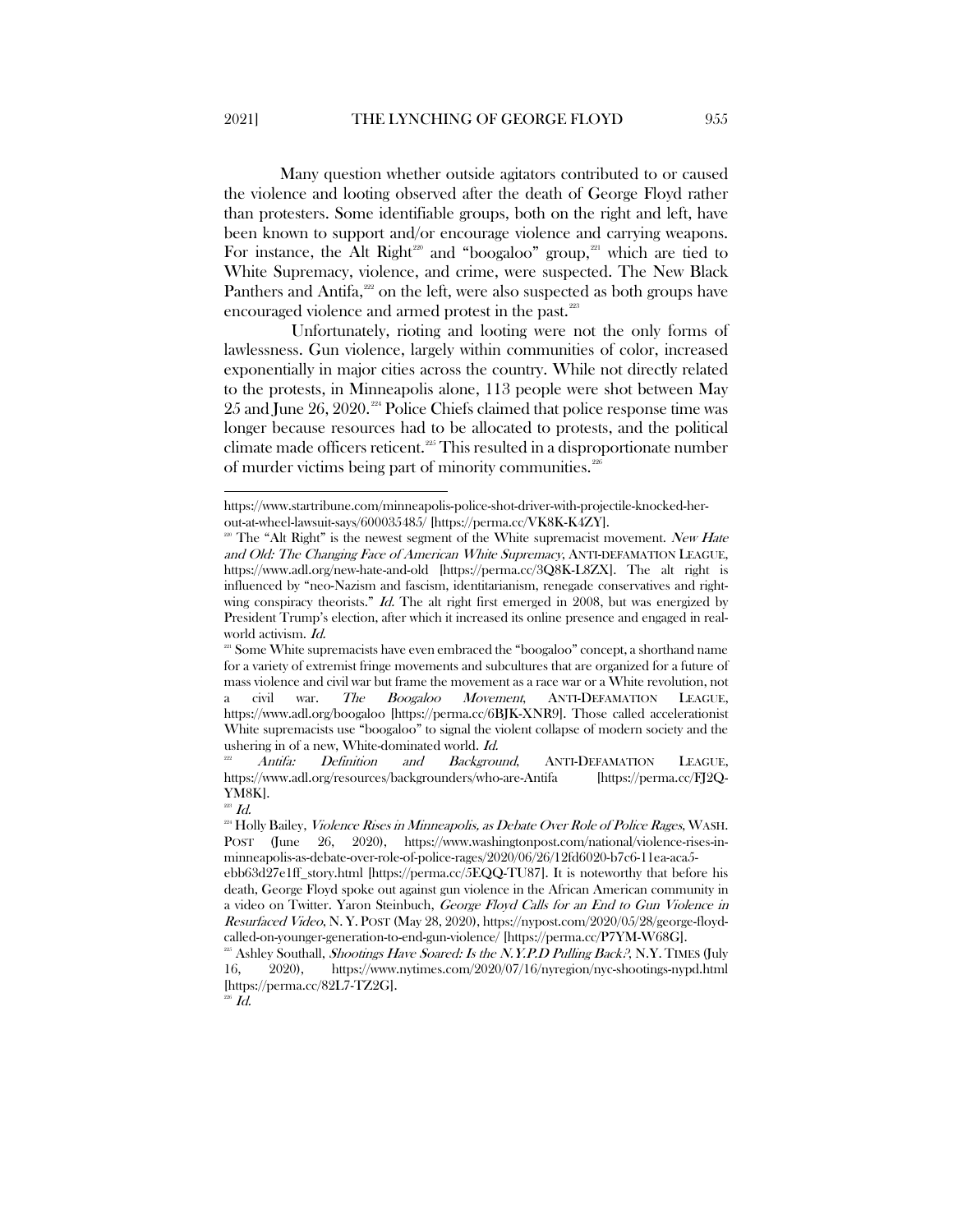While this violence will undoubtedly continue, a transition can be made here by asking what Cone's Black theology of hope and resurrection can bring to the discussion following Floyd's lynching.

#### <span id="page-28-0"></span>C. Cone's Hope for Reconciliation and Resurrection

Cone worked through his rage in search of productive hope. His discussion of violence was tempered by the goal of *reconciliation*, but only on the terms Blacks dictate.<sup>[227](#page-28-1)</sup> Reconciliation means that Blacks must struggle against all who try to make them slaves and participate in changing oppressive political, economic, and social structures.[228](#page-28-2) To be reconciled with Whites means to fight against the power to enslave; it means reducing masters to the human level and making them accountable to Blacks.<sup>[229](#page-28-3)</sup> Liberation must be expressed in uncompromising language and actions, for only then can the conditions be created for reconciliation.<sup>[230](#page-28-4)</sup>

But Cone went further by embracing the power and newness of the resurrection of the crucified Black Jesus. Violence, whether at the hands of the lyncher or in the response of the lynched, is never redemptive. Suffering can be redemptive, however. Cone wrote,

> Though the pain of Jesus' cross was real, there was also joy and beauty in his cross. This is the great theological paradox that makes the cross impossible to embrace unless one is standing in solidarity with those who are powerless. God's loving solidarity can transform ugliness––whether Jesus on the cross or a lynched Black victim––into beauty, into God's liberating presence.<sup>[231](#page-28-5)</sup>

If still alive, Cone may have advised us to remain hopeful that the ugliness of the lynching of George Floyd, and that the unending cycle of violence that has followed can be transformed into a more united movement. A more united movement that embraces both King's Beloved Community and Malcolm X's Black Power, moderated by his culminating principle: universal brotherhood. While this challenge seems altruistic, Cone reminded us that life is only possible when we leave an opening toward the transcendent—the Thou is in each of us, particularly among the marginalized.

The lynched Black Christ could not be defeated by the self-serving power structures of his times. Instead, he upended and realigned them

<span id="page-28-1"></span> $227$  See GOD OF THE OPPRESSED, supra note 105, at 199 (stating "White oppressors must be excluded from this black ethical dialogue . . . [o]ur intention is not to make the oppressors the slaves but to transform humanity . . . .").

 $^{228}$  Id.

<span id="page-28-3"></span><span id="page-28-2"></span> $229$   $Id.$ 

<span id="page-28-5"></span><span id="page-28-4"></span> $^{230}$   $Id.$ 

 $231$  CROSS AND THE LYNCHING TREE, supra note 4, at 162.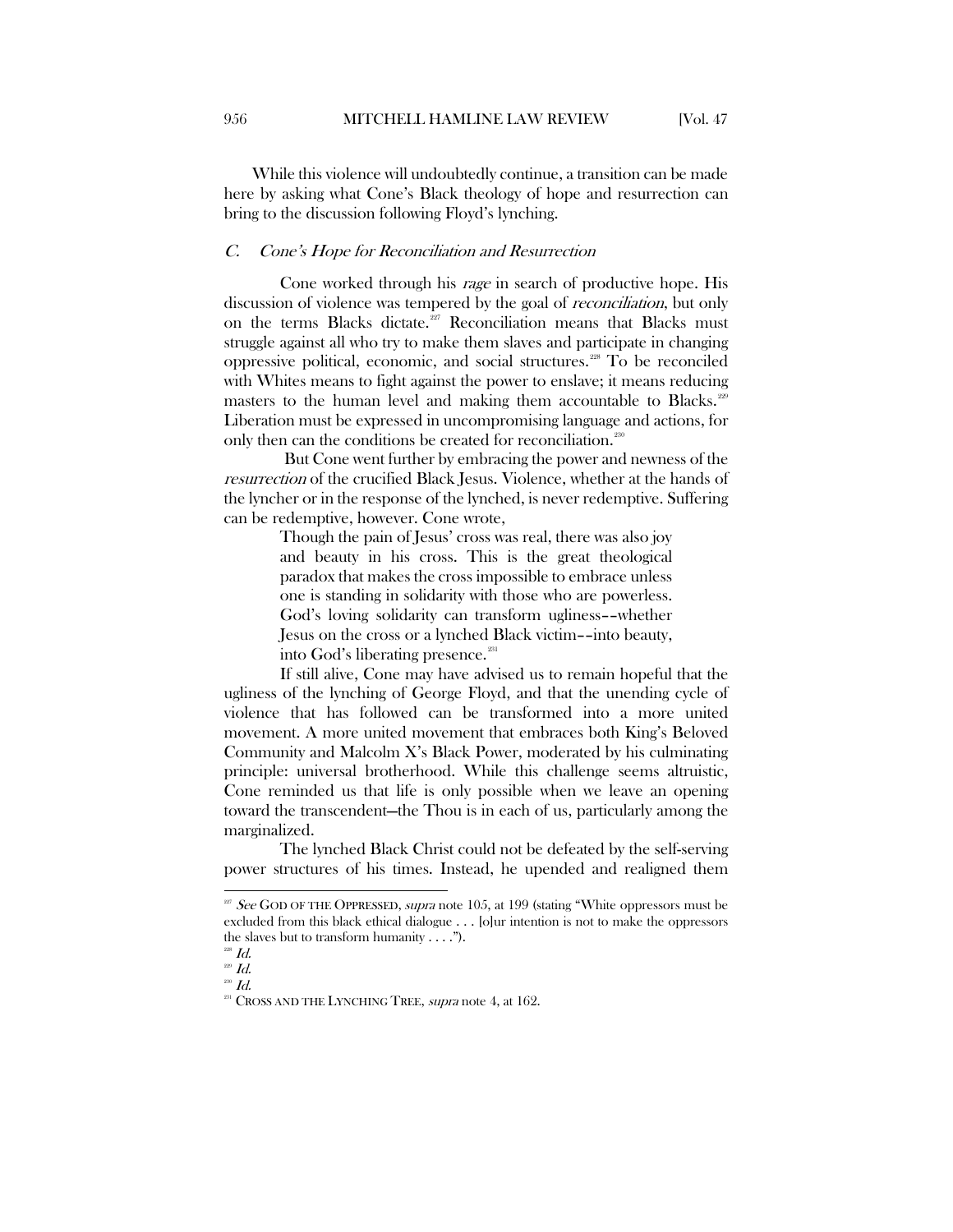because he could not be kept down.<sup>[232](#page-29-1)</sup> Similarly, our world after George Floyd's lynching seems hopelessly divisive and frozen. Yet like all struggles, we are bound together, not only by this tragedy, but by a faith that our nation can rebuild itself. We can tear down self-perpetuating systemic racism and resurrect a nation freed from its past sins. Cone assured us that "[n]o gulf between [B]lacks and [W]hites is too great to overcome, for our beauty is more enduring than our brutality."[233](#page-29-2) America needs the courage to confront the great sin and legacy of White supremacy and lynching.

Revisiting the story of Ida B. Wells may give us courage and inspiration to undertake our own risks of faith. Born a slave in 1862, Wells spoke out against all lynchings in a multi-faceted, confrontational strategy. While editor of a Black newspaper in Memphis called *The Free Speech*, three Black men, including her friend, were lynched in the city.<sup>[234](#page-29-3)</sup> In response, Wells wrote a series of "blistering editorials, followed by comprehensive investigations, and a stream of pamphlets and speeches delivered around the country."[235](#page-29-4) Wells was also the first to collect lynching data.<sup>[236](#page-29-5)</sup>

In fact, more broadly, women were the "spine" of the Civil Rights Movement, sustaining it through trying times. As Cone noted, if Rosa Parks had not sat down, King would not have stood up.<sup>[237](#page-29-6)</sup> Andy King, a contemporary of Parks who helped draft both the Civil Rights Act of 1964<sup>[238](#page-29-7)</sup> and the Voting Rights Act of 1965, $25$ <sup>39</sup> noted that women went, "door to door, speaking with their neighbors, meeting in voter-registration together, organizing through their churches, that gave the vital momentum and energy to the movement, that made it a mass movement."[240](#page-29-9) Hard work like this needs to be done today, in an equally peaceful manner. We turn now to Black Lives Matter, a growing hope.

#### <span id="page-29-0"></span>D. Peaceful Protests and Black Lives Matter

Ordinary people with extraordinary vision can redeem the soul of America by getting in what I call good trouble,

<span id="page-29-1"></span> $^{232}$  *Id.* at 156-57, 159.

<span id="page-29-2"></span> $^{233}$  Id. at 166.

<span id="page-29-3"></span><sup>&</sup>lt;sup>234</sup> Her friend was Thomas Moss and his companions were Calvin McDowell and Will Stewart. Becky Little, When Ida B. Wells Took on Lynching, Threats Forced Her to Leave Memphis, HISTORY (Feb. 27, 2019), https://www.history.com/news/ida-b-wells-lynchingmemphis-chicago [https://perma.cc/W8GD-MPRT].

<sup>&</sup>lt;sup>235</sup> CROSS AND THE LYNCHING TREE, *supra* note 4, at 126.

<span id="page-29-6"></span><span id="page-29-5"></span><span id="page-29-4"></span><sup>236</sup> CAROLYN L. KARCHER, A REFUGEE FROM HIS RACE: ALBION W. TOURGEE AND HIS FIGHT AGAINST WHITE SUPREMACY 196 (2016).

<sup>&</sup>lt;sup>237</sup> CROSS AND THE LYNCHING TREE, *supra* note 4, at 143.

<span id="page-29-7"></span> $\mbox{{}^{\rm 238}}$  42 U.S.C. § 2000e (1964).

<span id="page-29-9"></span><span id="page-29-8"></span><sup>239</sup> 52 U.S.C. § 10101 (1964).

<sup>&</sup>lt;sup>240</sup> CROSS AND THE LYNCHING TREE, *supra* note 4, at 142.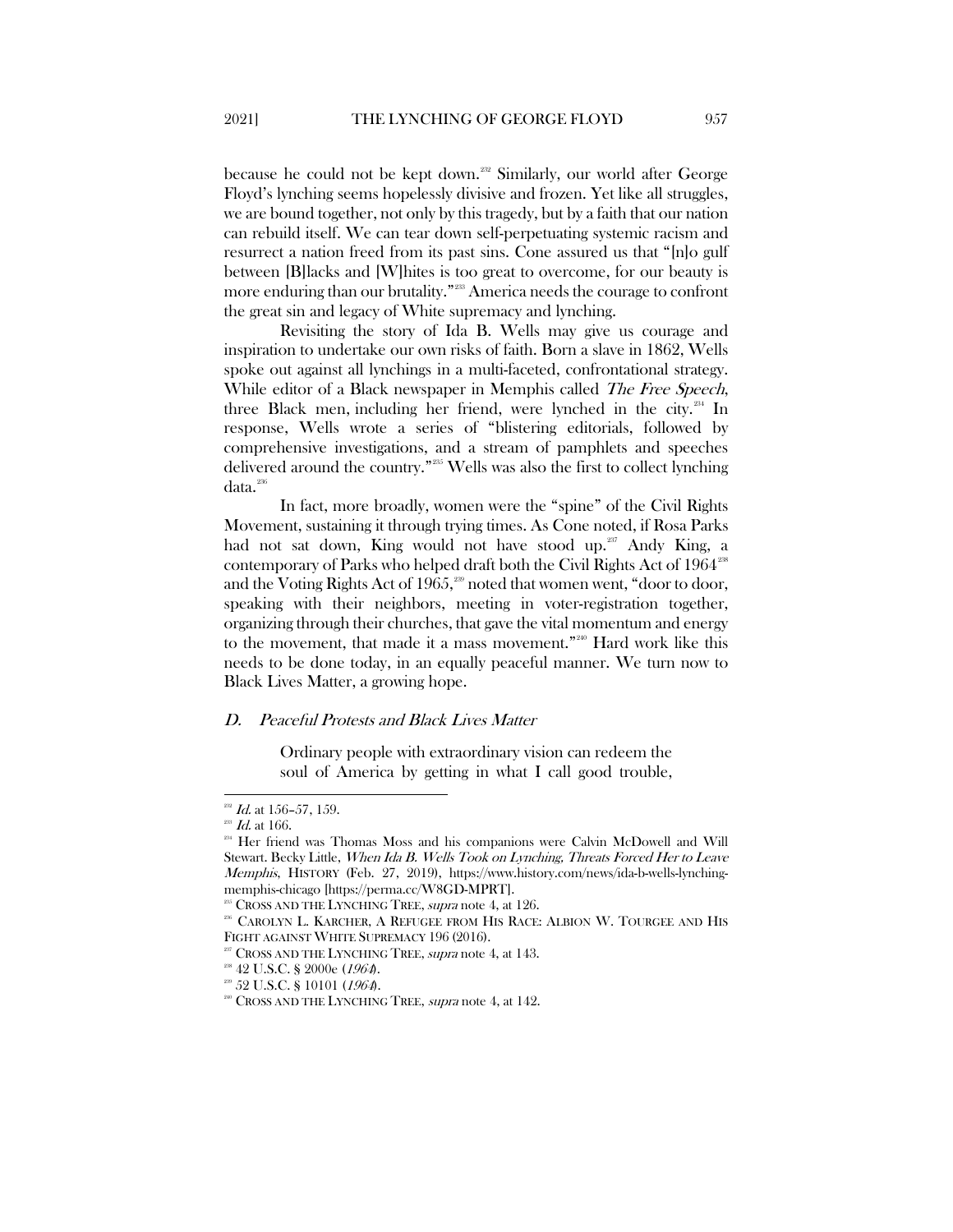necessary trouble. Voting and participating in the democratic process are key.<sup>24</sup>

When Terrence Floyd visited the site of his brother's lynching, he told those gathered around that he was troubled by what had been happening since then. He stated, "If I'm not over here wilding out, if I'm not over here blowing up stuff, if I'm not over here messing up my community, then what are y'all doing? What are y'all doing? Do this peacefully, please."[242](#page-30-1) Similarly, Demetria Hester, in Portland, Oregon, stated, "How is [hurling bottles and burning flags] helping? The protest right now is about Black Lives Matter. Burning a flag is not about Black Lives Matter."<sup>[243](#page-30-2)</sup> The nature of the broader and more peaceful movement for racial justice supports their concerns.

According to a New York Times article, on June 6, 2020, half a million people joined in protests on what they assess as the peak day after Floyd's lynching.[244](#page-30-3) Granting that some may be inaccurate and that precise turnout is subject to many disputes, several polls suggest that about 15 million to 26 million people in the United States in small towns and large cities have demonstrated against his and others' deaths.<sup>[245](#page-30-4)</sup> One reason for the volume may be social media. For example, nearly half of the protestors polled by Civis Analytics had viewed a video of police violence towards those marching or to the Black community more broadly.<sup>[246](#page-30-5)</sup> According to one poll, the movement has also attracted younger and wealthier protesters than in the past, half of whom said it was their first time.<sup>[247](#page-30-6)</sup> The protests were also more racially diverse, with some protests being 54% Whites, 21%

<span id="page-30-0"></span><sup>&</sup>lt;sup>241</sup> John Lewis, *Together, You Can Redeem the Soul of Our Nation*, N.Y. TIMES (July 30, 2020), https://www.nytimes.com/2020/07/30/opinion/john-lewis-civil-rights-america.html [https://perma.cc/T9HR-27VV]. Representative Lewis requested this essay be published on the day of his funeral. Jamie Ross, *John Lewis Wrote a Breathtaking Essay to be Published*<br>
on the Day of His Funeral, DAILY BEAST (July 30, 2020), on the  $Day$  of  $His$  Funeral,  $DAILY$  BEAST (July https://www.thedailybeast.com/john-lewis-wrote-a-breathtaking-essay-to-be-published-onthe-day-of-his-funeral [https://perma.cc/43Z2-WPU2].

 $242$  Taylor, *supra* note 200.

<span id="page-30-2"></span><span id="page-30-1"></span><sup>&</sup>lt;sup>243</sup> Mike Baker, As Federal Agents Retreat in Portland, Protesters Return to the Original Foe: Local Police, N.Y.TIMES (Aug. 2, 2020), https://www.nytimes.com/2020/08/02/us/portlandprotests-.html [https://perma.cc/7U4K-RSF2].

<span id="page-30-3"></span><sup>&</sup>lt;sup>244</sup> [Larry Buchanan,](https://www.nytimes.com/by/larry-buchanan) [Quoctrung Bui](https://www.nytimes.com/by/quoctrung-bui) & [Jugal K. Patel,](https://www.nytimes.com/by/jugal-k-patel) *Largest Movement in New York* History, N.Y. TIMES (July 3, 2020), https://www.nytimes.com/interactive/2020/07/03/us/george-floyd-protests-crowd-size.html [https://perma.cc/W2LS-WCLN].

<span id="page-30-4"></span> $\overline{\phantom{a}}$  Id.

 $^{246}$   $Id.$ 

<span id="page-30-6"></span><span id="page-30-5"></span> $^{247}$  Id.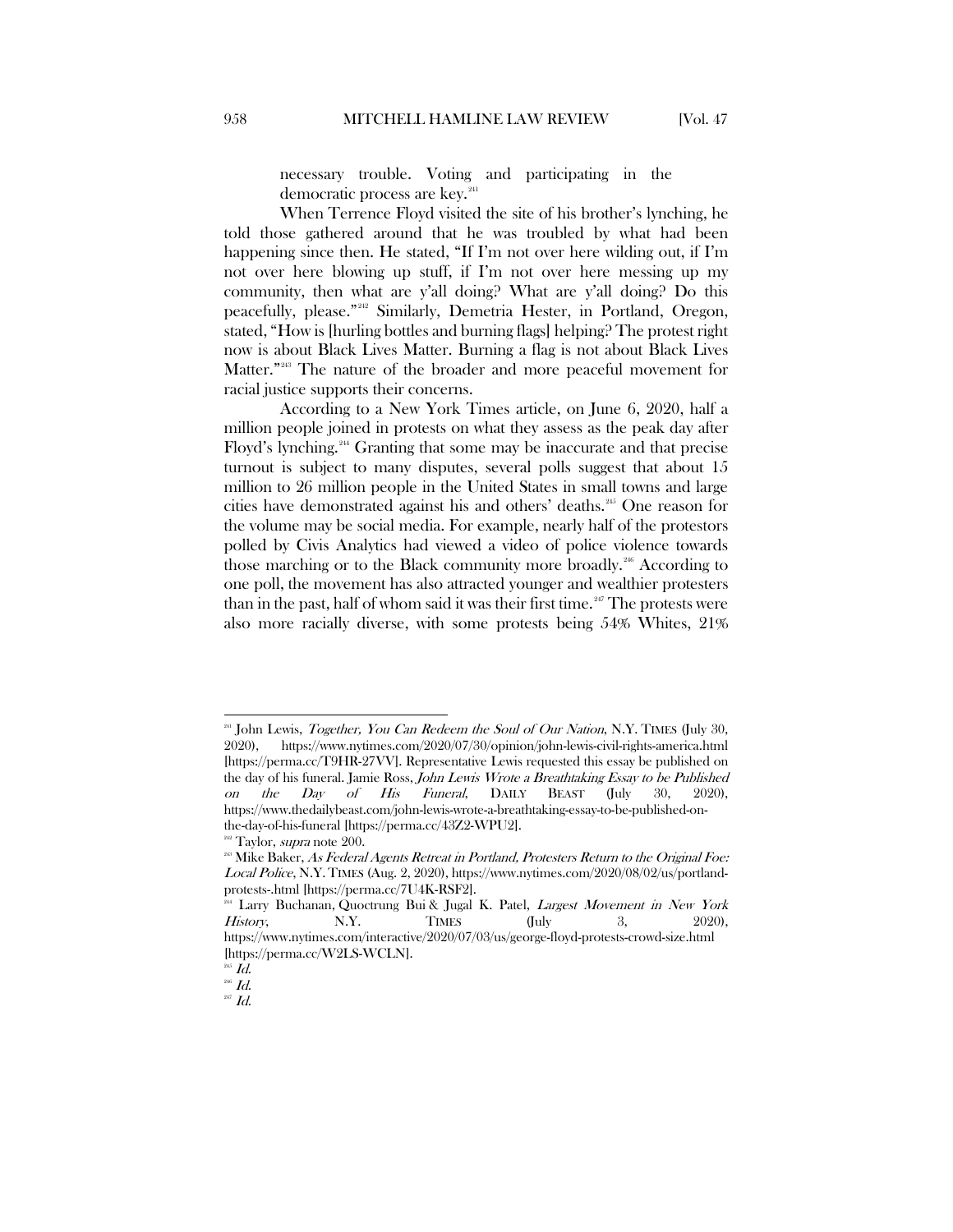Blacks, 11% Latinx, 7% Asian/Pacific Islanders, and 8% Multiracial/others.<sup>[248](#page-31-1)</sup>

Alicia Garza, an activist whose writings spurred the hashtag #BlackLivesMatter, believes that the phrase "Black Lives Matter" itself is powerful because it states both the problem and the solution.<sup>[249](#page-31-2)</sup> Its forcefulness causes discomfort at times because it asks people of all sectors across the world whether they believe Black lives do matter, and whether they are willing to assess where we are and where we need to be.<sup>[250](#page-31-3)</sup>

In addition to peacefully protesting, Black Lives Matter uses more provocative, yet peaceful, tactics to shift public discourse and fuel change.<sup>[251](#page-31-4)</sup> Most often, the dominant public expects protestors to use persuasion, education, and incremental demands, as King supported, but some within the Movement view these approaches as ineffective.<sup>[252](#page-31-5)</sup> By rejecting "appropriate decorum" like Malcolm, Black Lives Matter protestors have successfully cultivated their power to force the dominant culture to confront their narratives of racism.<sup>[253](#page-31-6)</sup> The more spectacular the protest, the reasoning goes, the more likely it will lead to lasting, systemic changes.<sup>[254](#page-31-7)</sup> This brings us to an examination of the outcomes of the protests and where to locate Cone within them.

## <span id="page-31-0"></span>E. Moving Forward – Rage or Reconciliation and Resurrection?

The primary question is whether the outcomes of the post-lynching activities move beyond rage, rebellion, and revolution toward true reconciliation and resurrection. We have made some redemptive progress, but as noted above, there must be more hope amidst the ugliness, rather

<span id="page-31-1"></span><sup>&</sup>lt;sup>218</sup> Dana R. Fischer, The Diversity of the Recent Black Lives Matter Protests Is a Good Sign for Racial Equity, BROOKINGS INST. (July 8, 2020), https://www.brookings.edu/blog/how-werise/2020/07/08/the-diversity-of-the-recent-Black-lives-matter-protests-is-a-good-sign-forracial-equity/ [https://perma.cc/4UEP-9BUD].

<span id="page-31-2"></span><sup>249</sup> Rachel Hartigan, She Co-Founded Black Lives Matter. Here's Why She's So Hopeful for the Future, NAT'L GEOGRAPHIC (July 8, 2020), https://www.nationalgeographic.com/history/2020/07/alicia-garza-co-founded-black-livesmatter-why-future-hopeful/ [https://perma.cc/5W7M-AP72]. Garza also heads up the politics and policy organization, [Black Futures Lab.](https://blackfutureslab.org/) Id.  $^{250}$   $Id.$ 

<span id="page-31-4"></span><span id="page-31-3"></span><sup>&</sup>lt;sup>251</sup> Nimalan Yoganathan, Black Lives Matter Movement Uses Creative Tactics to Confront Systemic Racism, THE CONVERSATION (July 30, 2020), https://theconversation.com/blacklives-matter-movement-uses-creative-tactics-to-confront-systemic-racism-143273

<sup>[</sup>https://perma.cc/SGD9-PRTT].<br><sup>252</sup> Hartigan, *supra* note 249.

<span id="page-31-6"></span><span id="page-31-5"></span> $253$  Yoganathan, *supra* note 251. One tactic is to daringly and unflinchingly stare into the eyes of law enforcement agents, in what is termed a "look back" or "counter-gaze." Id. It is a powerful demand to be seen and an equally powerful refusal to submit to police because eye contact has historically been lethally threatening to Black people. Id.

<span id="page-31-7"></span> $^{254}$   $Id.$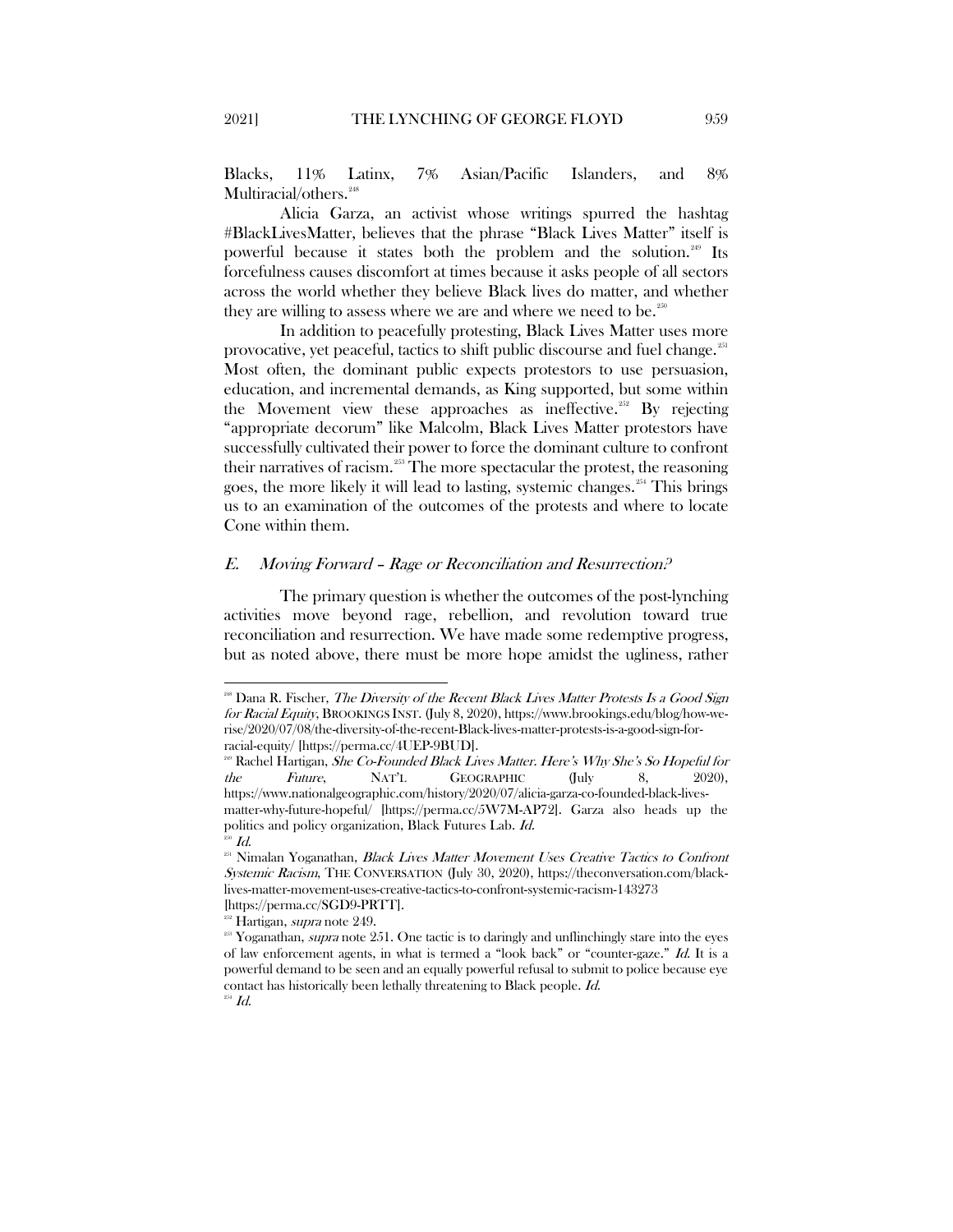than an unending cycle of violence. There must also be a more united movement that embraces both King and Malcolm. As expected, we continue to see polarization between leaders in terms of what constitutes lasting, balanced reform. The next Section begins with this polarization and then zeroes in on one aspect of reform most directly related to Floyd's murder, police brutality.

## <span id="page-32-0"></span>1. Responses to Violence and Rhetoric Within the African American Community

While divisiveness persists on both the political and personal levels, it is important to note that disagreements exist within the Black community itself. I respectfully apologize for what is undoubtedly an essentialization of these tensions from an outsider's perspective, but one form revolves around the reaction of Black leaders to the violence enmeshed in many of the protests. We can use Atlanta and Chicago as examples. While Atlanta experienced many nights of violence,<sup>[255](#page-32-1)</sup> on May 29, 2020, Mayor Keisha Lance Bottoms made a statement that echoed that of former Representative John Lewis, encouraging people to register and vote for change rather than rioting. [256](#page-32-2)

Former President Obama echoed her sentiments, "[L]et's not excuse violence, or rationalize it, or participate in it. If we want our criminal justice system, and American society at large, to operate on a higher ethical code, then we have to model that code ourselves."[257](#page-32-3) While protests and civil disobedience draw attention to racial injustice, "aspirations have to be translated into specific laws and institutional practices" and emphasized the importance of electing the right officials at all levels of government.<sup>[258](#page-32-4)</sup>

Two months later, on August 10, 2020, a non-fatal South Side police shooting subsequent to a 911 call (during which the Black suspect allegedly shot at police) led to looting along the upscale downtown Magnificent Mile.<sup>[259](#page-32-5)</sup>Chicago Mayor Lori Lightfoot also expressed concerns.

 $\overline{\phantom{a}}$ 

<span id="page-32-1"></span><sup>&</sup>lt;sup>255</sup> For one account of the violence, see Alexis [Stevens,](https://www.ajc.com/staff/alexis-stevens/) Raisa Habersham, [Ernie Suggs,](https://www.ajc.com/staff/ernie-suggs/) [Eric](https://www.ajc.com/staff/eric-stirgus/) [Stirgus,](https://www.ajc.com/staff/eric-stirgus/) Ben [Brasch,](https://www.ajc.com/staff/ben-brasch/) Alyssa Pointer [& Christian](https://www.ajc.com/staff/christian-boone/) Boone, Protest Turns Into Hours of Chaos, Violence in Atlanta, ATLANTA J. CONST. (June 4, 2020), https://www.ajc.com/news/crime- law/atlanta-responds-george-floyd-killing-apd-chief-calls-out-cops-

involved/JQWwQosjV3KszlbEengCAL/ [https://perma.cc/8R5R-42VB].

<span id="page-32-2"></span>Chris Cillizza, How Atlanta's Mayor Became the Face and Voice of Her Party Amid Protest and Chaos, CNN (June 2, 2020), https://www.cnn.com/2020/06/02/politics/keishalance-bottoms-atlanta-mayor/index.html [https://perma.cc/8WDS-7DY7].

<span id="page-32-3"></span>In Essay, Obama Condemns Violence, Calls for Change Amid George Floyd Protests, CBS AUSTIN (June 1, 2020), https://cbsaustin.com/news/local/in-essay-obama-condemnsviolence-calls-for-change-amid-george-floyd-protests [https://perma.cc/8HN2-EQE3]. 258  $^{258}$  Id.

<span id="page-32-5"></span><span id="page-32-4"></span><sup>&</sup>lt;sup>259</sup> For a fuller account, see Mark Guarino, Tim Elfrink & Teo Armus, *Looters Smash* Business Windows Along Chicago's Magnificent Mile After Police-Involved Shooting,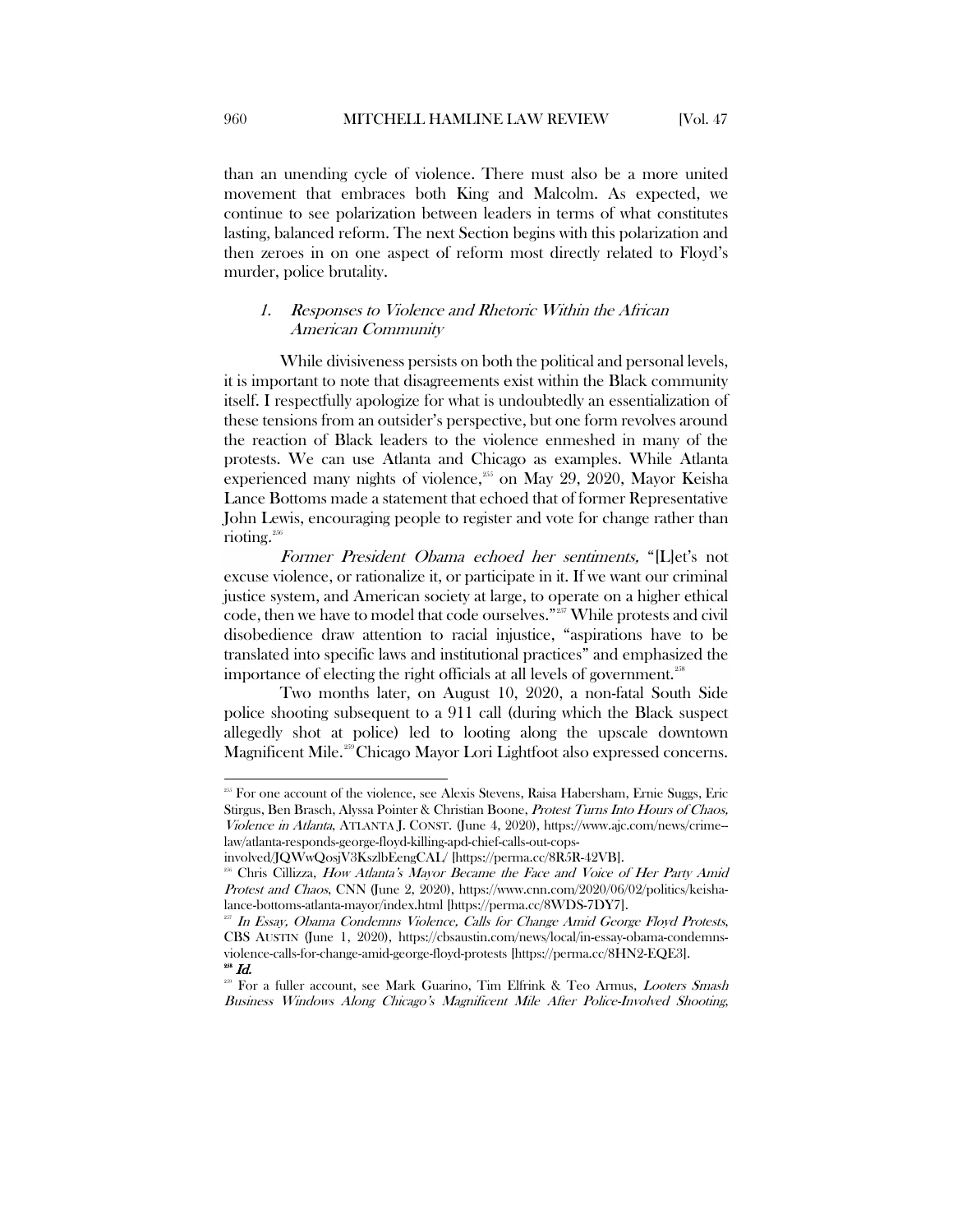Noting that social media had a role in leading people downtown, she made this statement: "To our residents, I want to make sure we're doing everything we can to restore your homes and businesses. And to those who engage in that criminal behavior, let's be clear: we are coming for you."  $2^{200}$ 

The tension is most visible in the statement made by Black Lives Matter Chicago. While city officials decried "criminals," the organization supported "protesters" who needed "an outlet for the people to exert control over the policing of their community."<sup>[261](#page-33-1)</sup>

Cone would likely have agreed with both positions, but only to some extent, standing by Malcolm  $X$  and righteous anger, but in the end, committing to King by repudiating unrelated violence in favor of reconciliation. Otherwise, the suffering will remain unredeemed, and the joy of the resurrection unrealized.

Bernice King outlines three actions she believes her father would advise to foster hope. They are particularly important amidst the shadows of today.<sup>[262](#page-33-2)</sup> The first action is to be "creatively maladjusted" to regard what is normalized, like police brutality, as injustice.<sup>[263](#page-33-3)</sup> Black Lives Matter can foster this goal. The second action is "to serve as a force of light."[264](#page-33-4) Rejecting violence and looting can transform the darkness in this way.<sup>[265](#page-33-5)</sup> The third action is to realize that we inhabit what King called a "world house – a diverse, multicultural, dynamic house in which each nation represents a room."[266](#page-33-6) Bernice describes its fate this way:

> For our house to survive, we cannot look away when one of the rooms is in flames. And certainly we should not exacerbate the fire, or the whole house will eventually burn down. If we remain in the grasp of nationalism, patriarchy, class conflict, racism, and religious bigotry, we will continue to be dehumanized—and destroyed—by poverty, genocide,

l

WASH. POST (Aug. 10, 2020), https://www.washingtonpost.com/nation/2020/08/10/chicagolooters-riot-magnificent-mile/ [https://perma.cc/AM8X-E8Y5].

<span id="page-33-0"></span><sup>&</sup>lt;sup>260</sup> Emma Colton, *Chicago Residents Push Back Against Black Lives Matter Rally Supporting*<br> *Those Arrested During Unrest*, WASH. EXAMINER (Aug. 13, 2020), Those Arrested During Unrest, WASH. EXAMINER (Aug. 13, https://www.washingtonexaminer.com/news/chicago-residents-push-back-on-black-livesmatter-rally-supporting-those-arrested-during-unrest [https://perma.cc/HJX5-GRZH].

<span id="page-33-1"></span><sup>261</sup> Black Lives Matter on Chicago Looting: Black Lives 'More Important Than Downtown Corporations', NBC 5 CHI. (Aug. 11, 2020), https://www.nbcchicago.com/news/local/Blacklives-matter-on-chicago-looting-Black-lives-more-important-than-downtowncorporations/2320685/ [https://perma.cc/7MCQ-ZQJ6].

<span id="page-33-2"></span><sup>&</sup>lt;sup>362</sup> Bernice A. King, *Martin Luther King Jr.'s Daughter Embraces His Hope for the Future*, THE ATLANTIC (Jan. 2018), https://www.theatlantic.com/magazine/archive/2018/02/berniceking-martin-luther-king-jr-legacy/552584/ [https://perma.cc/M3WC-AJSY].

 $^{263}$   $Id.$ 

<span id="page-33-4"></span><span id="page-33-3"></span> $^{264}$  Id.

 $^{265}$   $Id.$ 

<span id="page-33-6"></span><span id="page-33-5"></span> $^{266}$  Id.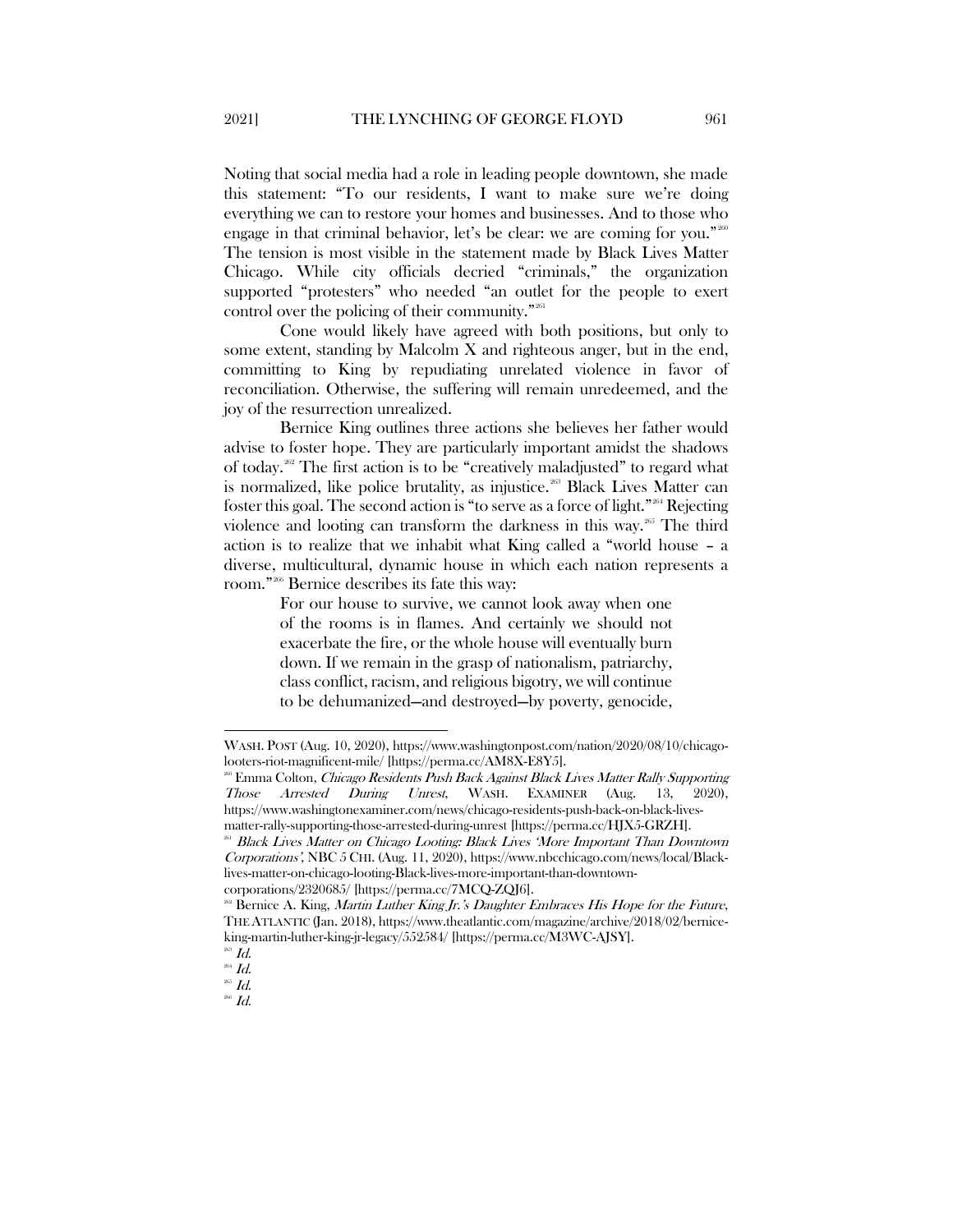slavery, and war. But the realization that we are all connected will make us more engaged in every area of human life, including our community.<sup>[267](#page-34-1)</sup>

It is evident that Representative John Lewis aptly represented King when he wrote:

> While my time here has now come to an end, I want you to know that in the last days and hours of my life you inspired me. You filled me with hope about the next chapter of the great American story when you used your power to make a difference in our society . . . Around the country and the world you set aside race, class, age, language and nationality to demand respect for human dignity . . . . Though I may not be here with you, I urge you to answer the highest calling of your heart and stand up for what you truly believe. In my life I have done all I can to demonstrate that the way of peace, the way of love and nonviolence is the more excellent way. Now it is your turn to let freedom ring.<sup>[268](#page-34-2)</sup>

Malcolm  $X$  would also remind us that our governments as well must embrace the universal brotherhood that he discovered later in life. As noted above, he claimed that "[t]he only true world solution today is governments guided by true religion—of the spirit."[269](#page-34-3)

#### <span id="page-34-0"></span>2. Law Enforcement and More Radical Reforms

While effecting change through the voting process has been emphasized in some of the reconciliatory wisdom above, the more immediate efforts of reforming law enforcement have been effective, though not without some contention within the Black community. The amount of change brought about in such a short period of time after George Floyd's death was significant. Perhaps this was because Floyd's suffocation was so brutal.

Providing just a few examples, in Minneapolis, the City Council voted unanimously in June 2020 to dismantle the police department, but the efforts resulted only in a 4.5% cut in the department's 2021 budget and left the number of officers intact.<sup>[270](#page-34-4)</sup> Activists noted, however, that this was a narrative-shifting victory, with the cuts to be reinvested in public-safety

<span id="page-34-1"></span> $\overline{a}$  $267$  *Id.* 

<span id="page-34-2"></span><sup>&</sup>lt;sup>268</sup> John Lewis, *supra* note 241. Lewis requested this essay be published on the day of his funeral.

 $^{269}$  MALCOLM X, *supra* note 66, at 486.

<span id="page-34-4"></span><span id="page-34-3"></span><sup>&</sup>lt;sup>270</sup> Tim Dickinson, What Happened to Promises to Dismantle the Minneapolis Police?, ROLLING STONE (Dec. 14, 2020), https://www.rollingstone.com/politics/politics-news/whathappened-disband-minneapolis-police-1102763/ [https://perma.cc/6YGM-9S9S].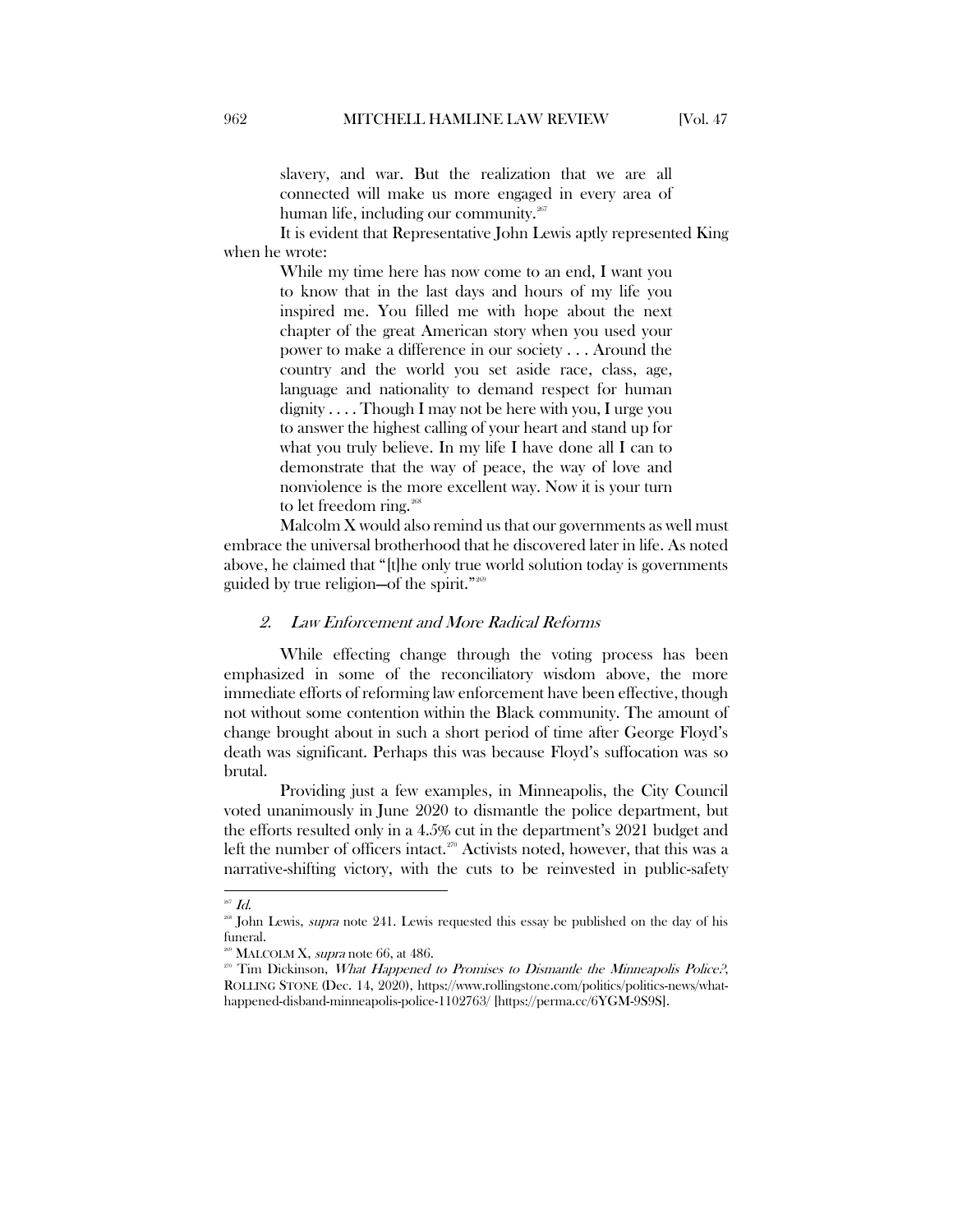measures, including funding for mental health training for the city's emergency call centers, the creation of mental health crisis teams that will respond to some 911 calls, and a boost in funding for violence-prevention programs outside of the police department.<sup> $271$ </sup> However, pushback ensued. Nekima Levy Armstrong, the former president of the Minneapolis chapter of the NAACP, stated that the city showed "complete disregard for the voices and perspectives of many members of the African American community," even though it "is the one most heavily impacted by both police violence and community violence."<sup>[272](#page-35-1)</sup> Some business leaders were also wary of defunding.<sup>[273](#page-35-2)</sup>

Another reform took place in the neighboring city of St. Paul, where the School Board severed ties with police by removing school resource officers (SROs) from their schools, a move that occurred in other districts as well.[274](#page-35-3) Ignite the Youth, a diverse group of students, petitioned a nearby school district to ban SROs because they criminalize Black and Brown youth and fail to "contribute to the wellbeing and safety of the student body."<sup>[275](#page-35-4)</sup> Of course, there were some in the Black community who were opposed to these changes as well. Tyron Terrill, the President of the African American Leadership Council claimed that if there was violence in the schools, the St. Paul School Board would have "blood" on their hands.<sup>[276](#page-35-5)</sup>

Meanwhile, cities and states across the country, including California, have also passed laws banning police chokeholds, rubber bullets, and chemical irritants, such as tear gas. $277$  In Seattle, Denver, and other municipalities, body cameras must now be turned on.[278](#page-35-7) Progress has been

 $\overline{\phantom{a}}$  $^{\scriptscriptstyle 271}$  Id.

<span id="page-35-1"></span><span id="page-35-0"></span><sup>&</sup>lt;sup>272</sup> Maya Rao, Some Minneapolis Black Leaders Speak Out Against City Council's Moves to Defund Police, STAR TRIB. (July 2, 2020), https://www.startribune.com/some-minneapolis-Black-leaders-speak-out-against-city-council-s-moves-to-defund-police/571594012/

<span id="page-35-2"></span><sup>[</sup>https://perma.cc/L8PA-SZS3].<br><sup>273</sup> Burl Gilyard, *Minneapolis Downtown Council: 'Defund the Police Rhetoric' Killing Deals*, TWIN CITIES BUS. MAG. (July 29, 2020), https://tcbmag.com/minneapolis-downtowncouncil-defund-the-police-rhetoric-killing-deals/ [https://perma.cc/RJK3-DRET].

<span id="page-35-3"></span> $274$  Mara H. Gottfried, African-American Leader: St. Paul Board Members Who Voted to Remove SROs will Have 'Blood' On Hands if There's School Violence, PIONEER PRESS (June 29, 2020), https://www.twincities.com/2020/06/29/African-american-leader-st-paulboard-members-who-voted-to-remove-sros-will-have-blood-on-hands-if-theres-schoolviolence/ [https://perma.cc/U3Z8-46E3].

<span id="page-35-4"></span> $^{275}$  Kristine Goodrich, *Petition Seeks to Remove Officers From Schools*, Free Press (Sept. 5, 2020), https://www.mankatofreepress.com/news/local\_news/petition-seeks-to-removeresource-officers-from-schools/article\_af952d2a-eee2-11ea-86f5-bf87f3cd7f14.html [https://perma.cc/WCG5-TCD9].

<span id="page-35-6"></span><span id="page-35-5"></span><sup>&</sup>lt;sup>276</sup> Gottfried, *supra*, note 274.<br><sup>277</sup> Orion Rummler. *The Major Police Reforms Enacted Since George Floyd's Death*. Axios (Oct. 1, 2020), https://www.axios.com/police-reform-george-floyd-protest-2150b2dd-a6dc-4a0c-a1fb-62c2e999a03a.html [https://perma.cc/6ASN-6WMD].

<span id="page-35-7"></span> $^{\scriptscriptstyle 278}$  Id.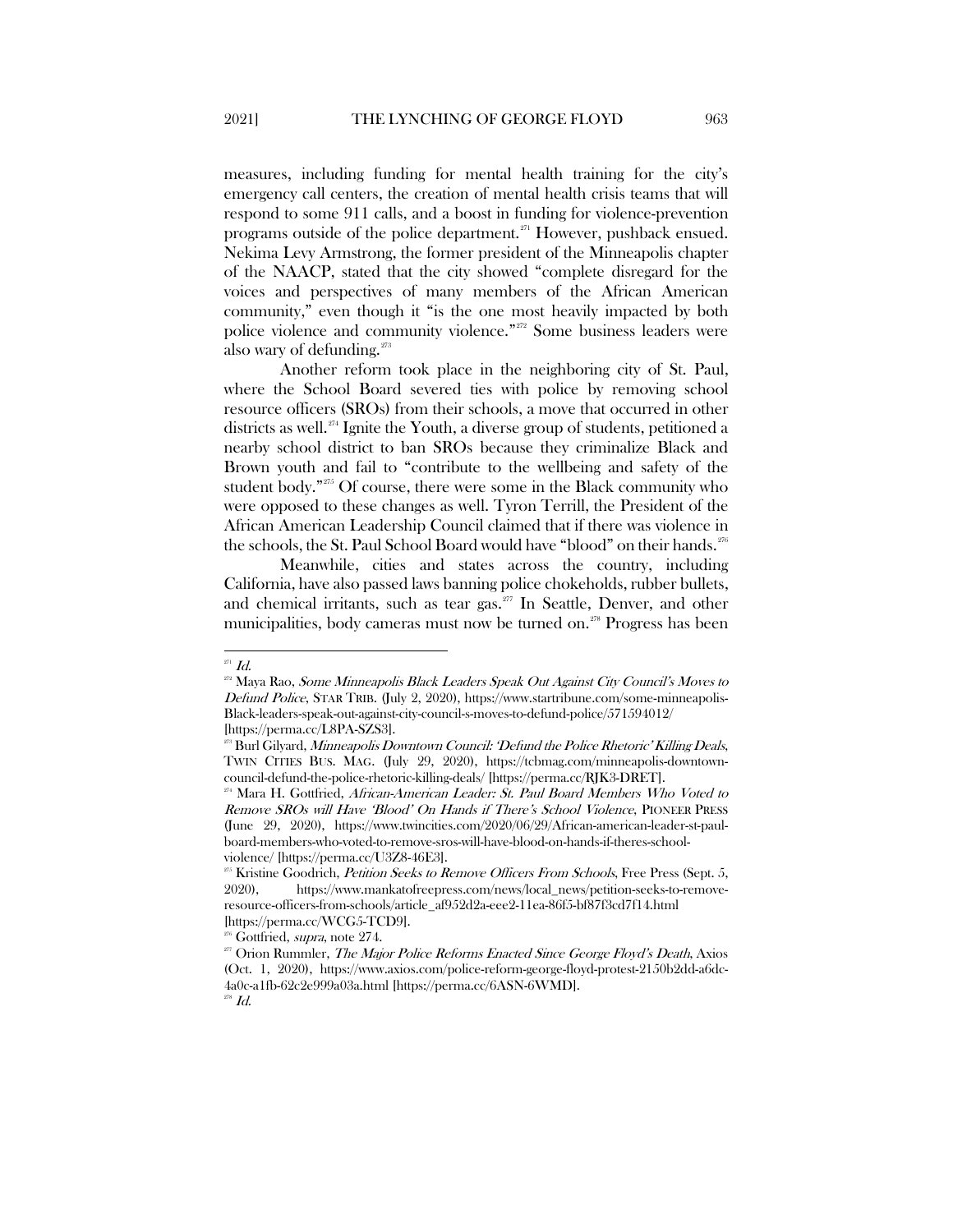made to increase transparency as well, e.g., in New York, the State Assembly repealed its shield law that kept police disciplinary records secret, $259$  and the New York City disbanded its plainclothes anti-crime unit.<sup>[280](#page-36-1)</sup> Similarly, the Louisville Metro Council passed a law, named in honor of Breonna Taylor, to limit the use of "no knock" search warrants,<sup>[281](#page-36-2)</sup> and Iowa also placed restrictions on hiring police officers who were fired for misconduct in other states.<sup>[282](#page-36-3)</sup> Creating alternative options for security and safety are also being considered,[283](#page-36-4) including a "Breathe Act" drafted by the Electoral Justice Project, the Movement for Black Lives.<sup>[284](#page-36-5)</sup>

Former Black Panther Jones provides this advice to the younger generation of protesters: "Stick with it . . . ." [285](#page-36-6) He believes that "'Black Lives Matter has adopted some of the same policies the Black Panther Party put forth as far as police community review boards, observers and calling for the dismantling of the police,' Jones said. 'But their methods might need more "teeth" or strategies for community building beyond the protests.'" [286](#page-36-7) It is also important to note that the Black Panthers were not just about defending Blacks with arms, they also created more than sixty programs to aid the community.<sup>287</sup>

Professor McAdam, an emeritus professor at Stanford University who studies social movements, provides us with a summation of the Floyd movement. "It looks, for all the world, like these protests are achieving what very few do: setting in motion a period of significant, sustained, and widespread social, political change. We appear to be experiencing a social

<span id="page-36-0"></span><sup>&</sup>lt;sup>279</sup> Ashley Southall, N.Y.P.D. Releases Secret Misconduct Records After Repeal of Shield Law, N.Y. TIMES (Mar. 8, 2020), https://www.nytimes.com/2021/03/08/nyregion/nypddiscipline-records.html [https://perma.cc/8K74-HBSH].

<sup>&</sup>lt;sup>280</sup> Rummler, *supra* note 277.

<span id="page-36-2"></span><span id="page-36-1"></span><sup>&</sup>lt;sup>281</sup> See Barbara Campbell, No Knock Warrants Banned in Louisville in Law Named For Breonna Taylor, NAT'L PUB. RADIO (June 11, 2020), https://www.npr.org/sections/liveupdates-protests-for-racial-justice/2020/06/11/875466130/no-knock-warrants-banned-inlouisville-in-law-named-for-breonna-taylor [https://perma.cc/Y9R8-8CQ7]. Taylor was shot and killed in her home by Louisville police after they used a no-knock warrant to enter her apartment.

<span id="page-36-3"></span><sup>&</sup>lt;sup>282</sup> Tim Craig & Aaron Williams, A New Generation Challenges the Heartland, WASH. POST (July 11, 2020), https://www.washingtonpost.com/nation/2020/07/11/midwest-changingdemographics-Black-lives-matter-protests/?arc404=true [https://perma.cc/278G-NX9L].

<span id="page-36-4"></span><sup>&</sup>lt;sup>283</sup> Tina Jenkins-Bell, *Black Panthers See Echoes in Today's Protest Movement, With Focus* on Cell Phones, Not Guns, SAN FRANCISCO PUBLIC PRESS (June 23, 2020), https://sfpublicpress.org/Black-panthers-see-echoes-in-todays-protest-movement-with-focuson-cell-phones-not-guns/ [https://perma.cc/GBR3-PZ8R].

<span id="page-36-5"></span><sup>&</sup>lt;sup>284</sup> THE BREATHE ACT, https://breatheact.org/ [https://perma.cc/R3CN-W5VQ].

<sup>&</sup>lt;sup>285</sup> Jenkins-Bell, *supra* note 283.

<span id="page-36-7"></span><span id="page-36-6"></span> $\displaystyle \check{\hbox{\it I}}$  Id.

<span id="page-36-8"></span> $^{287}$  Id.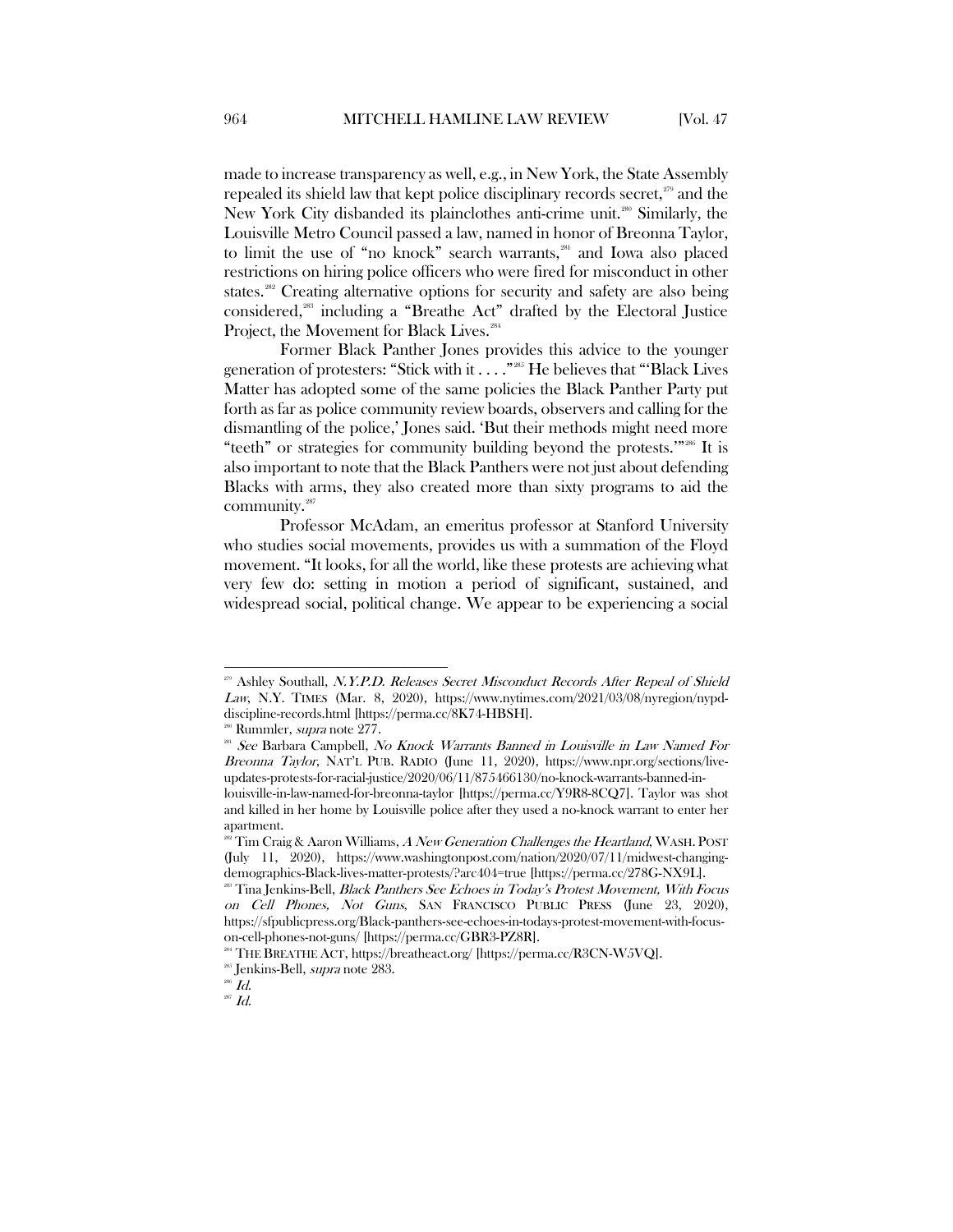change tipping point—that is as rare in society as it is potentially consequential."<sup>28</sup>

#### <span id="page-37-0"></span>IV. RESURRECTING THE RULE OF LAW- INTERNATIONAL HUMAN RIGHTS AND TARGETED UNIVERSALISM

[T]he Charter of the United Nations, the Universal Declaration of Human Rights, the Constitution of the United States and the Bill of Rights are the principles in which we believe and that these documents if put into practice represent the essence of mankind's hopes and good intentions.[289](#page-37-3)

At this point, we might ask ourselves, how can this moment of widespread social and political change be sustained peacefully? Can the rule of law prevail? If so, what will it look like in our post-Floyd nation? To answer these questions, we can turn to international human rights, $\frac{200}{30}$  and a strategy called "targeted universalism."<sup>[291](#page-37-5)</sup> With these tools, we can link both King's call for a beloved community and Malcolm's emphasis on Blackness and Being as we fight systemic racism through what Cone would call a hopefilled "resurrection."

#### <span id="page-37-1"></span>A. The Rule of Law

Is what we are experiencing as a nation compromising the rule of law or transforming it? We can begin by agreeing that police brutality and lynching are signs of the lack of the rule of law. Some may also agree that violence amidst the protests of Floyd's murder is a sign of this deficit as well.

But what is the rule of law, and how well is our nation in effecting it? The World Justice Project (WJP) identifies it as a system that upholds four universal principles.<sup>[292](#page-37-6)</sup> First, the government, its officials and agents, as well as individuals and private entities, must be accountable under the law,<sup>[293](#page-37-7)</sup> which is difficult for us to claim amidst the ongoing racial hostilities, but

 $\overline{\phantom{a}}$ 

<span id="page-37-3"></span><span id="page-37-2"></span><sup>&</sup>lt;sup>288</sup> Buchanan, *supra* note 244.<br><sup>289</sup> Malcolm X, Speech at the Founding Rally of the Organization of Afro-American Unity/OAAU (June 28, 1964) (transcript available at: https://newafrikan77.wordpress.com/2016/06/28/june-28th-1964-malcolm-xs-speech-at-thefounding-rally-of-the-organization-of-afro-american-

unityoaau/#:~:text=Malcolm%20X%E2%80%99s%20Speech%20at%20the%20Founding% 20Rally%20of,of%20Islam%2C%20the%20OAAU%20was%20a%20secular%20institution %E2%80%A6 [https://perma.cc/98WC-ZQJ]).

<sup>&</sup>lt;sup>36</sup> G.A. Res. 217 (III) A, *Universal Declaration of Human Rights* (Dec. 10, 1948).

<span id="page-37-7"></span><span id="page-37-6"></span><span id="page-37-5"></span><span id="page-37-4"></span><sup>&</sup>lt;sup>291</sup> See generally powell, supra note 13.<br><sup>292</sup> What is the Rule of Law?, WORLD JUST. PROJECT, https://worldjusticeproject.org/aboutus/overview/what-rule-law [https://perma.cc/4B7U-PYDX].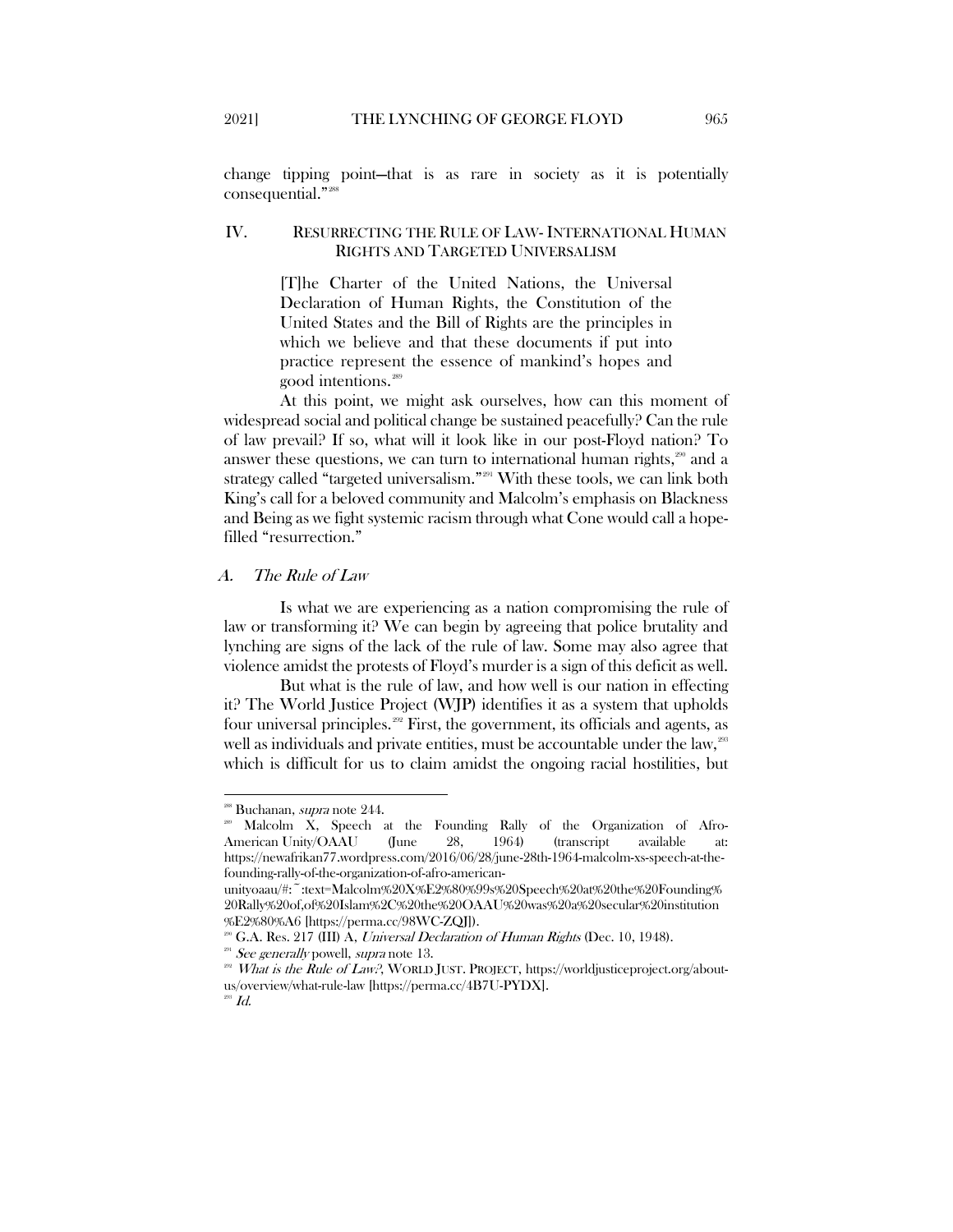possible for us to say with the law enforcement agency reforms sparked by George Floyd's lynching. Second, laws must be clear, publicized, stable, and just; applied evenly; and protect fundamental rights, including the security of persons and property.[294](#page-38-0) Here again, our nation comes up short, with people of color perhaps most at risk by gross economic and spatial disparities. Yet, ending police brutality surely increases their security, as both persons and communities. Third, under the rule of law, the process by which the laws are enacted, administered, and enforced must be accessible, fair, and efficient, which is a difficult charge in our nation with the underrepresentation of the marginalized throughout our legislative history. Yet, increasing law enforcement's transparency will certainly improve the system's fairness. $205$  And lastly, justice must be delivered timely by competent, ethical, and independent representatives and neutrals who are of sufficient number, have adequate resources, and reflect the makeup of the communities they serve.<sup>[296](#page-38-2)</sup> This may be our biggest challenge and the thrust of Civil Rights Movements throughout American history.[297](#page-38-3) Under the rule of law, we should be safe, resolve disputes fairly, and prosper—a far cry from the unrest and uncertainty of the times. However, traditionally marginalized African Americans have raised up their voices and spearheaded the recent federal, state, and local government changes that are beginning to transform oppression into opportunity.[298](#page-38-4) As if addressing the systemic racism of our nation, the founder of the WJP, William H. Neukom, asserts that "[t]he rule of law is the foundation for communities of opportunity and equity—it is the predicate for the eradication of poverty, violence, corruption, pandemics, and other threats to civil society."[299](#page-38-5)

The rule of law can also be conceptualized in both a thin and thick sense. A thin conception of the rule of law refers to the formal and instrumental systems of law necessary for any society to function effectively.[300](#page-38-6) As such, laws must be "general, public, prospective, clear, consistent, capable of being followed, stable, impartially applied and enforced . . . and reasonably acceptable to a majority of the populace or people affected (or at least the key groups affected) by the laws."[301](#page-38-7) However, as King noted about the Jim Crow laws of his day, the mere presence of these elements does not mean that laws are good, just, or worthy of

<span id="page-38-0"></span> $\real^{294}$  Id.

<span id="page-38-1"></span> $\,$  295  $\,$  Id.

<span id="page-38-2"></span> $296$  Id.

<sup>&</sup>lt;sup>297</sup> World Just. Project, RULE OF LAW INDEX 4 (2014).

<span id="page-38-5"></span><span id="page-38-4"></span><span id="page-38-3"></span>

<span id="page-38-6"></span>

<sup>&</sup>lt;sup>298</sup> *Id.* at 6.<br><sup>299</sup> *Id.* at 1.<br>309 Randall Peerenboom, *Human Rights and Rule of Law: What's the Relationship?*, 36 GEO. J. INT'L L. 809, 827 (2005).

<span id="page-38-7"></span> $^\mathrm{301}$   $\emph{Id.}$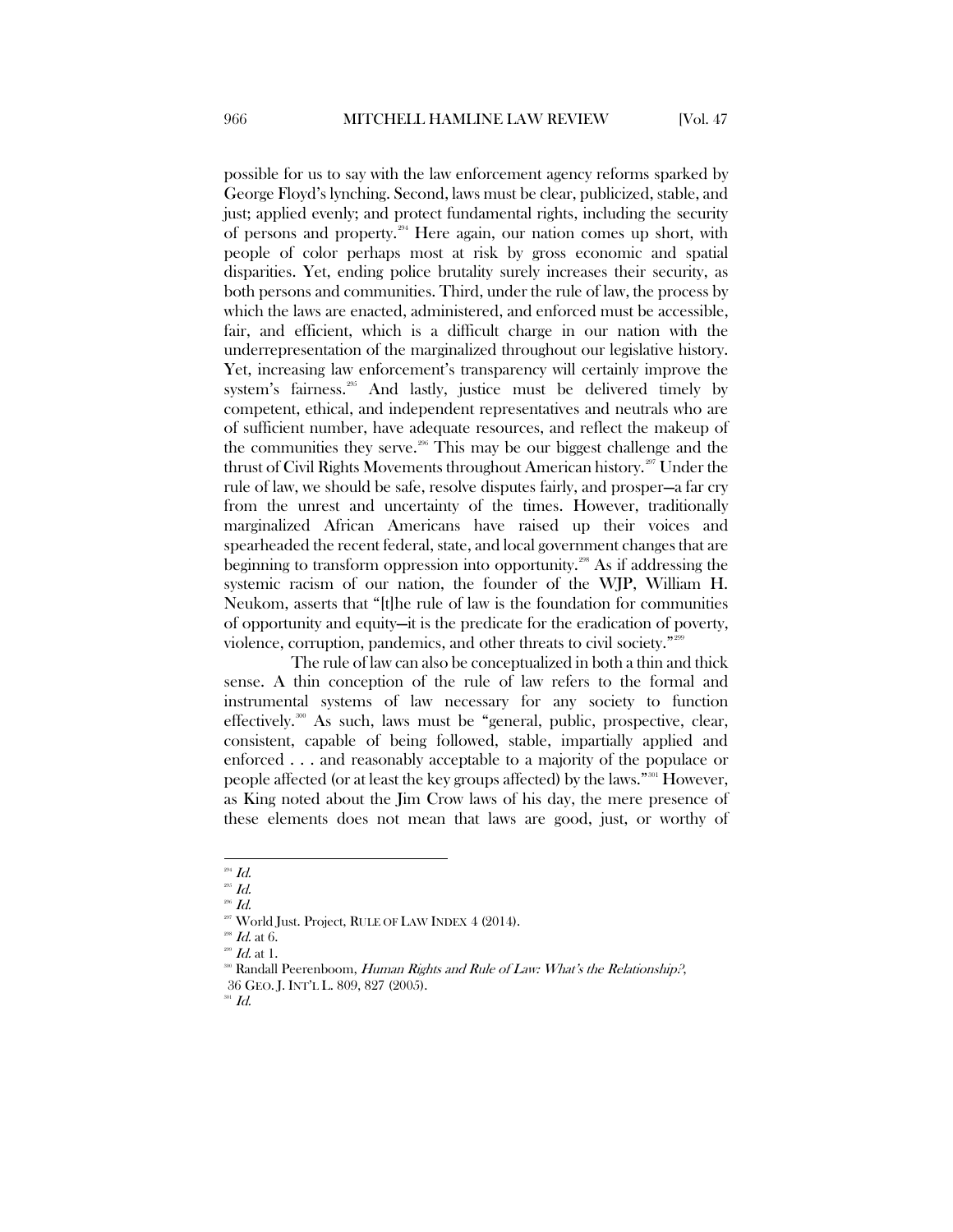adherence. "Even in countries known for rule of law, [it] has existed side by side with great injustice, including: slavery, racism, apartheid, patriarchy, colonialism, capitalist exploitation and callous disregard for the suffering of others."[302](#page-39-1) Given this, we cannot help but recall the grotesque image of Floyd with a callous knee at his neck. If, however, human rights can be reconceptualized and political morality transformed, then the rule of law can be characterized as thick. Political morality in the past (and currently for some) was grounded in eternal, divine, or natural law.<sup>[303](#page-39-2)</sup> Today, it can be grounded in economic arrangements (e.g., free market capitalism) and forms of government (e.g., liberal democracy) that stand beside and support true iterations of human rights.<sup>[304](#page-39-3)</sup> A turn to international law might be a more universal space in which to consider this transformation.

#### <span id="page-39-0"></span>1. International Law and Human Rights

Whereas recognition of the inherent dignity and of the equal and inalienable rights of all members of the human family is the foundation of freedom, justice and peace in the world . . . the General Assembly proclaims this Universal Declaration of Human rights as a common standard of achievement for all peoples and all nations . . . . [305](#page-39-4)

If we focus on human rights for a moment, we can agree that our nation's free-market capitalism and two-party, winner-takes-all political system, leads our government to support some human rights over others, and even a dearth of them. The U.N. Declaration of Human Rights, of which the U.S. is a signatory, condemns barbarous acts that disregard our humanity, among others.<sup>[306](#page-39-5)</sup> Like the Charter of the U.N., it values fundamental human rights for all members of the human family, the dignity and worth of the human person, the equal rights of men and women, and better standards of life in larger freedom. Malcolm and King might champion Article 5, which denounces cruel, inhumane or degrading treatment, and, Article 6, which supports the right to recognition everywhere as a person before the law. These human rights should be protected by the rule of law so that persons are not compelled to rebel against tyranny and oppression. To secure these rights, the U.N. calls for teaching and education, along with progressive reforms.<sup>[307](#page-39-6)</sup>

<span id="page-39-1"></span> $302$  *Id.* at 828.

<span id="page-39-2"></span>See THOMAS AQUINAS, SUMMA THEOLOGICA (Fathers of the English Dominican Province, trans. 1274).

<span id="page-39-3"></span><sup>&</sup>lt;sup>304</sup> Peerenboom, *supra* note 300, at 828.<br><sup>305</sup> G.A. Res. 217, *supra* note 290.

<span id="page-39-6"></span><span id="page-39-5"></span><span id="page-39-4"></span> $^{306}$   $\emph{Id.}$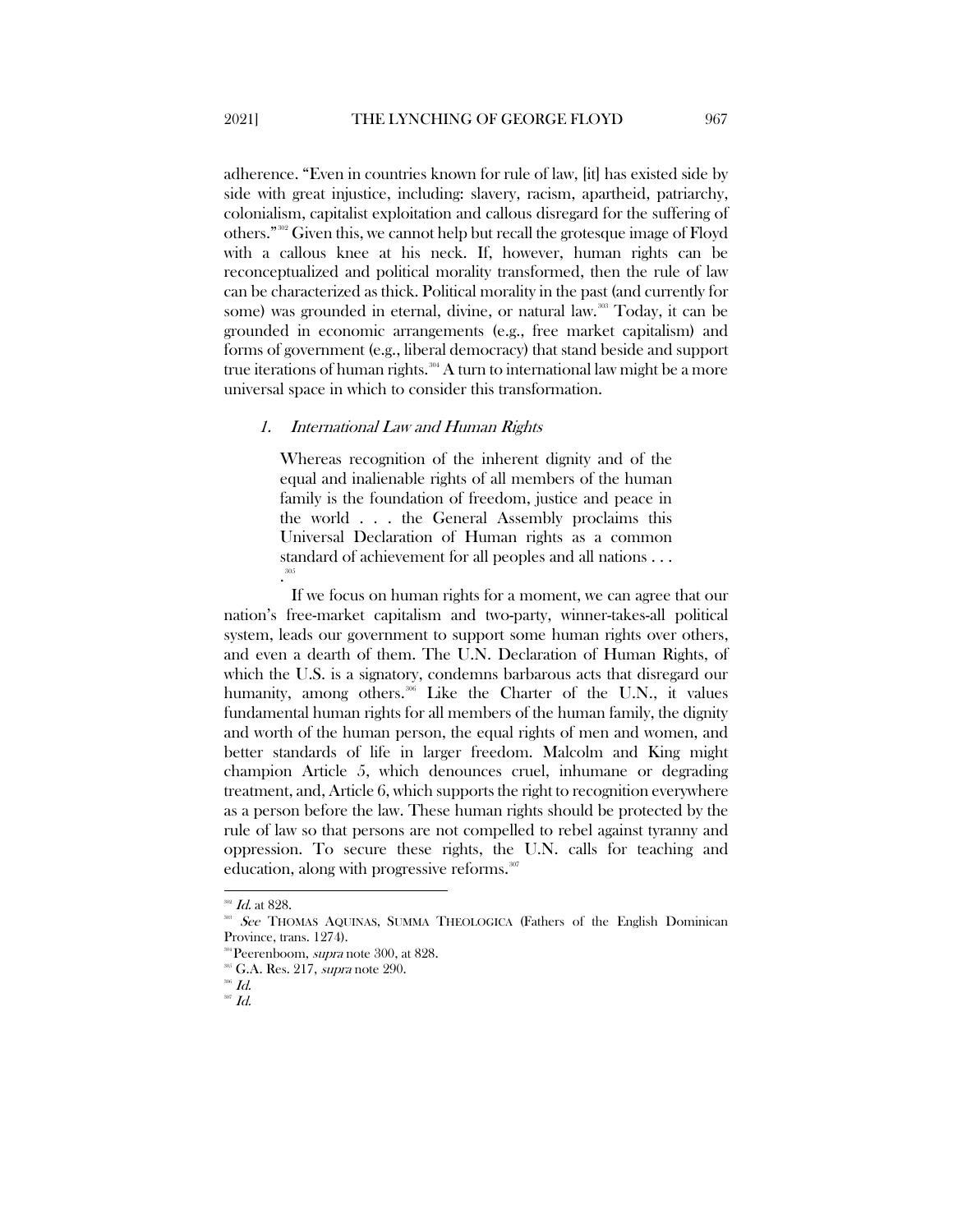Despite our nation's commitment to the Declaration of the two international covenants that support it, the U.S. has committed to only the Covenant on Civil and Political Rights.<sup>[308](#page-40-1)</sup> But, unlike most first-world nations, it has not ratified the Covenant on Economic, Social, and Cultural Rights, though it became a signatory in 1977. Perhaps our nation is unwilling to uphold the ideal that "freedom from fear and want can only be achieved if conditions are created whereby everyone may enjoy his economic, social and cultural rights, as well as his civil and political rights."<sup>[309](#page-40-2)</sup> We only need point to the trauma of police brutality, the persistence of systemic racism, and the construction of the ghetto by the government, lenders, real estate agents, and homeowners, to understand this deficit. But what can be done progressively, under the rule of law, as the U.N. stresses, to attend to the urgency of the moment? I suggest we consider targeted universalism as a way forward.

#### <span id="page-40-0"></span>2. Targeted Universalism $^{310}$  $^{310}$  $^{310}$

We urgently need aligned and coherent strategies that create belonging and promote bridging. Targeted universalism provides an approach for orchestrating these efforts . . . . Out-groups are moved from societal neglect to the center of societal care at the same time that more powerful or favored groups' needs are addressed.<sup>[311](#page-40-4)</sup>

Largely developed by john a. powell, Director of the Othering & Belonging Institute of the Haas Institute for a Fair and Inclusive Society at UC Berkeley, targeted universalism addresses the specific needs of marginalized communities, while at the same time promoting universal human rights through goals such as adequate nutrition, shelter for those in need, and affordable health care for all.<sup>[312](#page-40-5)</sup> More than closing gaps, this approach reveals barriers to achieving these ubiquitous needs that are unique to differently situated groups.<sup>[313](#page-40-6)</sup> Targeted universalism seeks effective, progressive, and sustainable policies that can address issues of

 $\overline{\phantom{a}}$ 

<span id="page-40-1"></span><sup>&</sup>lt;sup>308</sup> [G.A.](https://www.ohchr.org/en/professionalinterest/pages/ccpr.aspx) Res. 2200A (XXI) International Covenant on Civil and Political Rights (Dec. 16, 1966).<br>309 G.A. Res. 2200A (XXII) International Covenant on Economic, Social and Cultural Rights

<span id="page-40-2"></span><sup>(</sup>Dec. 16, 1966) (emphasis added).

<span id="page-40-3"></span><sup>&</sup>lt;sup>310</sup> For a short tutorial, see Othering & Belonging Institute, *Targeted Universalism*, YOUTUBE (Feb. 15, 2017), https://www.youtube.com/watch?v=wgGcftWpwUQ [https://perma.cc/CLL4-L7TF].

<span id="page-40-4"></span>powell, *supra* note 13, at 6; see also john a. powell, Stephen Menendian & Jason Reece, The Importance of Targeted Universalism, POVERTY & RACE, Mar.–Apr. 2009.<br><sup>312</sup> powell, *supra* note 13, at 21–22.

<span id="page-40-6"></span><span id="page-40-5"></span> $313$   $\dot{I}$ d. at 16.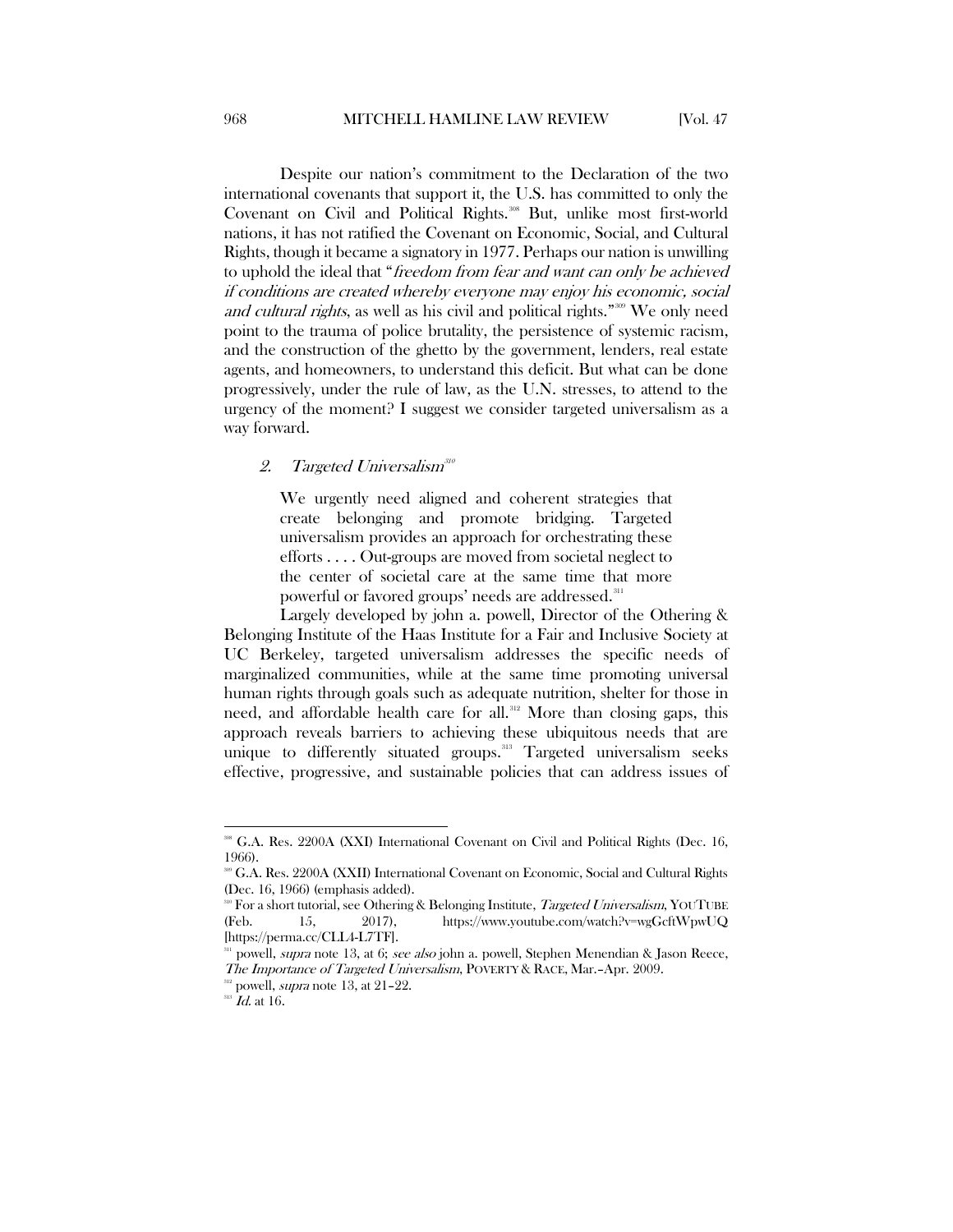equity, including those related to systemic racism, and prove beneficial to society as a whole. $314$ 

Universal policies as a whole are viewed as guaranteeing "a uniform floor of rights or benefits for all persons or, at least . . . a broad group not defined according to identity axes."[315](#page-41-1) While universal policy solutions have wide appeal, they do not always reach the marginalized, like low-income communities of color. For example, to garner the support of Southern states, the Social Security Act of 1935 initially excluded domestic and agricultural workers who were predominantly Black.<sup>[316](#page-41-2)</sup> As a result, around sixty-five percent of African Americans at the time were ineligible for its benefits.<sup>[317](#page-41-3)</sup> Similarly, on a more contemporary scale, if the minimum wage were to increase today, it may not equally benefit low-income persons who do not have the means to secure a job in the first place. They may lack language acuity, work experience, connections, soft-skills, transportation, and local job opportunities in their segregated, opportunity-deprived neighborhoods. Resources that could benefit those most in need can actually exacerbate inequalities by benefiting those who are better off more.<sup>[318](#page-41-4)</sup>

On the other hand, if a policy allocates benefits and protections based solely on group membership or status, it may not contribute to the overall well-being of society, e.g., the Supplemental Nutrition Assistance Program (SNAP) (commonly known as food stamps), or affirmative action based on historically disadvantaged groups. At the same time, targeted approaches are often criticized for unfairly favoring the vulnerable over the public and exacerbating stereotypes of marginalized groups as undeserving.

However, targeted universalism offers a middle way by which universal goals can be reached through explicitly aimed policies. According to the Othering and Belonging Institute, this approach "targets the various needs of each group while reminding us that we are all part of the same social fabric."<sup>[319](#page-41-5)</sup> This outcome can be achieved in five steps. First, setting a

<span id="page-41-0"></span> $^{314}$  *Id.* at 7.

<span id="page-41-1"></span> $^{315}$  *Id.* at 7-8.

<span id="page-41-2"></span><sup>&</sup>lt;sup>316</sup> Brad Plumer, A Second Look at Social Security's Racist Origins, WASH. POST (June 3, 2013), https://www.washingtonpost.com/news/wonk/wp/2013/06/03/a-second-look-at-socialsecuritys-racist-origins/ [https://perma.cc/2YJA-AEYU]. For a contrary interpretation see Larry DeWitt, The Decision to Exclude Agricultural and Domestic Workers from the 1935 Social Security Act, 70 SOC. SEC. BULL. 4 (2010).

<span id="page-41-4"></span><span id="page-41-3"></span> $\overline{1}$ 

powell, *supra* note 13, at 10.

<span id="page-41-5"></span>See john a. powell, *Targeted Universalism: Equity 2.0*, HAAS INST. FOR A FAIR AND INCLUSIVE  $SocY$  (Oct. 25, 2016), https://belonging.berkeley.edu/sites/default/files/20161025-kidscount-v2.pdf.

<sup>[</sup>https://perma.cc/6CL5-HD29].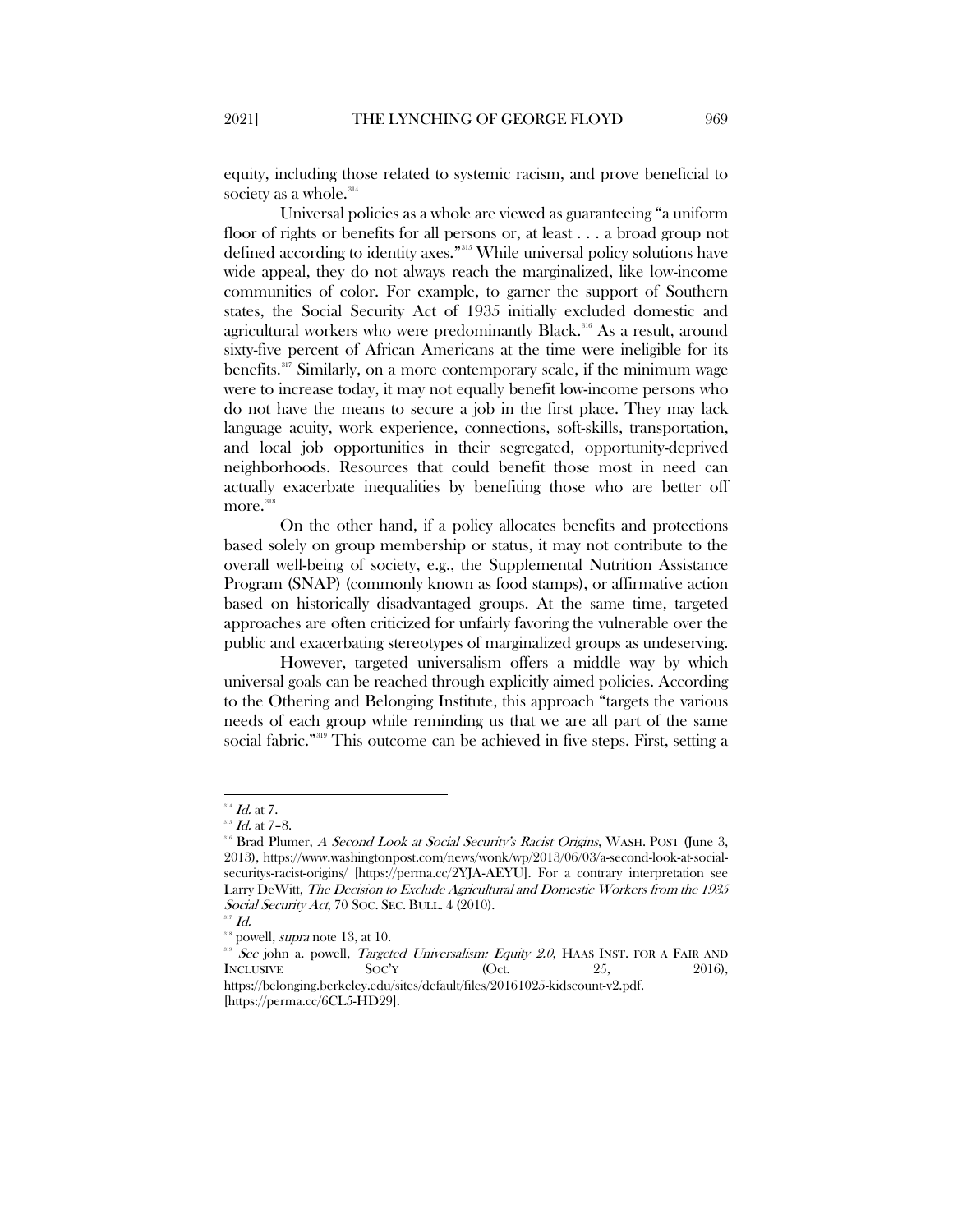universal goal, e.g., decreased high school drop-out rates.<sup>[320](#page-42-0)</sup> Second, gauging how the overall population meets this universal goal.<sup>[321](#page-42-1)</sup> Third, measuring various population segments, e.g., low-income communities of color, relative to this universal goal.<sup>[322](#page-42-2)</sup> And finally, devising and implementing targeted strategies so that the needs of each *and* every group can achieve this universal goal.<sup>[323](#page-42-3)</sup>

By targeting the needs of each group, this approach goes beyond concerns over disparities alone by aiming towards the highest goals for all of society.<sup>[324](#page-42-4)</sup> As the Other & Belonging targeted universalism primer asserts:

> There is a hunger for fresh approaches and urgent demand for novel policy methods that can break through our political gridlock, address the problems of our time and create new avenues for thriving individuals and communities. Targeted universalism is an approach that supports the needs of the particular while reminding us that we are all part of the same social fabric.<sup>[325](#page-42-5)</sup>

This unitive goal could not come at a better time than now, during this period of unrest and rebellion. It signals a burgeoning political morality necessary for the rule of law and captures the urge of the U.N. Declaration of Human Rights to proceed progressively.

Targeted universalism is currently being employed by various bodies, such as the Minnesota Department of Health,<sup>[326](#page-42-6)</sup> Living Cities,<sup>327</sup> and the National Juvenile Justice Center,<sup>[328](#page-42-8)</sup> around diverse issues such as civic engagement, $329$  job-related pedestrian plans, $330$  and school district budget cuts

<span id="page-42-6"></span>Targeted Universalism, MINN. DEP'T. OF HEALTH, https://www.health.state.mn.us/communities/practice/resources/equitylibrary/haas-

<span id="page-42-8"></span><sup>328</sup> Courtney McSwain, Anti-Racism Resource: Targeted Universalism - An Approach for Youth Justice?, NAT'L JUV.JUST. NETWORK (Nov. 25, 2019), http://www.njjn.org/article/antiracism-resource-targeted-universalism-an-approach-for-youth-justice [https://perma.cc/TZ2Z-4BXM].

<span id="page-42-0"></span> $\frac{320}{20}$  powell, *supra* note 13, at 20.  $Id$ .

<span id="page-42-2"></span><span id="page-42-1"></span> $322$   $Id.$ 

<span id="page-42-3"></span> $^{323}$  Id. at 24.

<span id="page-42-5"></span><span id="page-42-4"></span><sup>&</sup>lt;sup>324</sup> *Id.* at 4.<br><sup>325</sup> *Id.*<br><sup>326</sup> *T* 

<span id="page-42-7"></span> $\overline{w}$  Who We Are, LIVING CITIES, https://www.livingcities.org/about [https://perma.cc/VD96-RVRU].

<span id="page-42-9"></span><sup>&</sup>lt;sup>329</sup> Wendy Willis, *Take a Seat at Oregon's Kitchen Table: Adapting Targeted Universalism* for Broad and Deep Civic Engagement, BRIDGE ALL. (Jan. 28, 2020), https://www.bridgealliance.us/take\_a\_seat\_at\_oregon\_s\_kitchen\_table\_adapting\_targeted\_u niversalism for broad and deep\_civic\_engagement [https://perma.cc/GSY7-L6VN].

<span id="page-42-10"></span>Yoshira Cardenas Licea, Facing School Budget Cuts? Targeted Universalism Can Help, BELLWETHER ED. PARTNERS (Aug. 18, 2020), https://aheadoftheheard.org/tag/targeteduniversalism/ [https://perma.cc/MR4Q-22CF].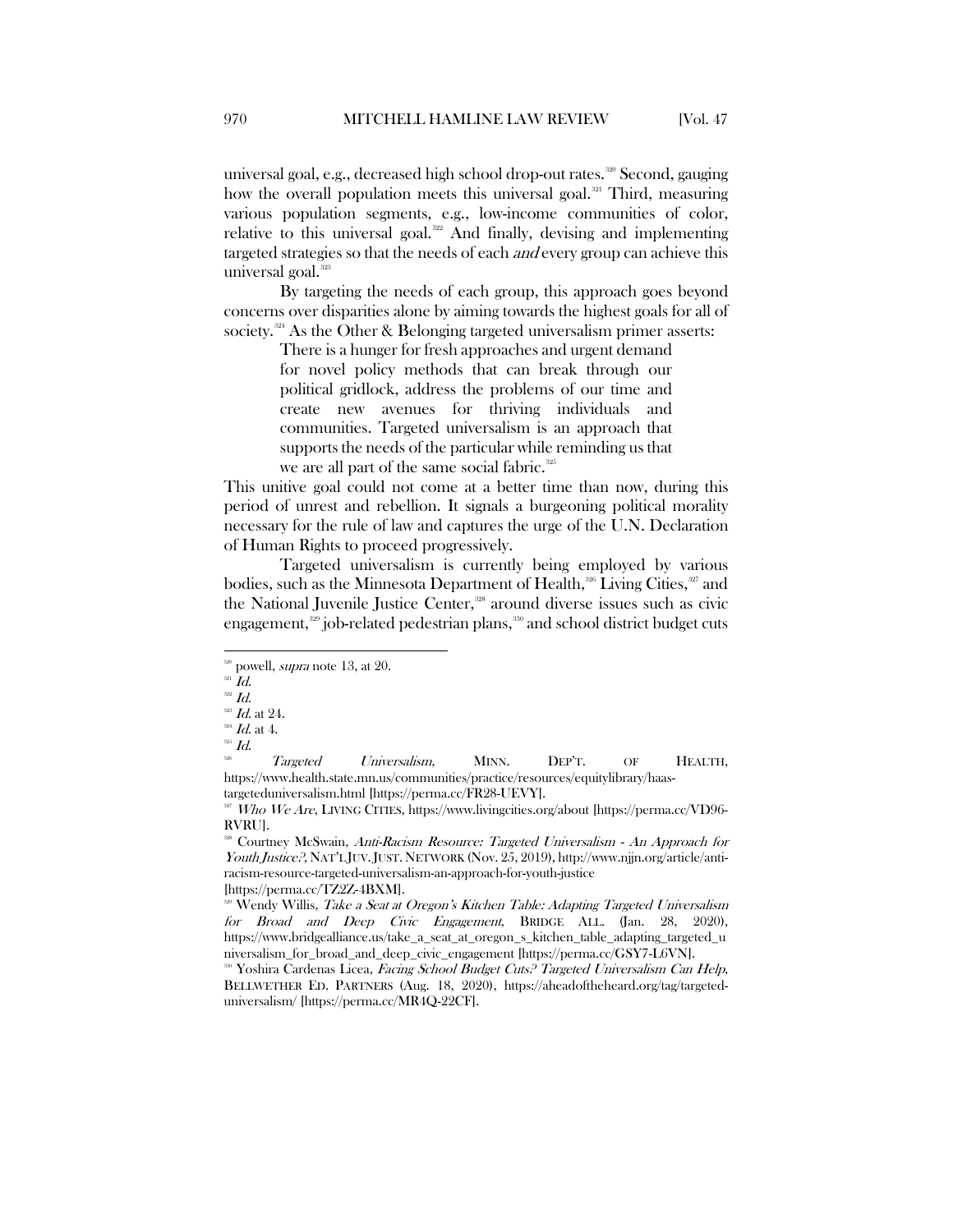amidst the pandemic.<sup>[331](#page-43-0)</sup> However, policies based on targeted universalism are often subject to criticism and legal challenge. Two examples suffice.

In 2014, the Obama Administration launched the public/private initiative, "My Brother's Keeper" (MBK), that engages local communities in multi-faceted efforts to address persistent inequalities among, and improve the educational and economic opportunities among young men of color.[332](#page-43-1) One educational iteration in Oakland, California, is the African American Male Achievement (AAMA) program,<sup>[333](#page-43-2)</sup> which features "regularly scheduled classes exclusively for Black, male students and taught by Black, male teachers who focus on social-emotional training, African-American history, culturally relevant pedagogy," and enrichment, along with academic and social supports and enrichment activities academic supports.<sup>334</sup> Quasi-experimental evidence from AY 2005-06 through AY 2016-17 shows that the program significantly reduced the drop-out rate of Black males, particularly in the ninth grade, with an overall reduction of nineteen percent.[335](#page-43-4) There was also a small spillover reduction among Black females. [336](#page-43-5) Evidence also shows that the high-school graduation rate for Black males increased by at least  $3.2$  percentage points.<sup>[337](#page-43-6)</sup> It is notable that this educational approach is in keeping with U.N. Declaration of Human Rights suggested modes of change.

However, MBK's targeted focus on Black males has been controversial. Critics across the political perspective have argued that it is discriminatory because it singles out Black males for attention while

<span id="page-43-0"></span> $^{331}$   $\emph{Id.}$ 

<span id="page-43-1"></span><sup>&</sup>lt;sup>332</sup> In 2015, the My Brother's Keeper Alliance (MBK Alliance) was launched, inspired by My Brother's Keeper, to scale and sustain this mission. In late 2017, MBK Alliance became an initiative of the Obama Foundation. See We are Our Brothers' Keepers, MBK ALL., <https://www.obama.org/mbka/> [https://perma.cc/L32P-TT2J].

<span id="page-43-2"></span><sup>333</sup> See Welcome!, OAKLAND UNIFIED SCHOOL DIST., https://www.ousd.org/Page/495 [https://perma.cc/MJU5-77ZB].

<span id="page-43-3"></span>Thomas Dee & Emily Penner, My Brother's Keeper.<sup>9</sup> The Impact of Targeted Educational Supports 1, 3 (Stanford Ctr. for Educ. Pol'y Analysis Working Paper No. 19- 07, 2019). The centerpiece of the AAMA program is the Manhood Development Program (MDP). The MDP is a class that meets every day during regularly scheduled school hour, that seeks to provide participating students with sustained engagement in a caring community (i.e., changing students' experience of the schooling system) rather than episodic instruction in an after-school or pull-out program. Id. at 3.

 $^{335}$  *Id.* at 1, 16.

<span id="page-43-5"></span><span id="page-43-4"></span><sup>336</sup> Id. at 2. The analysis relied on files from the nine regular, comprehensive schools in the Oakland Unified School District (OUSD) serving students in grades 9 through 12. Analysists excluded OUSD's alternative high schools (e.g., "continuation" schools serving students at high risk of dropping out). They also excluded one, smaller high school (Met West High School), which has an alternative curriculum and inconsistent data on its AAMA programming. Id. at 11.

<span id="page-43-6"></span> $^{337}$  *Id.* at 15.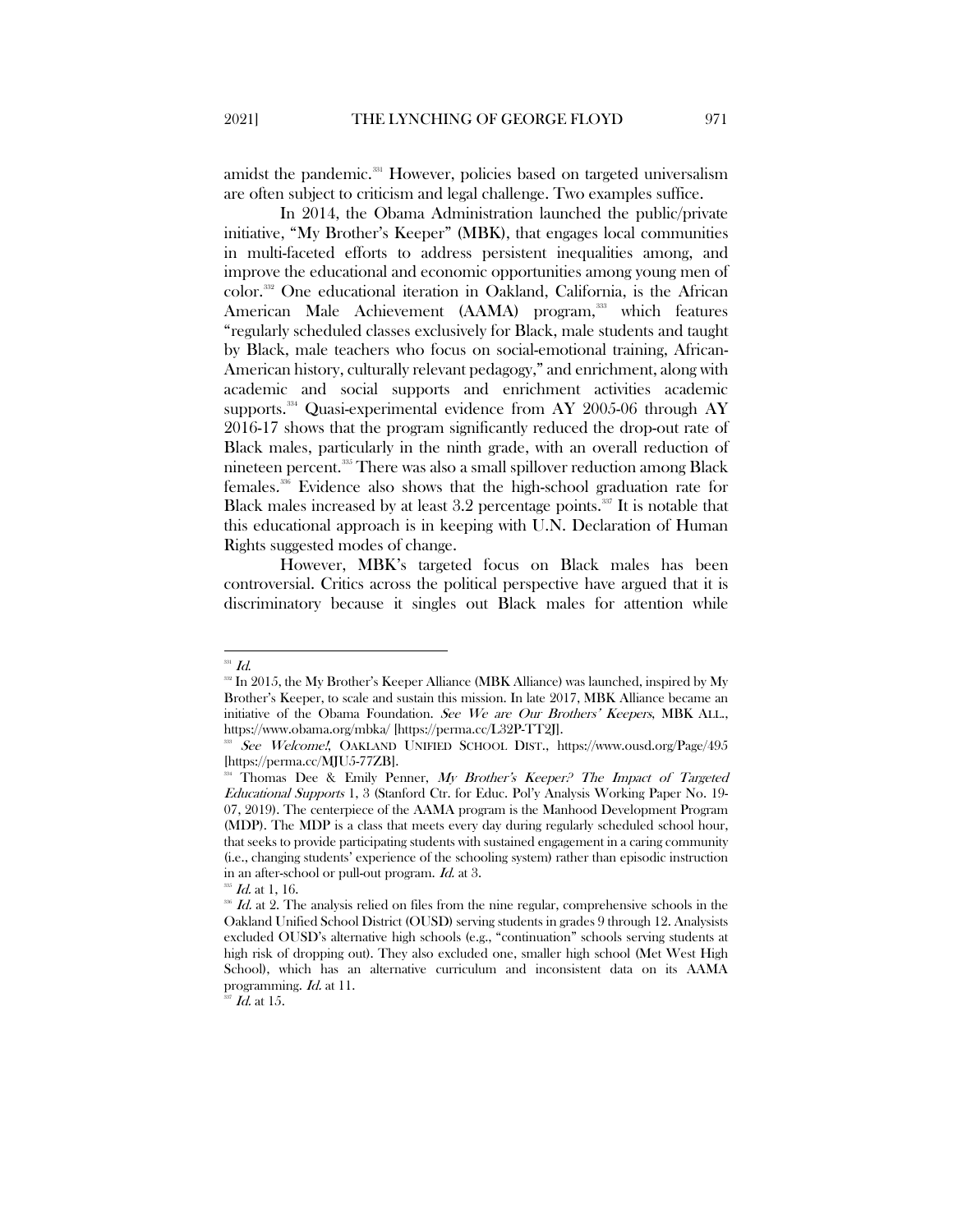deprioritizing other demographic subgroups with equity-related needs.<sup>[338](#page-44-0)</sup> To some opponents, it also appears unfair given our nation's prevailing ethos that resources should be distributed equally. But even if targeted approaches are carefully rationalized, "demagogic politicians can use the unequal distribution to claim that government . . . is taking sides."<sup>339</sup>

In response, supporters have defended the conceptual framework of MBK by appealing to "targeted universalism."[340](#page-44-2) They note that universal policies can exacerbate inequity and that specifically targeted programs often lack political support.<sup>[341](#page-44-3)</sup> The solution is to clearly articulate the state's universal goal of improving education for all students $342$  with targeted approaches such as these for achieving in it. Moreover, the program's success among Black students could be used with other subgroups as well.<sup>[343](#page-44-5)</sup> As such, in a racially pluralistic society, targeted designs such as MBK can also meet the universal goal of advancing all members of society.<sup>[344](#page-44-6)</sup>

A more timely example of targeted universalism can be found in an Oregon policy that allocates federal funds designated to address the impact of the COVID-19 pandemic.<sup>[345](#page-44-7)</sup> Under The CARES Act, which established the \$150 billion Coronavirus Relief Fund,<sup>[346](#page-44-8)</sup> federal payments are available to state, local, and Tribal governments to navigate the impact of the Coronavirus outbreak.<sup>[347](#page-44-9)</sup> The Act requires:

> Payments be exclusively used to cover expenses that  $-$  (1) are necessary expenditures incurred due to the public health emergency COVID–19; (2) were not accounted for in the State or government budget most recently approved as of March 27, 2020 (the date of enactment of the CARES

<span id="page-44-4"></span><sup>342</sup> The California Constitution Article IX, § 1 recognizes that "[a] general diffusion of knowledge and intelligence [is] essential to the preservation of the rights and liberties of the people." The state has assumed specific responsibility for a statewide public education system open on equal terms to all. Butt v. California, 842 P.2d 1240, 1247 (Cal. 1992).

<span id="page-44-7"></span><span id="page-44-6"></span><span id="page-44-5"></span> $^{34}$  Id.

<sup>345</sup> John Eligon, A Covid-19 Relief Fund was Only for Black Residents. Then Came the Lawsuits, N.Y. TIMES (Jan. 3, 2021), https://www.nytimes.com/2021/01/03/us/oregon-caresfund-lawsuit.html [https://perma.cc/3YBM-6N4D]; Dirk VanderHart, New fund for Black Oregonians Faces Mounting Legal Pressure, ORE. PUB. BROAD. (Nov. 25, 2020), https://www.opb.org/article/2020/11/25/oregon-cares-fund-coronavirus-pandemic-blackowned-businesses/ [https://perma.cc/ML9J-2UBW].

<span id="page-44-8"></span><sup>346</sup> The Cares Act Provides Assistance for State, Local, and Tribal Governments, U.S. DEP'T OF TREAS., https://home.treasury.gov/policy-issues/cares/state-and-local-governments [https://perma.cc/5EXH-WMTJ].

<span id="page-44-9"></span>Coronavirus (COVID-19), U.S. DEP'T. OF HEALTH AND HUM. SERVS., https://www.hhs.gov/coronavirus/index.html [https://perma.cc/P9BJ-95ZQ].

 $^{338}$  *Id.* at 1.

<span id="page-44-2"></span><span id="page-44-1"></span><span id="page-44-0"></span>

<sup>&</sup>lt;sup>339</sup> powell, *supra* note 13, at 5.<br><sup>340</sup> Dee & Penner, *supra* note 334, at 1.

<span id="page-44-3"></span> $^{341}$  Id.

 $343$  Dee & Penner, *supra* note 334, at 1.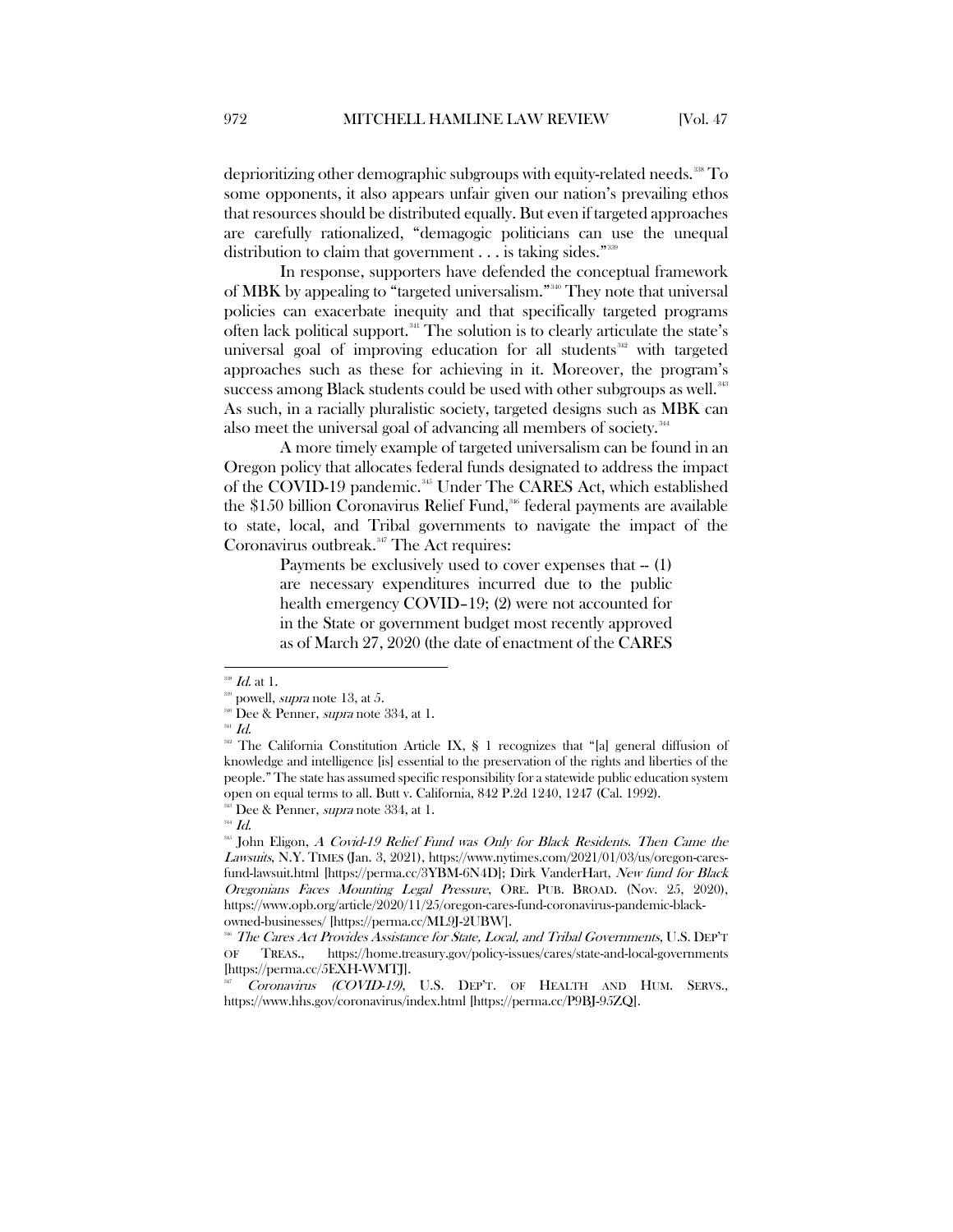Act); and (3) were incurred during the period that begins on March 1, 2020, and ends on December 30, 2020.<sup>[348](#page-45-0)</sup>

Given that data suggest that Blacks are disproportionately dying from COVID-19, and Black business leaders expressed concern over stayat-home orders and business restrictions, as well as their lack of valuable homes to tap for capital, Oregon civic leaders proposed a targeted solution that lawmakers approved in July 2020. The Oregon Cares program earmarked \$62 million of its \$1.4 billion in federal COVID-19 relief money "to provide grants to Black residents, business owners and community organizations enduring pandemic-related hardships."[349](#page-45-1) Lawmakers explicitly acknowledged that Black residents are at a unique disadvantage during the pandemic because of ongoing discrimination.<sup>[350](#page-45-2)</sup> Of course, the Oregon Cares program is supported by Black Lives Matter and other activists as a meaningful remedy in the face of systemic racism.<sup>[351](#page-45-3)</sup>

However, two lawsuits have been filed to prevent this targeted universalism program from going forward. One was filed by a Mexican-American, and the other by two White business owners, but both claim that the fund for Black residents discriminated against them.<sup>[352](#page-45-4)</sup> White conservative activist Edward Blum is underwriting the lawsuits through his organization, Project on Fair Representation.<sup>[353](#page-45-5)</sup> He is quoted as stating, "It is like, in the employment arena, going to apply for a job and seeing a sign on the employment office that reads, 'No Asians need apply.' Your race and your ethnicity should not be used to help you or harm you in your life's endeavors."[354](#page-45-6) One of the plaintiffs, Walter Leja, claims that he is on the verge of laying off employees from his small business if he does not receive relief money, and concurs with Blum's claim that the Oregon distribution plan is discriminatory.[355](#page-45-7) Acknowledging that he cannot say whether historic discrimination has compromised Black business owners, Leja believes that there are many other businesses that need access to the funds.<sup>[356](#page-45-8)</sup> As he stated, "It's not a white or Black thing. It's an everybody thing."<sup>[357](#page-45-9)</sup> In essence, he favors an even distribution of relief money when targeted universalism calls for one based on groups being differently situated.

Even the Oregon Legislature's attorneys worry that the fund could be unconstitutional unless the state can show detailed evidence of past

<span id="page-45-1"></span><span id="page-45-0"></span><sup>&</sup>lt;sup>348</sup> U.S. DEP'T OF TREAS., *supra* note 346.

<sup>&</sup>lt;sup>349</sup> Eligon, *supra* note 345; VanderHart, *supra* note 345.<br><sup>350</sup> Eligon, *supra* note 345; VanderHart, *supra* note 345.

<sup>&</sup>lt;sup>351</sup> Eligon, *supra* note 345; VanderHart, *supra* note 345.

<span id="page-45-4"></span><span id="page-45-3"></span><span id="page-45-2"></span>Eligon, supra note 345; VanderHart, supra note 345.

<span id="page-45-6"></span><span id="page-45-5"></span><sup>&</sup>lt;sup>353</sup> Eligon, *supra* note 345.

 $354$   $Id.$ 

<span id="page-45-7"></span> $^{355}$  Id.

<span id="page-45-9"></span><span id="page-45-8"></span> $356$   $Id.$ 

 $357$   $Id.$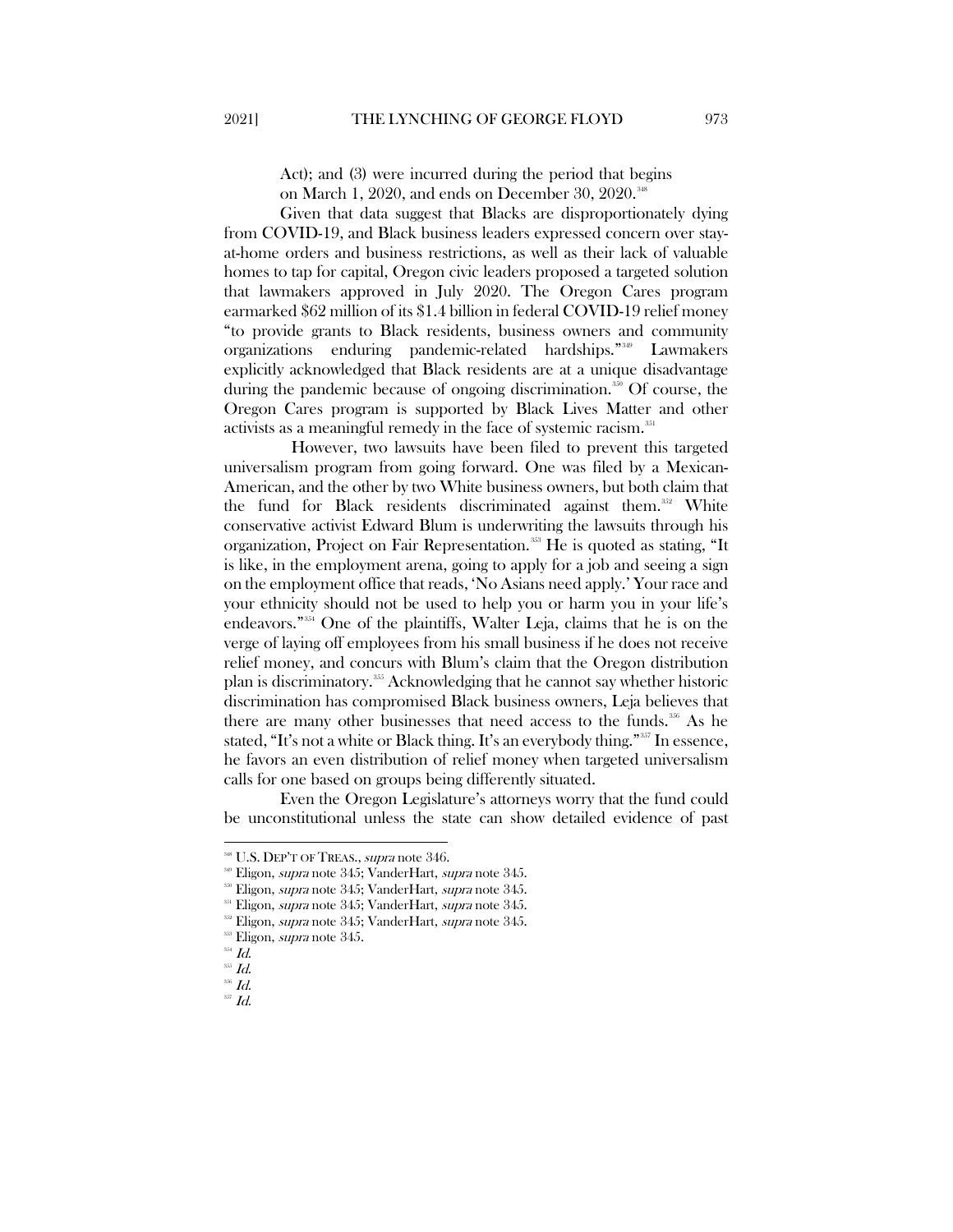discrimination against Black families and businesses.<sup>[358](#page-46-0)</sup> In a written opinion, they stated that "[w]e are not aware of any evidentiary findings by the legislature or the Emergency Board in support of the . . . grant program . . . . Without any such findings, the program would almost certainly be unconstitutional under the Fourteenth Amendment."[359](#page-46-1) Some legal scholars have expressed similar concerns.<sup>[360](#page-46-2)</sup>

Yet, in a brief submitted to the Oregon Legislature, the firm representing The Contingent, a nonprofit playing a lead role in administering the fund, made an argument that echoes those of the Othering & Belonging Institute.<sup>[361](#page-46-3)</sup>

> Without targeted legislation, COVID-19 will exacerbate past disparate impacts of discrimination—which gives rise to both the imperative and legal justification for the State to take race-conscious action for Black people, Blackowned businesses, and Black community-based organizations . . . These Oregonians are suffering disproportionate economic harms from COVID-19 and yet, in disproportionate numbers, are not being aided by existing and ostensibly race-neutral relief efforts . . . Centuries of systemic and institutional discrimination perpetuated and exacerbated by current systems—have caused economic disparities and exacerbated the Black community's vulnerability . . . The Oregon Cares Fund would ensure that the distribution of CARES funds does not perpetuate discrimination-related racial disparities.<sup>[362](#page-46-4)</sup>

Additionally, Governor Kate Brown and Oregon Attorney General Ellen Rosenblum released a statement in November defending the funding allocation.<sup>[363](#page-46-5)</sup> They stated that data shows that the disproportionate harms

<span id="page-46-0"></span><sup>&</sup>lt;sup>358</sup> VanderHart, *supra* note 345.

<span id="page-46-1"></span><sup>&</sup>lt;sup>359</sup> Id. (quotations omitted).

<span id="page-46-2"></span><sup>&</sup>lt;sup>366</sup> Id. See, e.g., Brian Fitzpatrick, a Vanderbilt University law professor who has written about the Constitution's Equal Protection Clause and University of Oregon law professor Ofer Raban claims that the legal bar the state needs to clear is high. Brian T. Fitzpatrick & Theodore M. Shaw, The Equal Protection Clause, NAT'L CONST. CTR., https://constitutioncenter.org/interactive-constitution/interpretation/amendmentxiv/clauses/702 [https://perma.cc/39WV-Y7HA].

<span id="page-46-3"></span><sup>361</sup> The Oregon Cares Fund: A Fund For Black Relief And Resiliency, SCHWABE, WILLIAMSON & WYATT,

https://olis.oregonlegislature.gov/liz/2019I1/Downloads/CommitteeMeetingDocument/224 710 [https://perma.cc/V5S5-L7R4].

<span id="page-46-5"></span><span id="page-46-4"></span><sup>&</sup>lt;sup>362</sup> Id.<br><sup>363</sup> Jamie Goldberg, *Gov. Brown and State Attorney General Defend Relief Fund for Black* Oregonians, THE OREGONIAN (Nov. 12, 2020), https://www.oregonlive.com/coronavirus/2020/11/gov-kate-brown-attorney-general-ellen-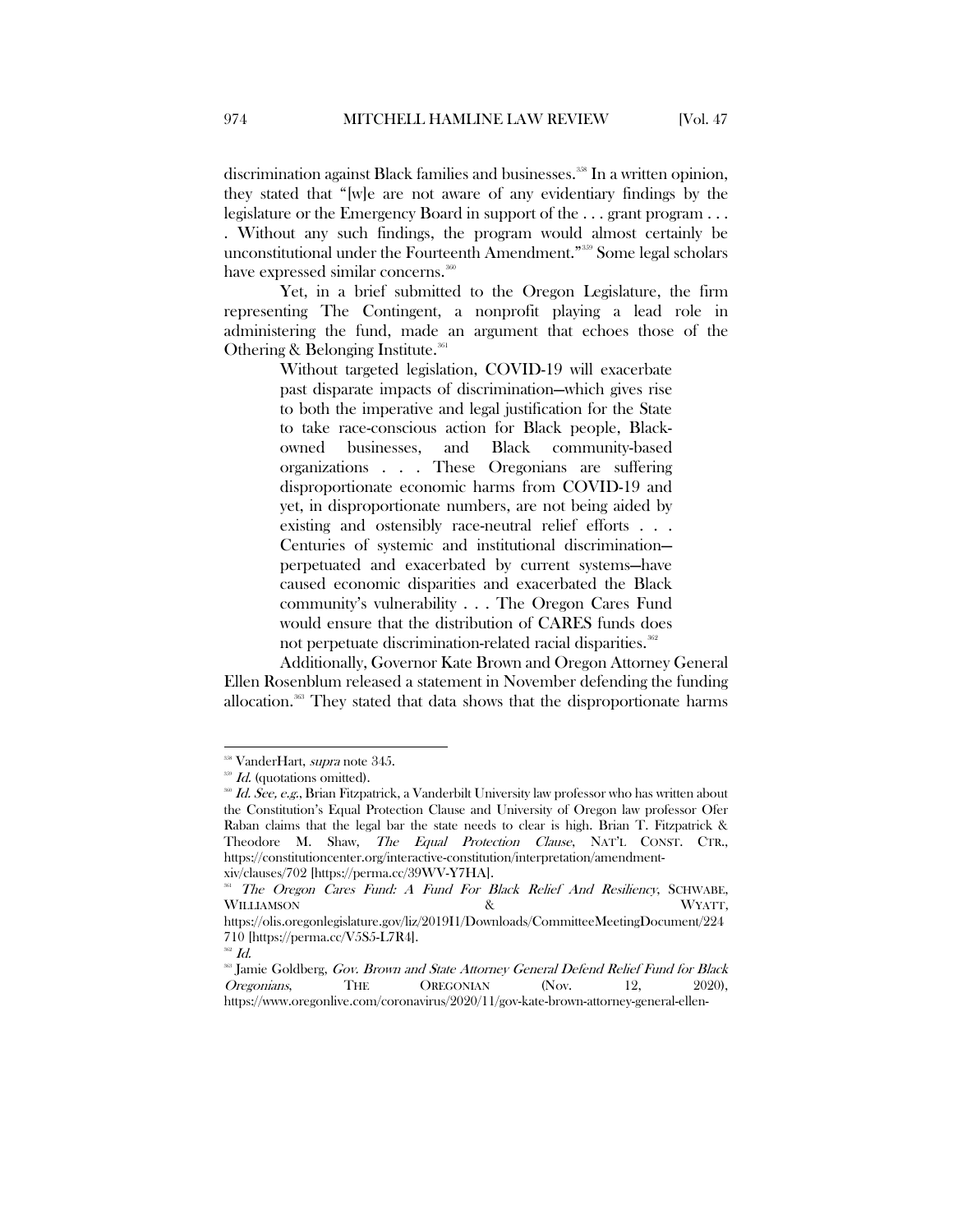Black Oregonians are experiencing from COVID-19 are the result of longstanding systemic inequities, and that Black-owned businesses are less likely to have received federal aid and are closing at a faster pace than other businesses.[364](#page-47-1) Applying targeted universalism rationale, they wrote, "As a state, we have a duty to aid those in need . . . [and] deliver critical resources to Oregonians amid a devastating pandemic. On behalf of all Oregonians, we intend to actively defend this important program (emphasis added)."<sup>[365](#page-47-2)</sup>

We are reminded here how both Malcolm and Cone called for Blacks to self-define according to the politics, economic, and social interests of Black people.<sup>[366](#page-47-3)</sup> Acknowledging that systemic racism is a brutal fact, they both emphasize that this brave assertion is neither hateful nor racist.<sup>367</sup> Instead, like targeted universalism, it affirms what is common among all humans—the power of being amidst nonbeing.<sup>36</sup>

Nkenge Harmon Johnson, the President and Chief Executive of the Urban League of Portland, notes that "As a state, as a country, it is unusual for us to provide adequate resources to Black people [and] [f]or some folks, it's shocking, it's distasteful."<sup>[369](#page-47-6)</sup> Similarly, Akasha Lawrence Spence, a state representative, insists that "subtle measures were not enough for the current crisis."[370](#page-47-7) She believes that targeting Black Oregonians for relief funds is a step that can force people to grasp the effects of racism. $\sum_{n=1}^{371}$  $\sum_{n=1}^{371}$  $\sum_{n=1}^{371}$  In her words,

> This fund says that we understand that for no other reason than the color of your skin, you have been restricted and prohibited from accessing the tools to economically mobilize. For that reason, we're not going to create any veiled language. We as the Black community are tired of that.<sup>[372](#page-47-9)</sup>

<span id="page-47-0"></span>Education, progression, and the development of a political morality are all signs of a resurrected rule of law.

#### V. CONCLUSION

 $\overline{\phantom{a}}$ 

<sup>369</sup> Eligon, *supra* note 345.

rosenblum-defend-states-relief-fund-for-black-oregonians.html [https://perma.cc/U2KT- $6ELG$ ].<br><sup>364</sup> *Id.* 

<span id="page-47-3"></span><span id="page-47-2"></span><span id="page-47-1"></span><sup>365</sup> Id.

<sup>&</sup>lt;sup>366</sup> Marguerite Spencer, *Environmental Racism and Black Theology: James H. Cone Instructs* Us on Whiteness, 5 U. ST. THOMAS L.J. 288, 301 (2008).

<sup>367</sup> Id.

<span id="page-47-5"></span><span id="page-47-4"></span><sup>&</sup>lt;sup>368</sup> Theological Ethics, supra note 63, at 210.

 $370$  *Id.* 

<span id="page-47-9"></span><span id="page-47-8"></span><span id="page-47-7"></span><span id="page-47-6"></span> $371$   $Id.$